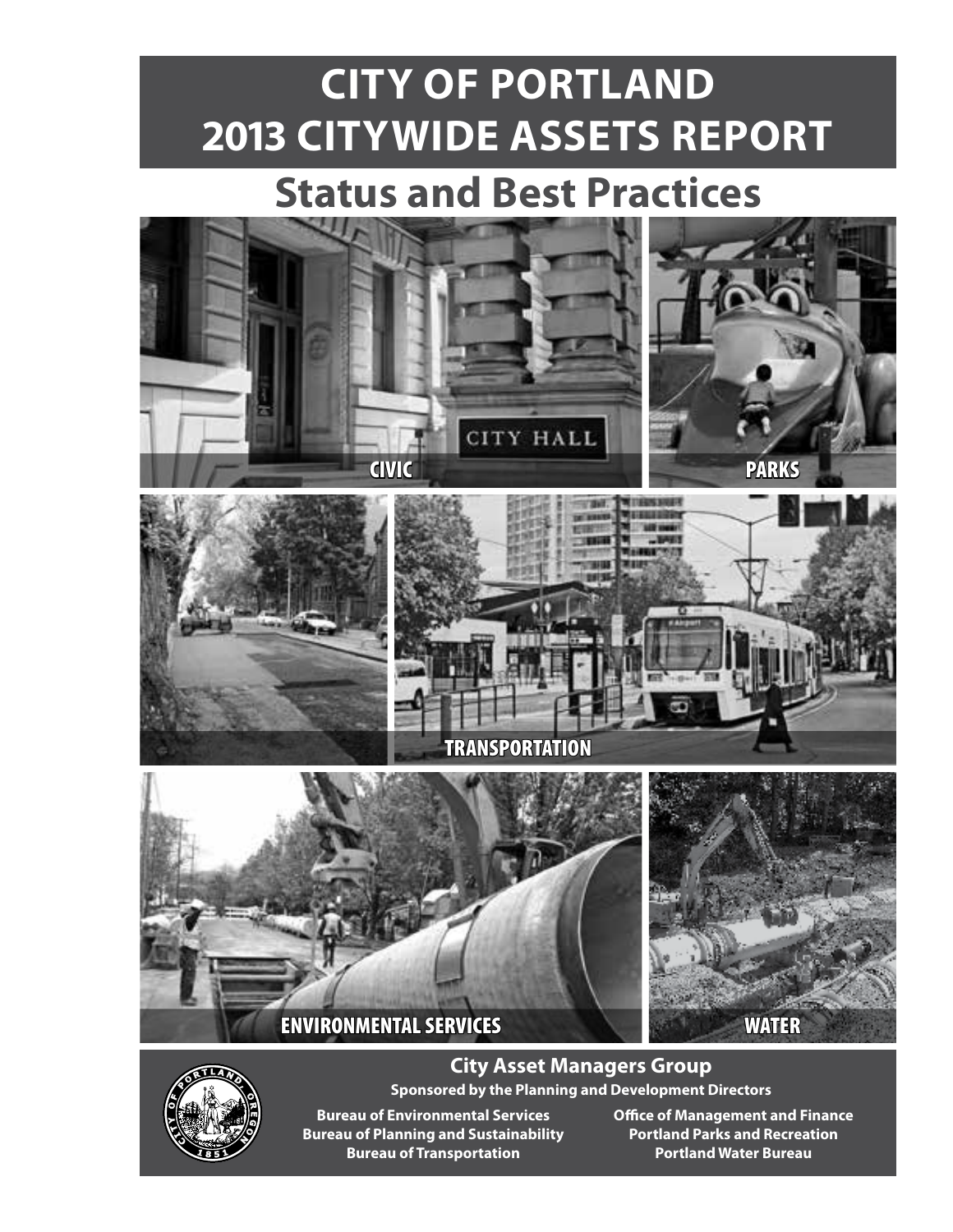**The City of Portland Bureau of Planning and Sustainability is committed to providing equal access to information and hearings.** 

**If you need special accommodation, please call 503-823-7700, the City's TTY at 503-823-6868, or the Oregon Relay Service at 1-800-735-2900.**

#### **To obtain a copy of this document or more information about this project, please contact:**

Bob Glascock, *Senior Planner* Bureau of Planning and Sustainability 1900 SW 4th Avenue, Suite 7100 Portland, OR 97201 Phone: 503-823-7845 | Email: Bob.Glascock@portlandoregon.gov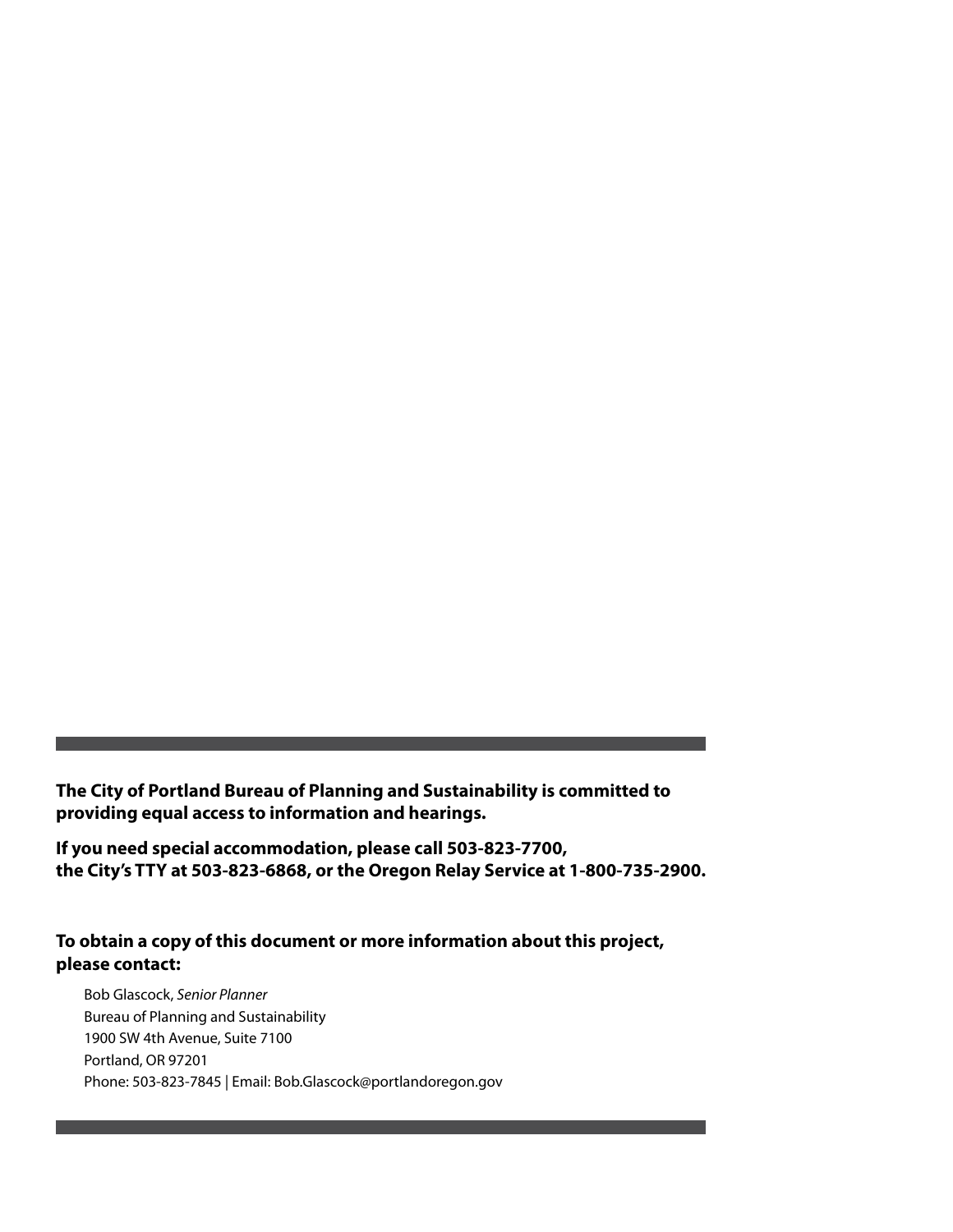# **Acknowledgements**

#### **City Asset Managers Group**

Virgil Adderley, *Environmental Services* Susan Aldrich, *Environmental Services* Aaron Beck, *Management and Finance/Business Operations* Susan Gilbert-Hartnett, *Management and Finance/Spectator Facilities* Bob Glascock, *Planning and Sustainability/Convener*  Michelle Kunec-North, *Planning and Sustainability* Jeff Leighton, *Water* Sara Lowe, *City Budget Office* Tessa Walker, *Transportation* Jamie Waltz, *Transportation* Randy Webster, *Parks and Recreation*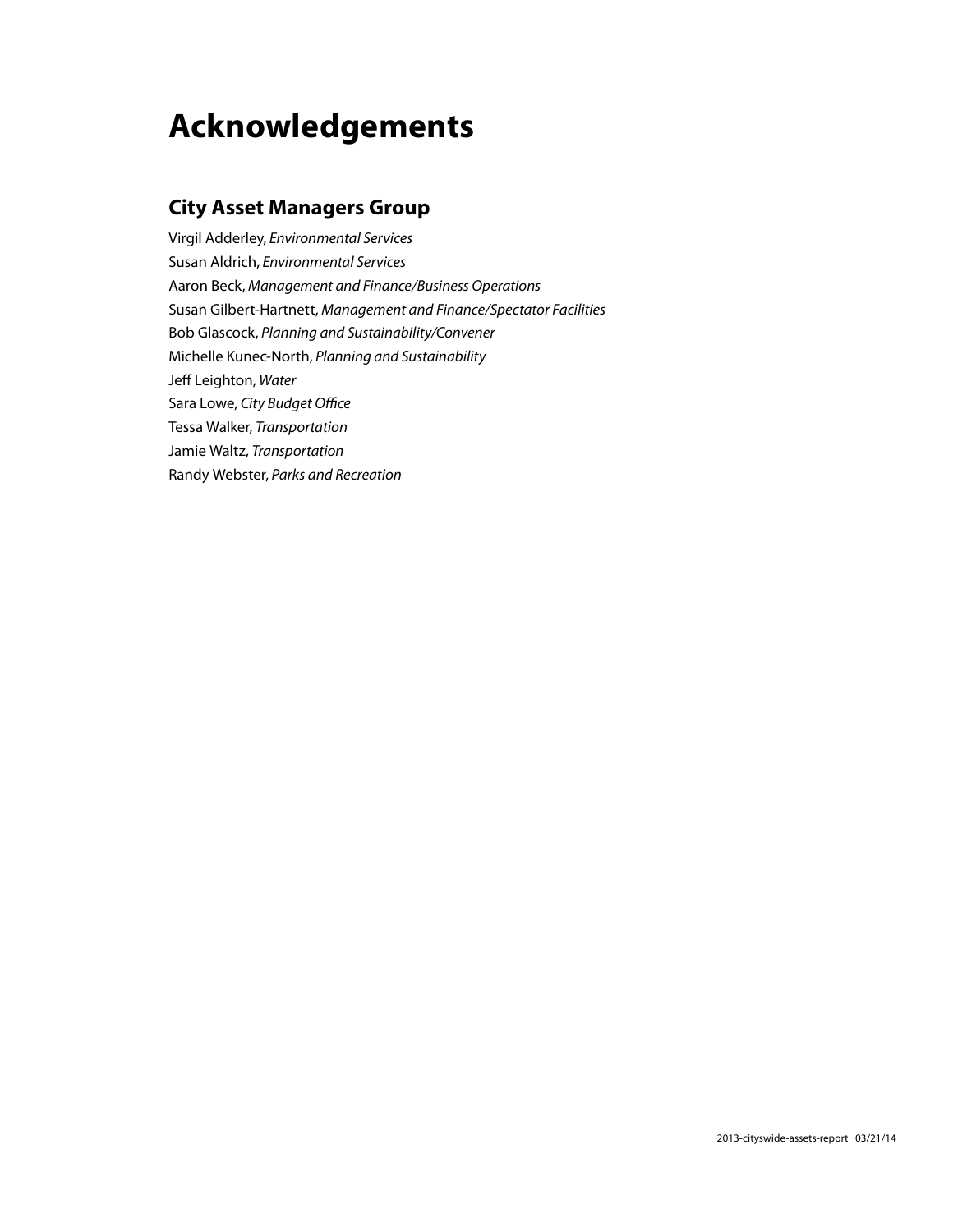# **Table of Contents**

| Appendix 3c: Annual Funding Gap (Mandates, Repair, Rehabilitate, Replace), by Bureau  50 |  |
|------------------------------------------------------------------------------------------|--|
|                                                                                          |  |
| Appendix 3e: Annual Funding Gap Compared to Bureau Program Budgets 52                    |  |
|                                                                                          |  |
|                                                                                          |  |
|                                                                                          |  |

. . . . . . . . . . .

 $\sim$   $\sim$   $\sim$   $\sim$ 

 $\frac{1}{2} \left( \frac{1}{2} \right) \left( \frac{1}{2} \right) \left( \frac{1}{2} \right) \left( \frac{1}{2} \right) \left( \frac{1}{2} \right) \left( \frac{1}{2} \right)$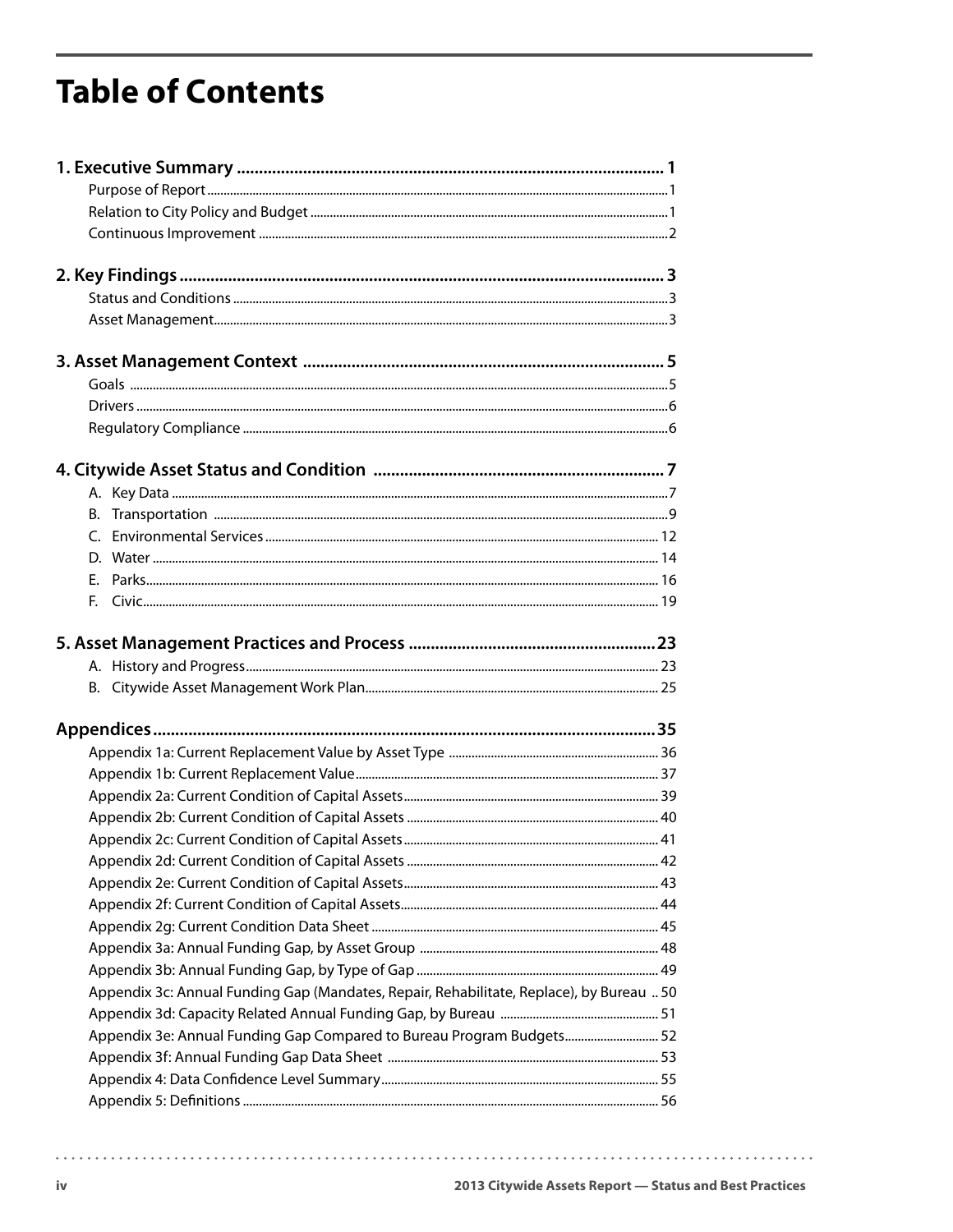# <span id="page-4-0"></span>**1. Executive Summary**

The City of Portland's physical infrastructure assets include roads, pipes, treatment facilities, parks, buildings and more. What does it take to be steward of these community assets? What will we turn over to future generations? This report compiles data and best practices useful to City bureaus and decision-makers in answering these questions. Understanding the value and condition of assets and current asset management (AM) practices will help City decision makers allocate scarce financial resources to deliver public services.

This report provides integrated information about the City of Portland's physical assets. It provides a summary of the number of assets, replacement value, condition, and unmet funding needs. Information in the report assists the City's efforts to ensure infrastructure is in adequate condition and that operation, maintenance, rehabilitation, and development programs are as efficient and effective as possible.

# **Purpose of Report**

This report serves to:

- Provide City of Portland staff, policy makers and general public with information needed to make more informed decisions that extend the life of the City's physical assets and deliver agreed service levels.
- Account for the community's investments and track assets over time — past, present and future.
- Relate challenges, progress and future opportunities.
- Share best practices with peer communities and infrastructure professionals.

This report collects and assembles key data, observations and best practices into a single report. This report leverages asset management expertise, contacts and trainings, through the cross-bureau City Asset Managers Group (CAMG), and enables more effective information exchange and the sharing of best practices within and outside of the City. This report dovetails with bureau-specific reports, City audits and policy reports, and is shared with City Council through the annual budget process.

To develop this report, the City's infrastructure bureaus collect and analyze data on all City-owned buildings and infrastructure. The bureaus strive to follow internationally recognized asset management principles, and use best practices to develop a coordinated approach to citywide asset management. This approach includes determining key measures, such as the value and condition of infrastructure assets, identifying confidence levels for the information presented and acknowledging when information is not available.

# **Relation to City Policy and Budget**

## **Policy Development**

From a policy perspective, there are three key factors to effectively manage the City's infrastructure systems: service levels, funding and risk. Service levels and risk management are described as key best practices, in Section 5 of this report. Annual funding gaps, by asset group, are described in Section 4 of this report.

At current funding levels, some of Portland's infrastructure will continue to deteriorate and bureaus may have to decrease their service levels. Two bureaus, Parks and Recreation (PP&R) and the Bureau of Transportation, lack reliable and stable funding sources to adequately invest in maintaining their assets, which means levels of service will decline and risks will increase by default. Water and BES face political pressures to limit rate increases which will impact ther long-term ability to maintain their assets.

Conservatively, infrastructure bureaus estimate a combined annual funding gap of \$287 million per year to maintain existing facilities, address regulatory requirements, and meet service levels. This gap will likely grow for each of the next ten years. Some new assets often add to ongoing operations and maintenance needs, potentially adding to the funding gap. Some new assets may also replace existing asset functions and add new functionality.

City infrastructure policies are shaped by the recently-adopted Portland Plan and by the Comprehensive Plan Update (CPU), currently under development. The CPU Working Draft Part 1 proposes six integrated goals: equity, prosperity, education, human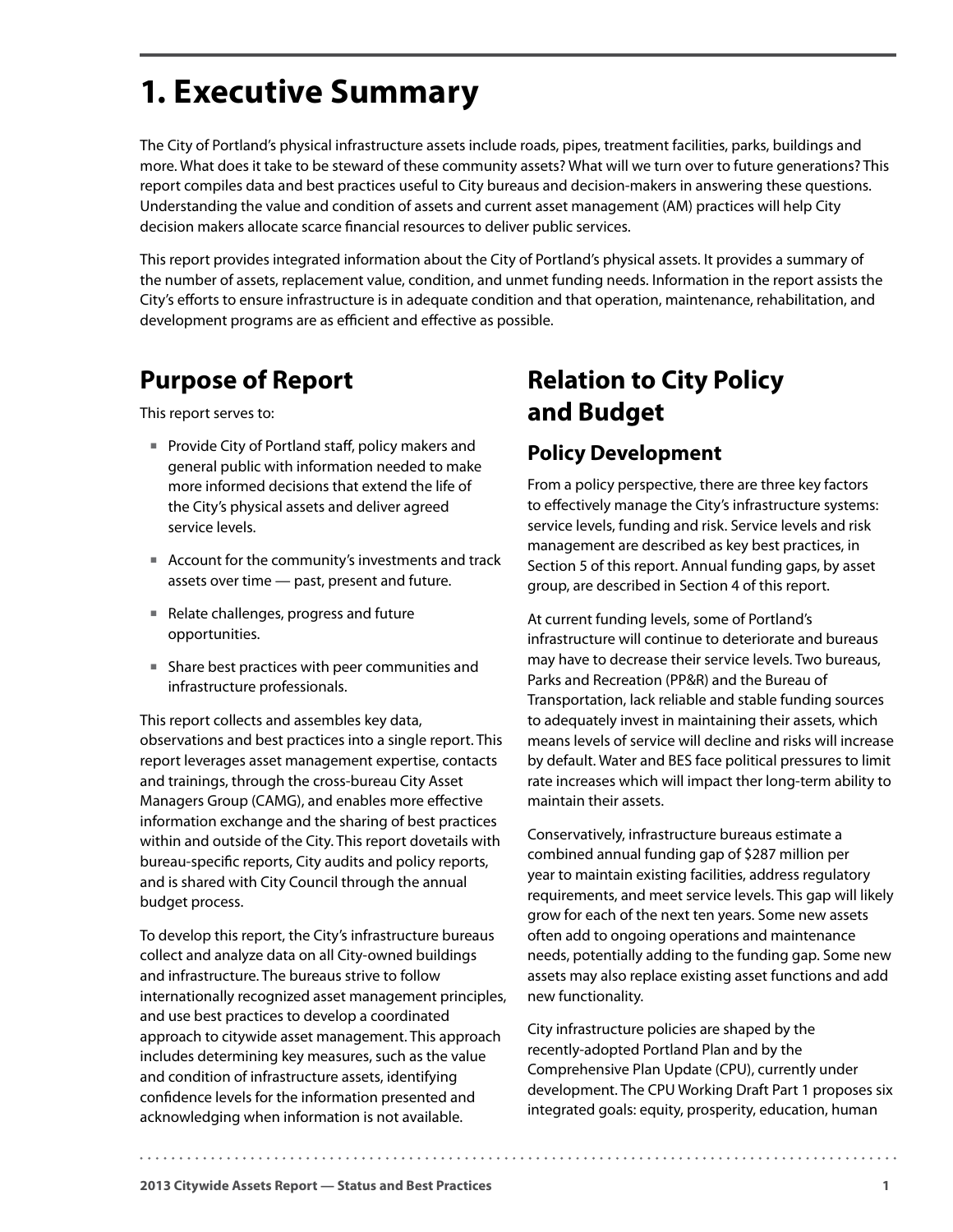<span id="page-5-0"></span>health, environmental health and resilience. Staff and the public are discussing draft policies to guide priorities for the investment in and management of infrastructure assets.

### **City Budget Process**

The information contained in this report is intended to help decision-makers make more informed decisions in the annual budget process. This annual report, as with previous versions, is submitted to the Portland City Council as part of the annual budget work sessions (for more information, visit www.portlandoregon.gov/ cbo). Service level data is also coordinated with the City Budget Office's budget mapping exercise.

Recent experience shows that this report informs decision-makers with data and business practices relevant to allocating limited resources. Using expertise of the cross-bureau City Asset Managers Group, bureau directors are assisted in responding to questions from City Commissioners and citizen budget members.

## **Continuous Improvement**

Four City bureaus (Environmental Services, Water, Transportation and Parks) have identified these work tasks:

- **1.** Refine service levels, as needed. Each bureau will guide and determine any changes to its service levels.
- **2.** Improve data collection for high-risk assets, and apply mitigation strategies based on asset risk classification. Identify opportunities for bureaus to collaborate on risk assessments and mitigation strategies.
- **3.** Add a report card to future Citywide Assets Reports.
- **4.** Develop bureau and asset-specific templates and application processes, for business case.
- **5.** Apply reliability-centered approach to bureau maintenance.
- **6.** Complete long-term investment profiles, develop tools and methodologies, and develop investment profiles for high-risk assets.
- **7.** Continue bureau consultations in bureau budget advisory committees. Discuss lessons from Citywide Systems Plan and pilots from any bureaus, on community consultation or information.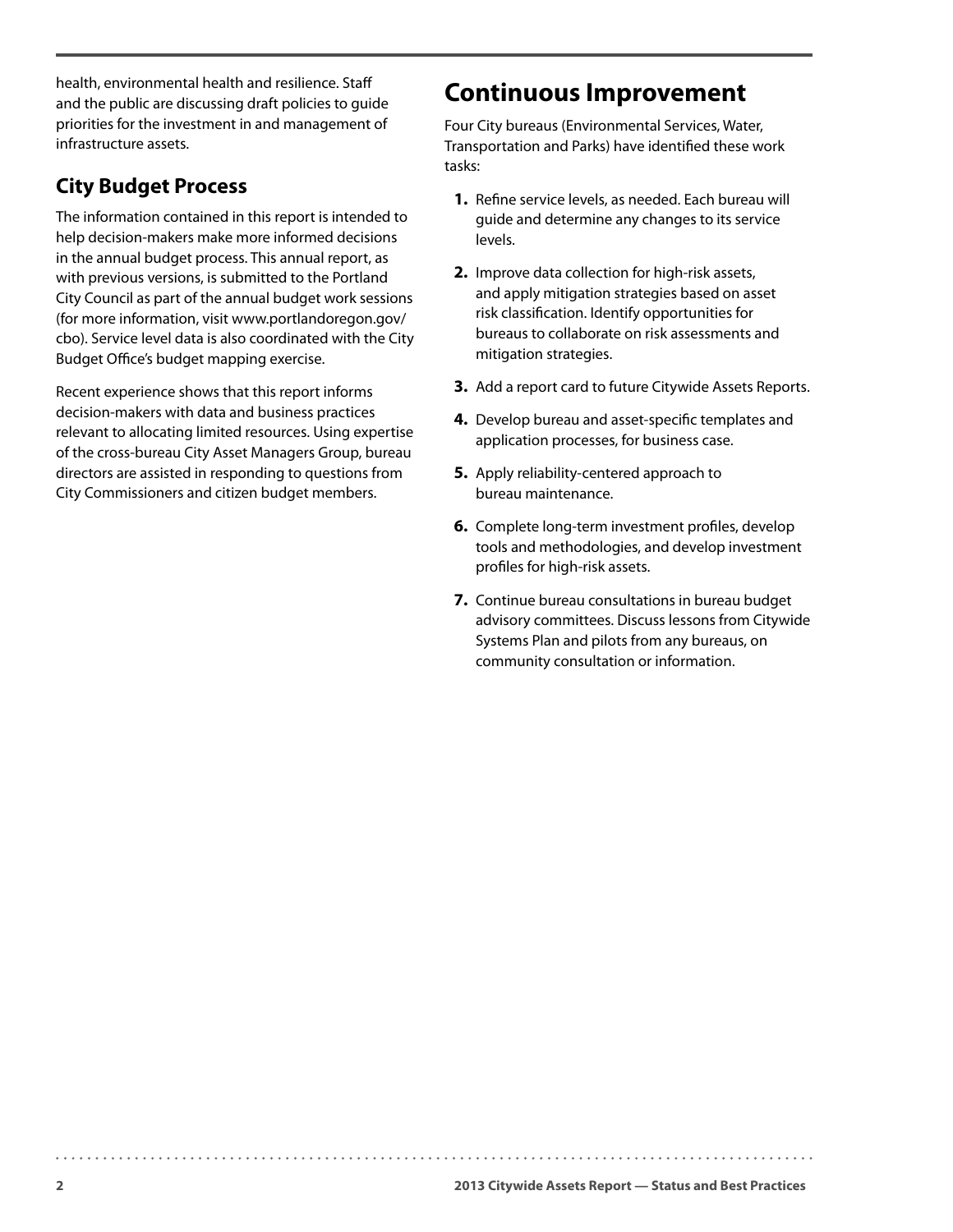# <span id="page-6-0"></span>**2. Key Findings**

This report cites data and processes for the year ending June 30, 2013. This section includes information regarding the value and condition of city assets, the quality of that data, and an update on improvements to bureau business practices for managing their assets.

## **Status and Conditions**

Highlights from the 2013 data are:

- **1.** The **current replacement value** of the City's physical infrastructure is estimated at \$31 billion. Current replacement value is an estimate of what it would cost to construct these assets today. It represents substantial investments by several generations of Portlanders. Current replacement value excludes the value of land.
- **2.** At current funding levels, some of Portland's infrastructure will continue to deteriorate and bureaus may have to decrease their service levels. Two bureaus, Parks & Recreation and the Bureau of Transportation, lack a reliable resource base to adequately fund investments in maintaining assets. By default, levels of service will decline and the risk of failure will increase. Water and BES face political pressures to limit rate increases which will impact their long-term ability to maintain their assets.
- **3.** Conservatively, infrastructure bureaus estimate a **combined annual funding gap of \$287 million per year** to maintain existing facilities, address regulatory requirements, and/or meet service levels. This gap will likely grow for each of the next ten years.
- **4.** New assets often add to ongoing operations and maintenance needs, potentially adding to the funding gap. Some new assets may also replace existing asset functions and add new functionality.
- **5.** The consistent finding of the City's annual citywide asset reports (since 2002) is that a substantial annual funding gap persists.

## **Asset Management**

In 2013, bureaus continued to advance selected business practices. These include:

**Transportation** created Streets of Citywide Significance (SCS) to prioritize maintenance of transportation infrastructure, with a focus on safety.

**Environmental Services** reported on its updated performance measures. These measures incorporate levels of service and expand use of AM to refine prioritization of sewer rehab work.

**Water** is working to complete Asset Management Plans (AMPs) for all major asset groups and continue efforts on risk management (especially for high failure consequence pipes) and business cases.

**Parks** completed asset inventories, established a dedicated Asset Management program manager and broadened AM participation across all departments, and initiated a Comprehensive Asset Risk Profiles project to assess general risk exposure for all assets and to prioritize investments.

These bureaus continued to share their best practices.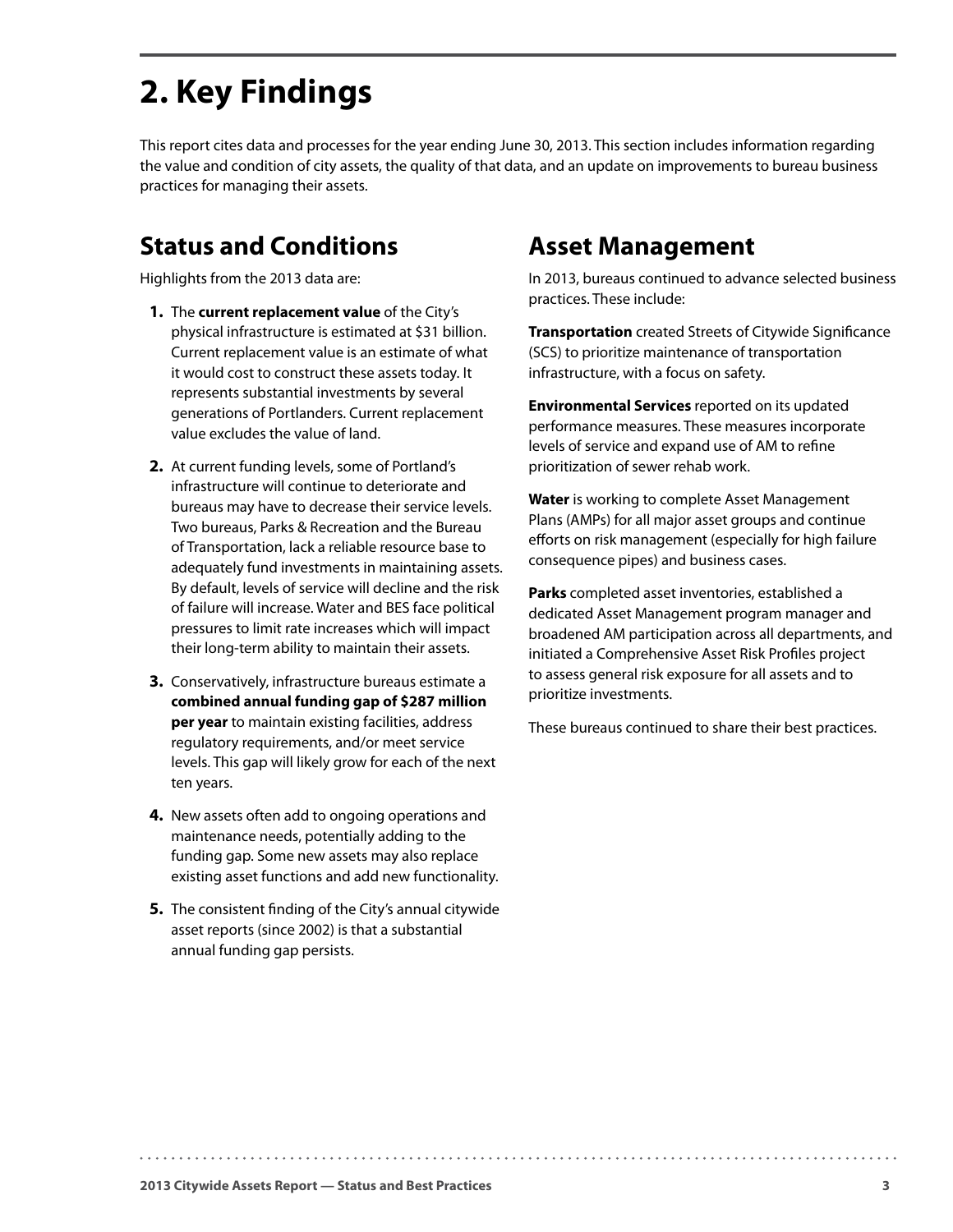### **Trends, Challenges and Opportunities**

The Planning and Development Directors (the CAMG's sponsor) see three general policy trends:

- Assets age and wear out, even with best of maintenance.
- Bureaus are making the best of limited resources, but have a large funding gap.
- The funding gap results in increased risk of failures, reduction in levels of service and perpetuation of long-standing inequities.

There are several challenges to advancing citywide asset management best practices. These include:

- Limited resources to reduce the annual funding gap.
- **Prioritizing limited resources. As bureaus seek out** long-term, cost-effective approaches to service delivery, the community also wants to reduce historic inequities by ensuring all Portlanders receive at least basic minimum services.
- Challenge of coordinating and communicating across multiple bureaus.
- A steep learning curve, for City staff and decision makers, to understand and apply asset management practices.
- Pending retirements of City staff with handson knowledge of how to operate and maintain infrastructure assets (so-called succession planning issue).

Opportunities include:

- Cross-functional teams the Water Bureau has used cross-functional management plans and ranks risks of asset failure. Parks is engaging in crossfunctional work teams to assess and quantify the risk of certain assets and to determine priorities for investments. Other City bureaus (BES, PBOT, Parks) have also attended trainings on fundamentals of asset management, and committed to cross-training their departments.
- More shared understanding of infrastructure asset management by decision-makers, managers and line staff.
- Community interest in best value for public services, setting realistic service levels and reducing risk of assets failing. Reducing inequitable access to services is another strong community interest. Process tools, such as Triple Bottom Line and risk assessments, can be calibrated to account for social impacts.
- $I$  Extensive contacts with peer communities (especially for utilities) and consultants.

For more details on citywide best practices, see Section 5 of this report.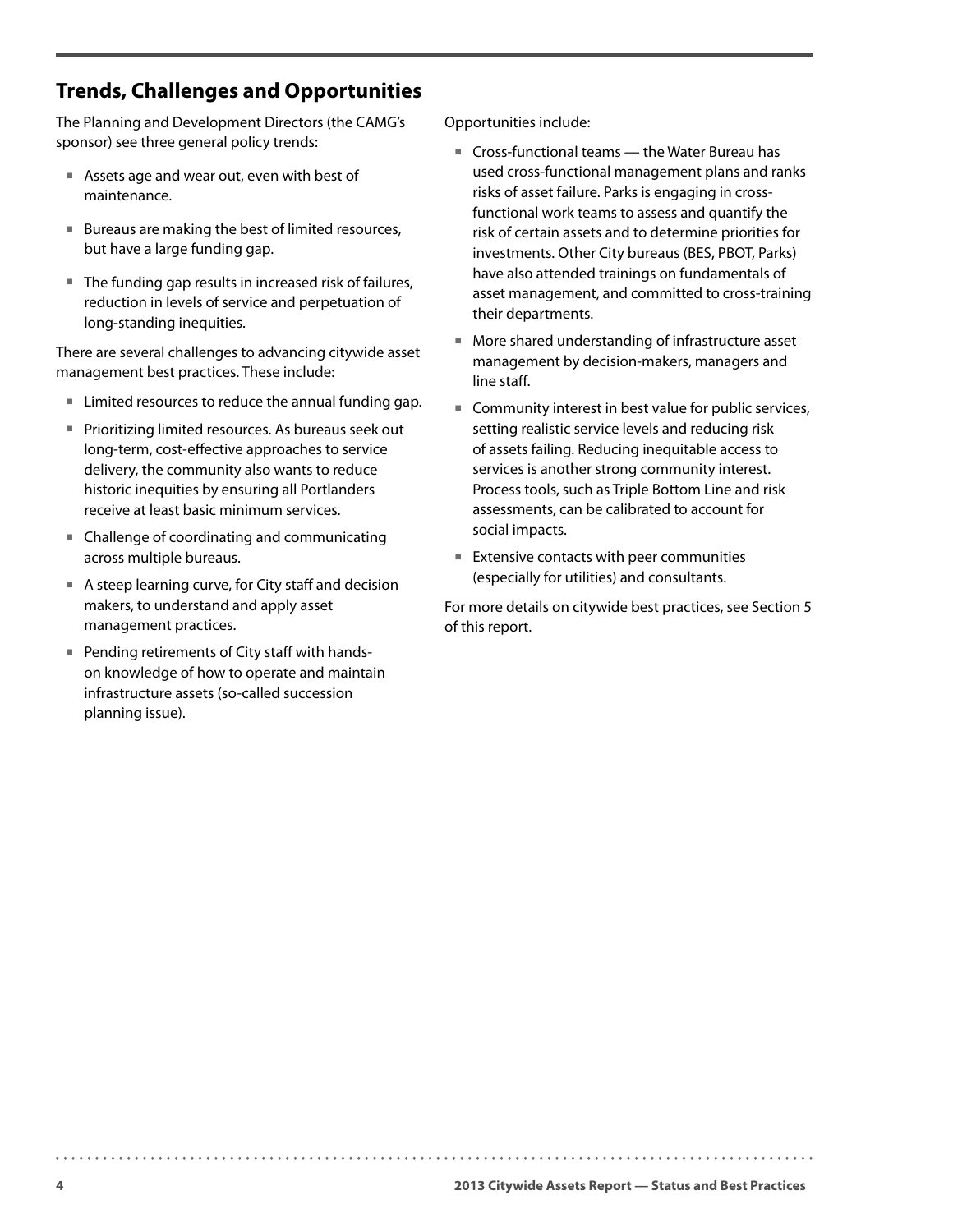# <span id="page-8-0"></span>**3. Asset Management Context**

# **Goals**

The goal of strategic asset management (AM) is to develop a sustainable asset base that provides appropriate levels of service and responds to social, economic, and environmental needs. Asset management addresses the design and specifications, maintenance, repair, rehabilitation, replacement, acquisition and disposal of assets.

Asset management is a set of industry standard best practices that provides a risk mitigation approach to decision making. It is commonly defined as meeting agreed upon public, customer and environmental service levels, while minimizing life cycle costs at an acceptable level of risk.

Asset management activities are driven by asset deterioration, regulations, and community needs (based on service levels). They will differ for each asset type based on maintenance management techniques, scheduling and priorities of activities, failure modes, treatment options, renewal strategies, equipment and practices, and renewal techniques. However, a whole-of-city approach ensures that the most innovative and cost-effective techniques are employed as each bureau's practices improve. Using this cross-bureau effort will continually improve performance-based information that is available to the public, bureaus, and city leaders as they make choices in the types and levels of service desired.

Asset management informs asset acquisition, maintenance and operations, renewal and adaptation, and asset disposal. It focuses on reliability and the lowest total life-cycle cost to provide desired levels of service.

Applying AM principles and practices will:

- Support the efficient delivery of services with assets that are cost-effective, well maintained, accessible, energy efficient and safe.
- $\blacksquare$  Improve the ability to make sound business and planning decisions at all levels.
- Promote effective use of resources.
- Improve bureau support and accountability.
- Improve and coordinate City AM planning across bureaus.

Common elements for managing assets include:

- Information systems, such as GIS, CADD and Computerized Maintenance Management Systems (CMMS), that provide data on asset inventories and their condition.
- Good documentation of life-cycle costs, and optimum renewal strategies that ensure the lowest life-cycle cost.
- A needs assessment to evaluate current practices, asset risks, and opportunities.
- Links between service outcomes, bureau programs, AM plans, and performance measures.
- Community engagement to better define desired and affordable levels of service.
- Clear assignment of roles and responsibilities to guide AM efforts.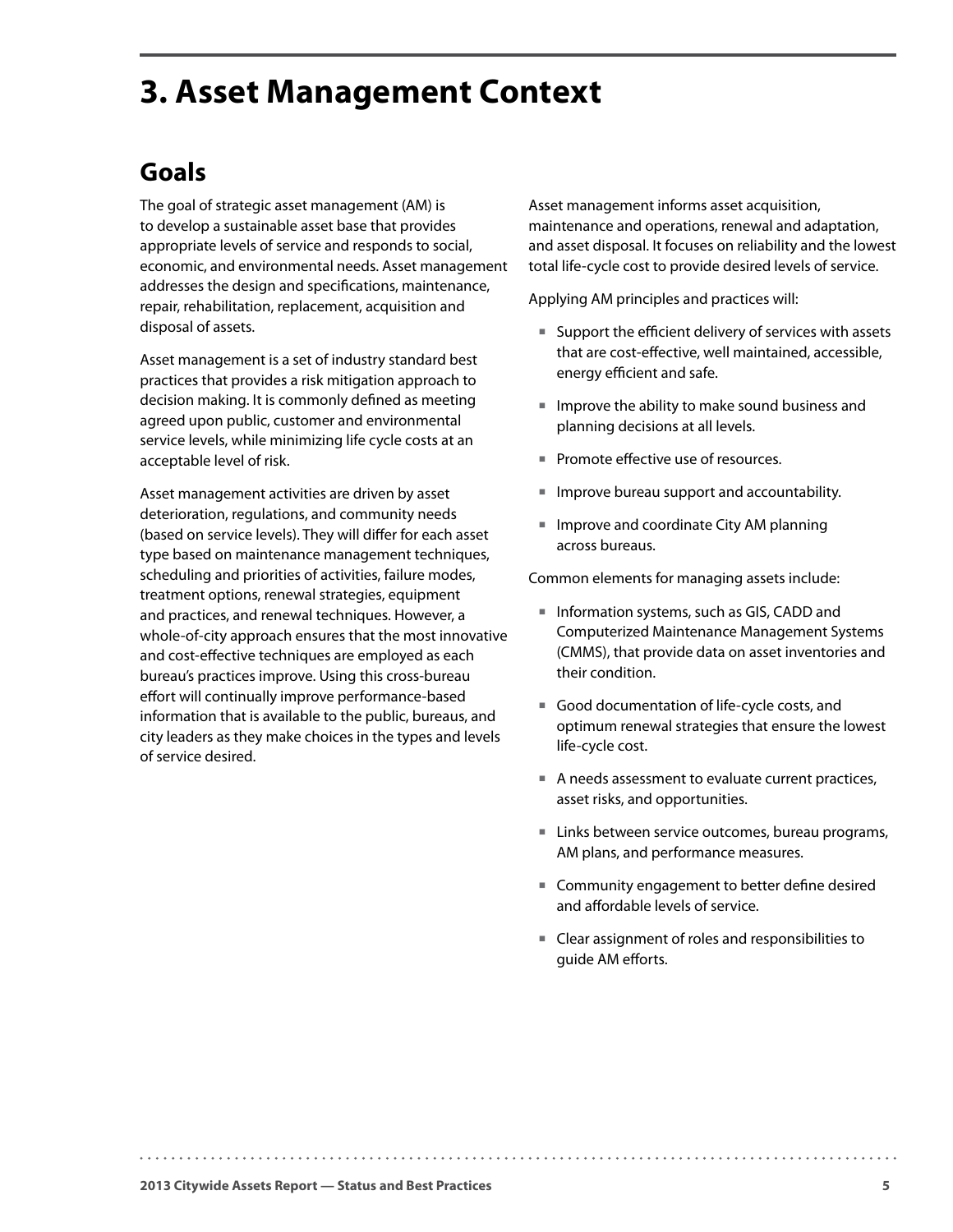## <span id="page-9-0"></span>**Drivers**

In FY 2001–02, City Council set strategic priorities as part of the Managing for Results exercise. The Council identified the City's deteriorating physical infrastructure as an immediate strategic priority. It remains a top Council strategic priority.

Other policy drivers (federal, state and local) underscore the importance of the condition of municipal infrastructure in supporting a community's economic health, active neighborhoods, and environmental stewardship, including:

- State and federal regulations.
- Public Facilities Plan, a long-range, citywide plan which requires a major projects list for use in annual capital budgets.
- **Portland Comprehensive Plan.**
- The Portland Plan.
- Climate Action Plan.
- Municipal bonded debt covenants.
- City of Portland Budget Manual, which requires bureaus to analyze operations and maintenance costs and savings in new projects.
- U.S. Governmental Accounting Standards Board statements (GASB 34, 42, 48, 49 and 51).
- City of Portland Comprehensive Financial Management Policies.
- Other Council Priorities.

# **Regulatory Compliance**

Regulatory compliance requirements can have major impacts on the management of infrastructure systems and on the resources available for repair and expansion projects. Currently a number of federal, state, and local regulations require additional compliance measures by the City. These mandates vary in compliance requirements, timeline, and level of funding through current City revenues.

Regulatory mandates affect all of the City's infrastructure systems, including sewer and stormwater, transportation, water, parks and civic facility investments. The following represent some of the major regulations on capital systems:

- Clean Water Act, such as the Long Term Enhancement Rule (LT2) and CSO Amended Stipulation and Final Order.
- Environmental Protection Act, including Superfund cleanup requirements.
- Safe Drinking Water Act, including Underground Injection Control requirements.
- Endangered Species Act, such as Habitat Conservation Planning.
- Americans with Disabilities Act.
- Uniform Building Code, including minimum seismic standards.
- Green Building and Energy Efficiency Policies.

Many of these regulations do not have dedicated funds set aside for compliance measures. Compliance often requires significant capital investment, which may require diverting financial resources from capital repair and rehabilitation projects. In addition to existing mandates, future regulations may further impact management of the City's infrastructure systems.

Bureau funding gaps presented in this report include varying degrees of regulatory compliance. Certain requirements, such as ADA accessibility and building code improvements may occur as part of capital repair or rehabilitation projects.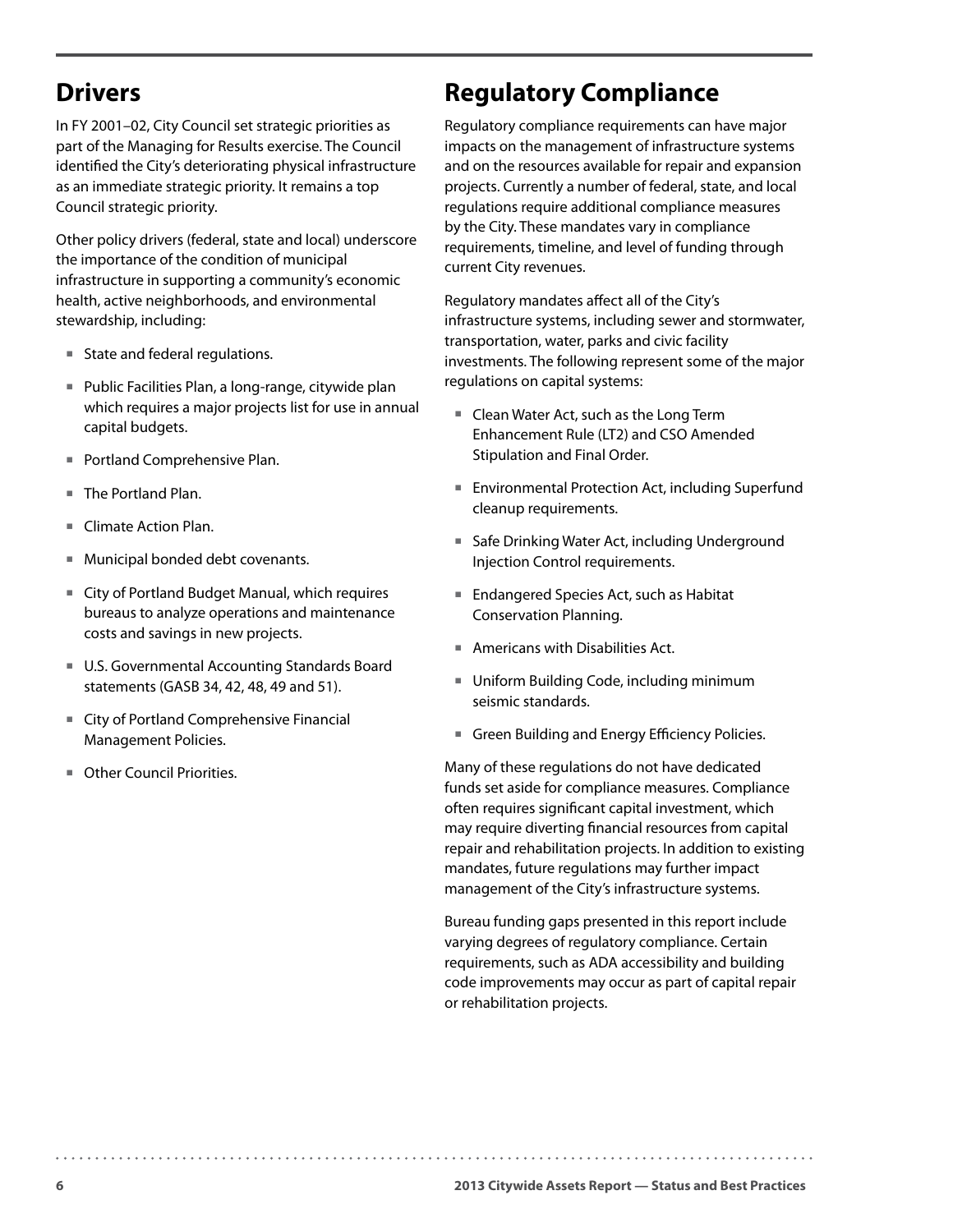# <span id="page-10-0"></span>**4. Citywide Asset Status and Condition**

This section discusses key citywide data, bureau profiles and bureau methodologies. Several appendices support this status and condition analysis, and define terms. The City Asset Managers Group continues to seek opportunities to more closely align methods across bureaus.

# **A. Key Data**

The annual citywide assets reports cite three key measures of the health of infrastructure systems. The measures are: current replacement value, current condition, and annual funding gap. These are fully loaded costs, including overhead. Confidence levels are assigned to communicate the relative quality of the data. In some cases, data is not available or is pending more detailed data collection and analysis.

 **Current replacement value (CRV) —** This is the total cost to replace the entire asset to meet current accepted standards and codes. CRV represents past investments of Portlanders in the City's transportation, water, sewer, stormwater, parks and civic facilities. At critical points in Portland's history, the community has supported major investments — to deliver drinking water from Bull Run (using headworks treatment, conduits and storage reservoirs), to treat sewage water (using sewer pipes and two sewer treatment plants), to improve access for people and goods (by paving streets and accommodating pedestrians and bikes), to provide safe places to play (with landscape plantings, recreation buildings and features), and to provide civic facilities and technology services (including police and fire facilities).

The City's physical infrastructure has a current replacement value of \$31.2 billion. By bureau, the infrastructure value is: PBOT (\$8.1 billion); BES (\$13.2 billion); Water (\$7.6 billion); Parks (\$1.0 billion); and Management and Finance (\$1.3 billion).

**Current condition** — This is the physical condition of the asset, used to assess its rate of deterioration and remaining useful life. Bureaus set priorities for inspecting the condition of assets, and potential high-risk assets may get priority. Methods range from actual field condition assessment, to staff estimates (based on repair history), to deterioration or failure rate curves. Some assets (like buried pressure water pipes) are typically assessed by age and type of pipe, break history and spot excavations. Other assets can be inspected directly, but may

be dispersed (as with parks buildings, recreation features, trails, benches and other furnishings).

- **Annual funding gap** This is the difference between the funding needed to address infrastructure needs of a group of assets at a defined condition or level of service, and the funding that is currently available. It is the amount of money needed to eliminate the backlog and/or maintain the asset to achieve its optimal useful life. There are three types of funding gap:
	- Repair, Rehabilitation, Replacement (R/R/R): Additional funding necessary to repair, rehabilitate and replace existing assets to bring them up to current service levels, or replace assets considered obsolete.
	- **Mandate:** Additional funding necessary to improve existing assets to meet regulatory requirements, exclusive of improvements that fall under Repair, Rehabilitation, Replacement or Capacity.
	- **Capacity:** Additional funding necessary to address existing inequities and deficiencies in levels of service for current customers and citizens.

Appendix 3 includes charts and data sheets for each bureau's total funding gap, their funding gap by type (with capacity split out) and compared to their annual budgets (capital and operating). The bureau observations below, describe each bureau's approach to asset management, recent experiences and improvement priorities.

Unfunded federal mandates and external funding of capital projects add to the number and type of physical assets. Although primarily built with leveraged funds, these assets become a long-term City obligation to maintain and operate. Typically, there is little or no setaside funding for ongoing operating or maintenance of these assets prior to their construction.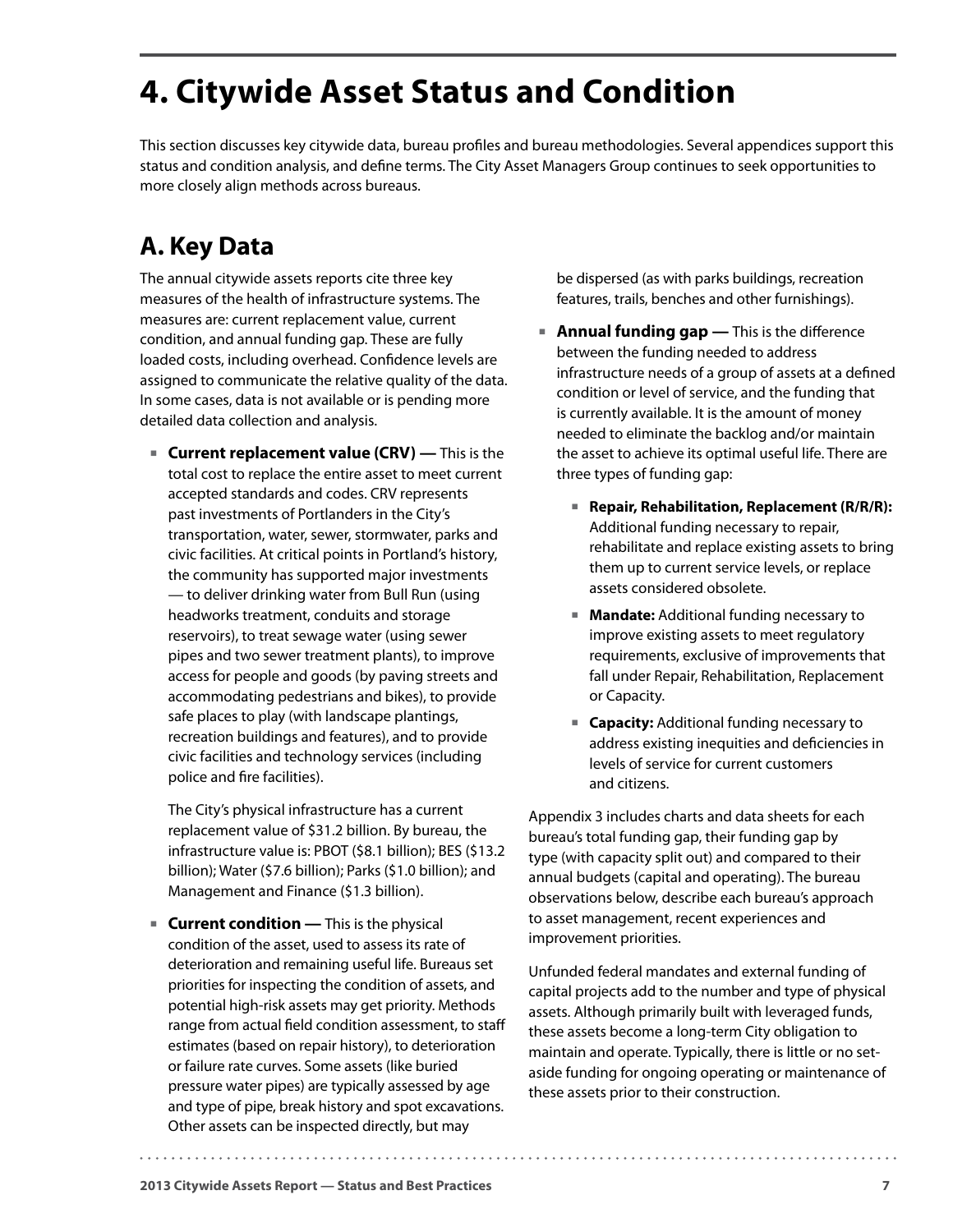For 2013, the key citywide measures did not significantly change from the prior year. In 2012, the annual report added a separate chart for capacity improvements (Appendix 3.b) and eliminated the future (10-year) asset condition table, since data confidence levels were very low for many asset groups.

#### **Sustainable Funding Levels**

This year, the combined annual funding gap for Transportation, Environmental Services, Water, Parks and Civic assets is \$287 million, including street pavement. The ongoing funding gap is the result of under-investing in capital maintenance. This is not a sustainable business practice. With this trend, we can expect lower levels of service and more frequent system failures.

#### **Past Responses**

In 1996, City Council increased the General Fund capital set-aside from a base of \$3 million. The Council's intent was to add \$1 million to it each year until a \$10 million set-aside pool was formed. That fund rose to \$7 million in FY 2002–03, and then declined after a series of annual budget cuts. The General Fund capital set-aside funded a variety of maintenance, replacement, and improvement projects. Major funded projects included ongoing replacements of fire apparatus, ongoing street lighting improvements, renovation of the Hillside Community Center, major maintenance of the 800 MHz system, purchase of a bomb robot, funding of debt service for the Gateway Child Receiving Center and Streetcar #7, and funding of several Parks maintenance projects and acquisitions. In FY 2008–09, City Council redirected the capital set-aside to fund the Public Safety Systems Revitalization Project.

The Auditor's 2002 report Managing for Results identified the deteriorating physical infrastructure as a priority. That report recommended that City Council consider a Major Maintenance Fund to increase the investment in capital maintenance. City Council did not act on that recommendation.

In January 2007, the Directors' group reviewed key findings of this report, and asked staff to prepare ideas to 1) start closing the annual funding gap, and 2) more fully maintain existing infrastructure. The City Council must balance many competing demands. This effort would take a number of years. The concept was to build a funding gap finance plan with a planning horizon of 10 to 15 years.

In 2007, the City Asset Managers Group worked with OMF Financial Planning to improve the General Fund Capital Set-Aside allocation process. The revised process used a new set of criteria based on the risk management process (see Appendix 5 of the City of Portland Asset Status and Conditions Report, December 2007). The risk rating process allows ranking of projects based on how effectively they reduce the risk of the high and extreme risk assets. Use of the citywide risk management process is on hold, pending more feedback and direction.

City Council adopted revised Financial Policies effective July 1, 2008. A new provision stated that at least 25 percent of General Fund discretionary revenue that exceeds the budgeted beginning balance (adjusted) will be allocated to infrastructure maintenance or replacement in the fall budget monitoring process (BMP). The percentage calculation will be based on any discretionary funds in excess of the budgeted beginning balance, adjusted for the difference in encumbrances carried over from the prior year. Infrastructure maintenance projects to be considered for funding will be projects requested but not funded in the prior year's budget and projects that are underway but still require funding.

There have been mixed results since this provision was enacted. There was no surplus in beginning balance (FY 2009-10 or FY 2012-13) resulting in no additional General Fund capital allocations. In FY 2010–11, City Council allocated \$2.4 million in Capital Set-aside funding for infrastructure maintenance or repair. In FY 2013-14, City Council allocated \$4.5 million Capital Set-aside.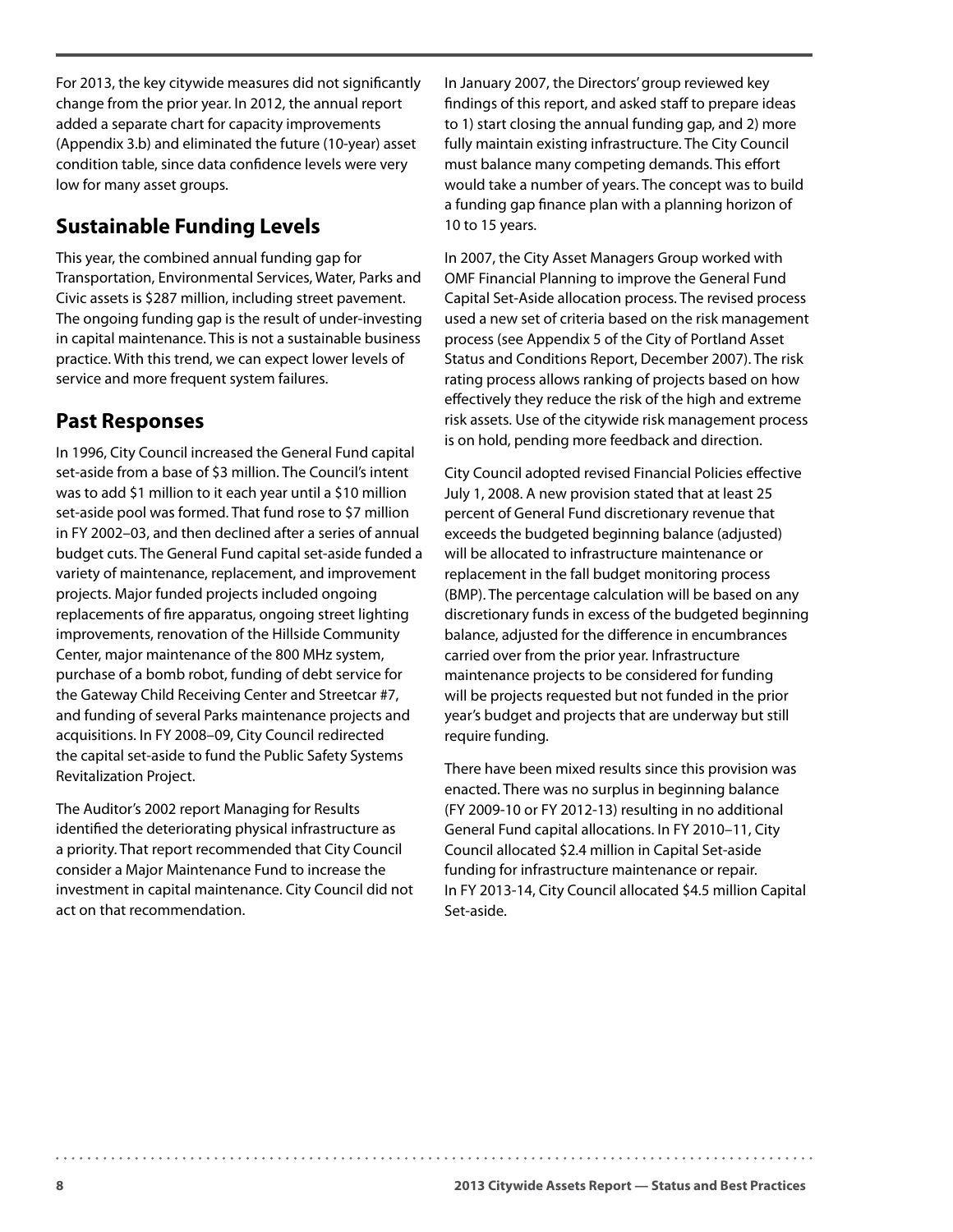## <span id="page-12-0"></span>**B. Transportation**

#### **Profile**

The Portland Bureau of Transportation (PBOT) manages transportation assets with a replacement value of over \$8 billion. Improved streets, the sidewalk system, bridges, traffic signals (signal hardware), and streetlights make up 92 percent of the dollar value (\$7.4 billion). In addition to these key assets, the City of Portland owns other assets that ensure the safety and movement of people and goods: streetcars; an aerial tram; various support facilities; traffic calming devices; signs; parking meters; parking garages; pavement markings; bikeways; guardrails; retaining walls; the Harbor Wall; stairways; and traffic signal computer controllers. These assets are worth \$680 million.

#### *Asset Management Approach*

Transportation utilizes asset management as a way to effectively and efficiently allocate resources, measure performance, and track infrastructure needs. PBOT's Asset Management Advisory Committee (which includes engineers and operations staff as well as maintenance, finance, and information technology managers) sets the priorities for asset management within the bureau and helps implement those priorities into business practices.

#### *Asset Management Achievements*

**Condition Monitoring —** Transportation currently conducts condition monitoring on pavement, bridges, structures, street lights and traffic signal infrastructure. PBOT is working with engineers and technology staff to expand condition monitoring to guardrail and traffic signs. Condition monitoring will allow PBOT to plan for appropriate preventive maintenance, rehabilitation or replacement needs and budget accordingly.

**Risk Assessment —** PBOT has established a risk assessment for failure of assets. Criteria for assessing consequences and likelihood of failure have been created and are being applied to transportation assets. A risk registry, identifying failure modes and assigning risk of failure will be created. Risk of failure is used to prioritize pavement preservation across the city.

**Asset Levels of Service —** Levels of service for each infrastructure asset class have been established to track and monitor performance and outcomes achieved. Performance measurement is a way of monitoring progress toward a result or goal. It is also a process of

gathering information to make well-informed decisions. An Infrastructure Asset Report Card summarizes achievement of the levels of service.

#### *Asset Management Priorities*

**Streets of Citywide Significance (SCS)** was created as a way to prioritize how Maintenance Operations crews do the work to maintain the infrastructure. SCS are travel corridors PBOT prioritizes for expenditures due to their high traffic volume across all modes (freight, transit, motor vehicles, pedestrians and bicycles). Safety is a key element that factors into the SCS designation. The prioritization is necessary because the s**c**ope of resources needed to maintain transportation infrastructure greatly exceeds resources available.

#### *Asset Value and Condition*

Maintaining and operating the transportation infrastructure are key activities of PBOT. Emerging needs include:

**Street Lighting —** Street lights are important for the safety of our neighborhoods and for those who use the transportation system. Many of the city's 55,477 street lighting luminaries were replaced in the early 1980s when mercury vapor lights were converted to high pressure sodium lamps. PBOT is currently working with City Council to implement a program for conversion to LED lighting.

**Signals —** Traffic signals are made up of several components (i.e. hardware, software, mast arms, controllers, cabinets and signals). Approximately 52 percent of the traffic signals are in poor or very poor condition. Traffic signals in poor condition are more prone to increased trouble calls, causing safety and congestion problems. Traffic signals in optimal condition provide efficient movement of people and goods and when synchronized reduced greenhouse gases.

**Pavement —** Approximately 48 percent of the collector and arterial system is in poor or very poor condition, 19 percent is fair and 33 percent is in good or better condition. PBOT's goal is that 80 percent of the arterial and collector system is in fair or better condition and no more than 2 percent are in very poor condition.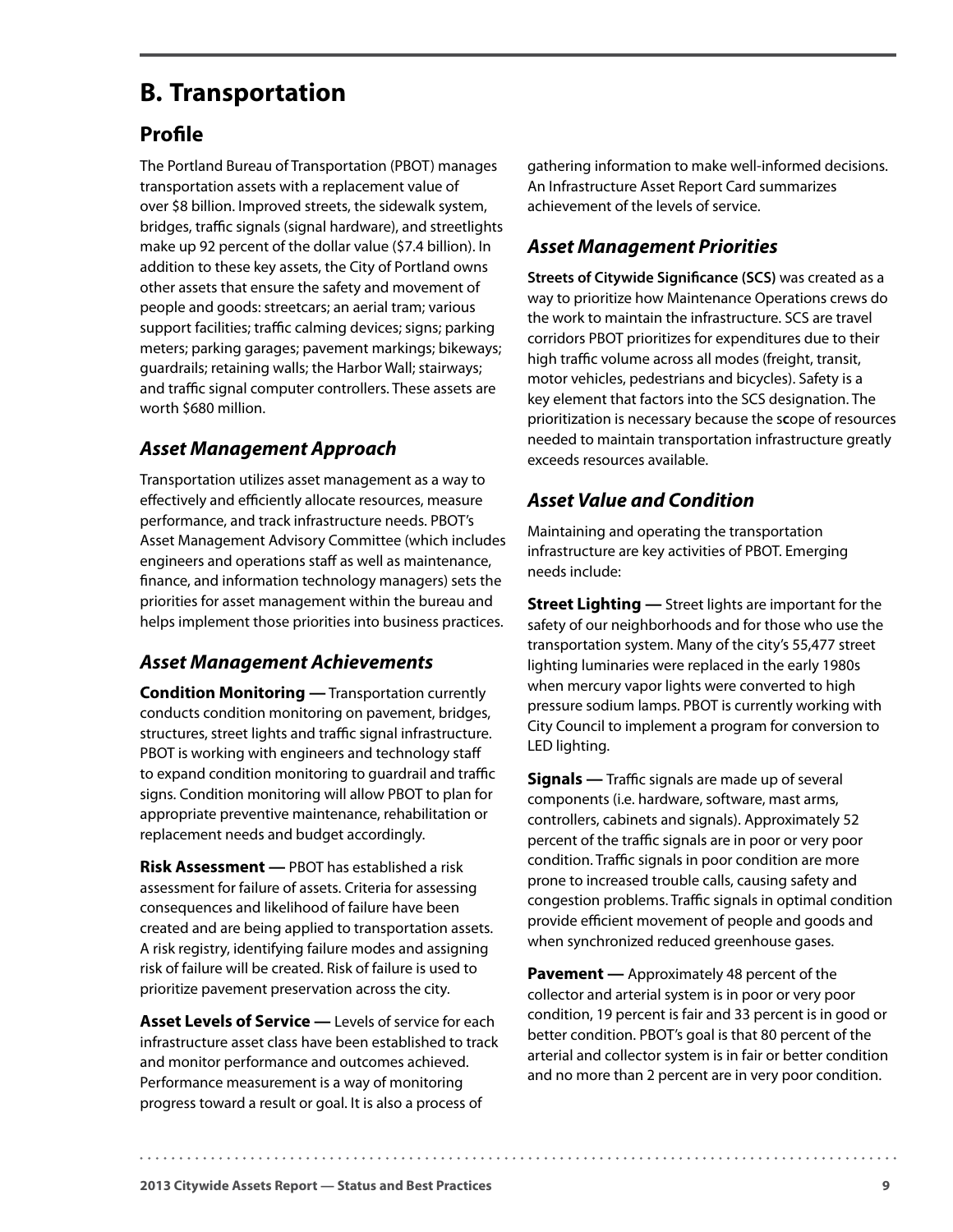**Bridges —** Of the 157 bridges the city owns, 30 percent are either structurally deficient or functionally obsolete; 26 of these are in poor or very poor condition including 22 that are weight restricted. Weight restrictions on bridges impact the ability to move freight and goods, which ultimately has an impact to our economy. Additionally, freight has to find alternate routes, extending travel time requiring the use of more fuel and impacting the environment.

**Sidewalk Network —** ADA required the City's public facilities be designed and constructed so that they are accessible to all people, including those with disabilities. Ten percent of the sidewalk system in Portland has corners with ramps that meet current ADA-accessible standards. In total, 46 percent of corners have accessible corner ramps, which met both current and past ADA standards.

#### *Annual Funding Gap*

The funding gap is defined as the amount of additional funding and resources needed to bring or restore an existing asset class to a fair or better condition and to maintain it at that condition. This includes preventive maintenance, rehabilitation and replacement needs.

Transportation's maintenance liability continues to increase as the infrastructure ages.

PBOT's primary source of discretionary funds is not keeping pace with inflation, meaning the purchasing power has decreased. This means PBOT has had to make reductions to the budget, resulting in the ability to do less preventive and routine maintenance. This will have a severe impact on the future condition and continued decline of Transportation's infrastructure.

PBOT's annual \$153.4 million funding gap breaks out as follows:

**Streets** — The funding gap is estimated at \$47.6 million for collector and arterial streets; another \$44 million for local streets. Ratings of collector and arterial streets have been completed. Calculations of need are based upon assigned treatment rules, which are based upon pavement condition, road type and road usage.

A road in good repair provides a smooth ride, limits the wear and tear on vehicles and improves safety. The key to keeping pavements in good condition is to prevent water from getting under the surface of the pavement. With proper maintenance, streets last longer and maintenance costs less. Proper pavement preservation techniques mean that the right treatment to fix the road is applied at the right time.

When a road deteriorates to the point where it requires major rehabilitation or reconstruction, the costs are very high. In contrast, it is less expensive to perform preventative maintenance on pavement that is still in good condition. Preventing major deterioration and keeping roads at the preventative maintenance level or better is the best way to invest limited funds. Like other transportation agencies across the nation, PBOT's policy is to prioritize these early-stage repairs.

**Sidewalk system —** \$15.7 million is needed annually to repair, restore or replace curbs to bring them to a fair or better condition and \$7.1 million is needed annually to build ADA accessible corners, where there are currently none, and maintain the corners in a fair or better condition. While the sidewalks are owned by the City, it is the adjacent property owner's responsibility to repair, restore or replace sidewalks. This means that the stated unmet need for sidewalks is not the sole responsibility of Transportation to address.

**Bridges —** The total cost to replace city-owned bridges in poor condition, and address bridge deficiencies is \$12.9 million annually.

**Signal Hardware —** A total increase of \$17.5 million per year is needed in capital funding.

**Street Lights —** \$5.8 million per year is needed to improve the lights to a fair or better condition. This need may change with the conversion of street lights to LED lighting. PBOT is currently working with City Council to implement a program for conversion to LED lighting.

**Other —** Unmet need for pavement markings, street signs, streetcar, traffic signal controllers, other equipment, and retaining walls and stairways totals \$2.8 million.

## **Calculation Methodologies**

#### *Replacement Value*

By using the average unit cost at a network level, the Portland Bureau of Transportation (PBOT) uses a simple approach in calculating the replacement value for its assets. For an asset, the replacement value includes the costs of removal and installation. Overhead is included in the replacement value. This is consistent with how PBOT capitalizes overhead at year-end on infrastructures for two accounts, improvements (closed projects) and work-in-progress (open projects). Transportation uses the overhead methodology based on labor for most of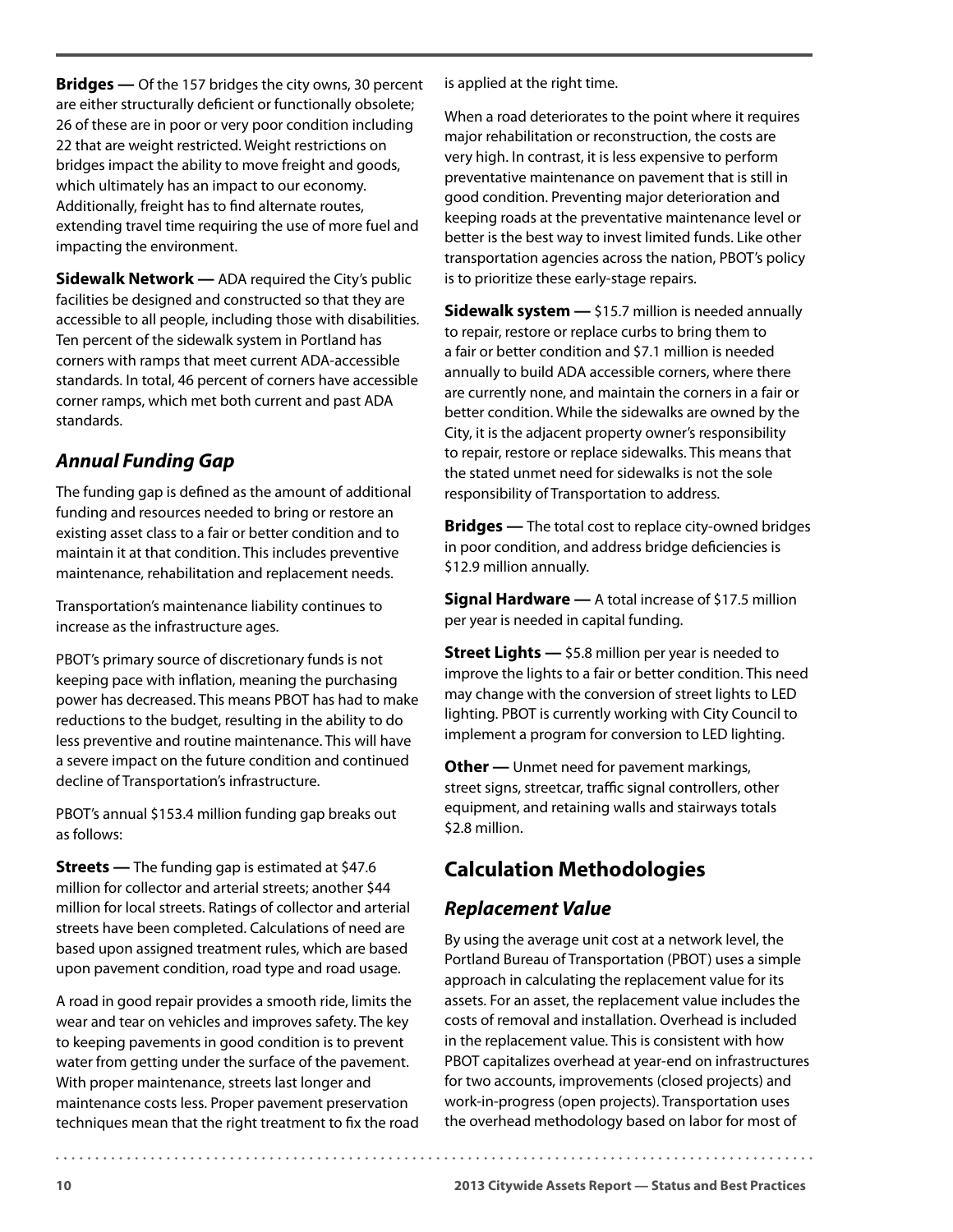the assets, except for bridges and other structures that were based on the total costs overhead methodology, since additional work is needed. Efforts continue to improve the information on the inventory count and replacement values on some of the transportation assets. Please note that actual replacement costs would vary by location.

#### *Current Condition*

Condition methodology is reported as a percentage of the total number of assets. The methodology for determining asset condition varies by asset group, see below.

| <b>Asset Group</b>             | <b>Method of Asset Condition Assessment</b>                                                                                      |
|--------------------------------|----------------------------------------------------------------------------------------------------------------------------------|
| <b>Pavement</b>                | " Visual inspection of pavement using the Metropolitan Transportation Commission<br>rating methodology.                          |
| <b>Sidewalk System</b>         | " Sidewalks: Visual inspection; Guidelines in the Operating Policy and Sidewalk<br>Repair Program.                               |
|                                | " Curbs: Functional purpose, that is, if they protect the street edge and direct runoff<br>and if they present a traffic hazard. |
| <b>Bicycle Network</b>         | ■ To be determined.                                                                                                              |
| <b>Structures</b>              | <b>■ Bridges: Inspection rating system based on Oregon Department of Transportation</b><br>and National Bridge Inspection.       |
|                                | Retaining Walls, Harbor Wall: Visual inspection.                                                                                 |
|                                | <b>Stairways: Visual inspection.</b>                                                                                             |
|                                | <b>Guardrails: Visual inspection.</b>                                                                                            |
| <b>Traffic Signals</b>         | Hardware & Controllers: Age.                                                                                                     |
|                                | ITS and Other Equipment: To be determined.                                                                                       |
| <b>Streetcar</b>               | All Components: Age; Visual inspection.                                                                                          |
| <b>Aerial Tram</b>             | Age; Visual inspection; Structural inspection for stations and towers (every 2 years),<br>cables (annually).                     |
| <b>Traffic Calming Devices</b> | " Visual inspection.                                                                                                             |
| <b>Street Lights</b>           | ■ Field inspections; Age of the components; Type of luminaire; Type of system<br>(underground vs. above ground).                 |
| <b>Pavement Markings</b>       | " Painted Markings: Currently no condition assessment.                                                                           |
|                                | . Durable Markings: Type of material; regular maintenance; visual inspection.                                                    |
| <b>Parking Meters</b>          | " Single and Double Meters: Age; Visual inspection.                                                                              |
|                                | <b>SmartMeters: Notifications of maintenance issues from software system connected</b><br>to meters.                             |

#### *Annual Funding Gap*

Total unmet need is defined as the amount of additional funding and resources needed to bring a given asset class to an acceptable condition and to maintain it at that condition. Reported unmet need does not include sidewalks or unpaved streets. Adjacent property owners are financially responsible for repairing sidewalks; therefore, the City does not have an unmet sidewalk repair need. Figures do not include unpaved streets as the City is not financially responsible for upgrading and maintaining unpaved streets.

PBOT is in the process of updating the Transportation System plan (TSP). In order to place a value on what it would take to address existing inequities and deficiencies in levels of service, an update of the TSP would be needed.

. . . . . . . . . . .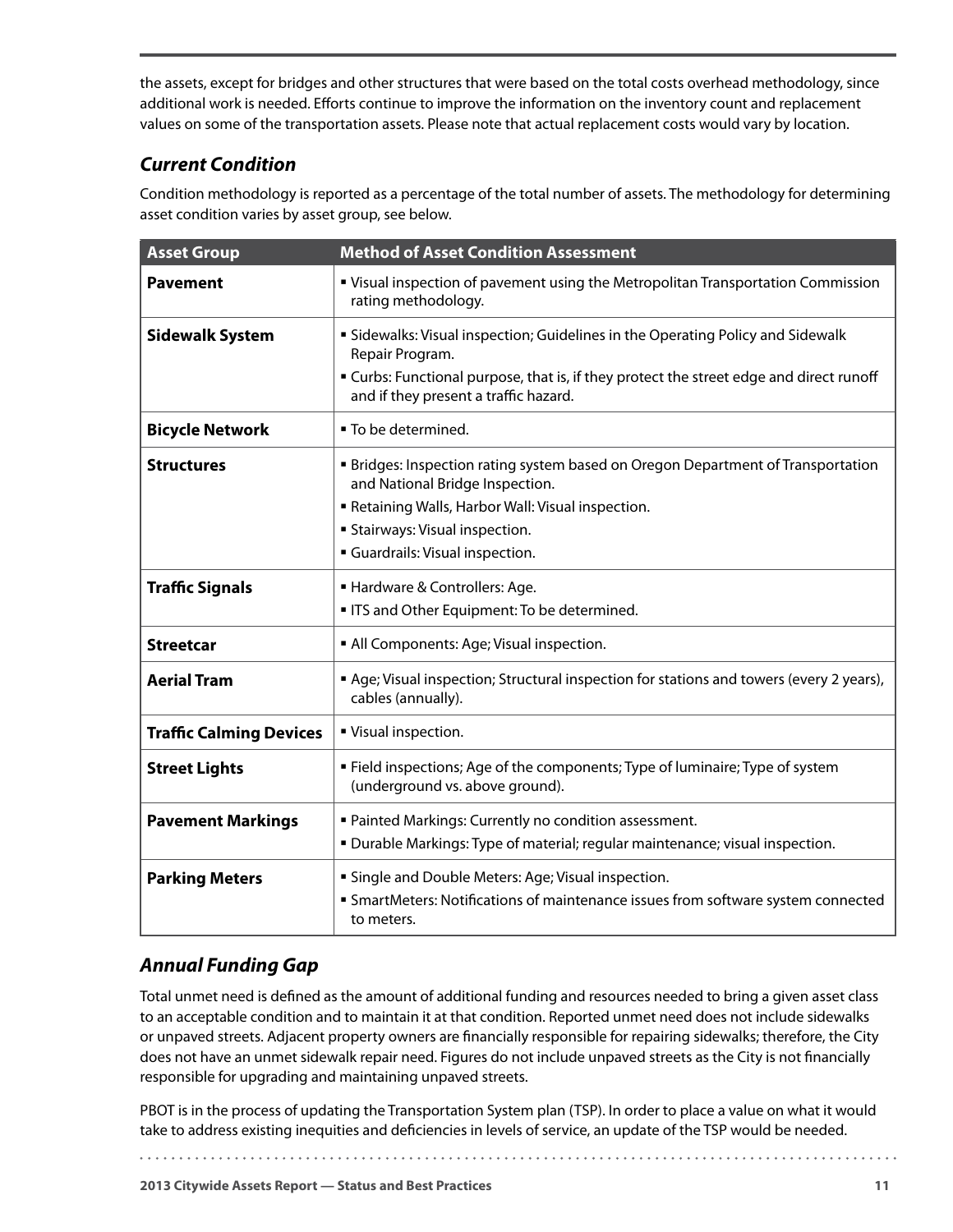# <span id="page-15-0"></span>**C. Environmental Services**

### **Profile**

The Bureau of Environmental Services (BES) provides sewer and stormwater collection and treatment services to approximately 600,000 people, numerous commercial and industrial facilities, and six wholesale customers. The existing system consists of 1,000 miles of separated sanitary sewers, 885 miles of combined sewer that carry both stormwater and sanitary waste, 454 miles of stormwater pipes, 1,900 water quality facilities (green streets, vegetated swales, ponds, constructed wetlands), 97 pump stations, and two wastewater treatment plants. These assets are valued at approximately \$13.2 billion.

#### *Asset Management Approach*

Asset Management has been part of the business practices at BES for over 20 years beginning with the implementation of the Hansen Maintenance Management Database and condition assessment scoring in 1990. BES' updated Systems Plans incorporate asset management principles to prioritize projects to address the highest risks. The bureau's performance measures include levels of service (LOS).

#### *Asset Management Practices*

BES applies AM practices of asset inventory, condition assessment, and computerized maintenance management systems for its system components: treatment, pump stations, and collection systems. The Systems Plan for the sanitary and combined collection system incorporates system inventory, condition, GIS data, and failure records in an AM context to develop a risk register consisting of likelihood of failure times

consequence of failure. This work has been incorporated into the annual planning process for the CIP. The plan identifies the appropriate sewer maintenance routines (and repairs) to enable individual infrastructure components to reach an optimal useful service life at an overall least cost. A similar multi-year effort focused on the stormwater system is underway.

The companion Capacity, Management, Operation & Maintenance (CMOM) project identifies the appropriate sewer maintenance routines and repairs to enable the individual infrastructure components to reach an optimal useful service life at an overall least cost.

#### *Asset Value and Condition*

The overall replacement value of BES assets increased to \$13.2 billion in 2013. This reflects an adjustment for ENR (9291 to 9826). There has been no significant change to overall asset condition.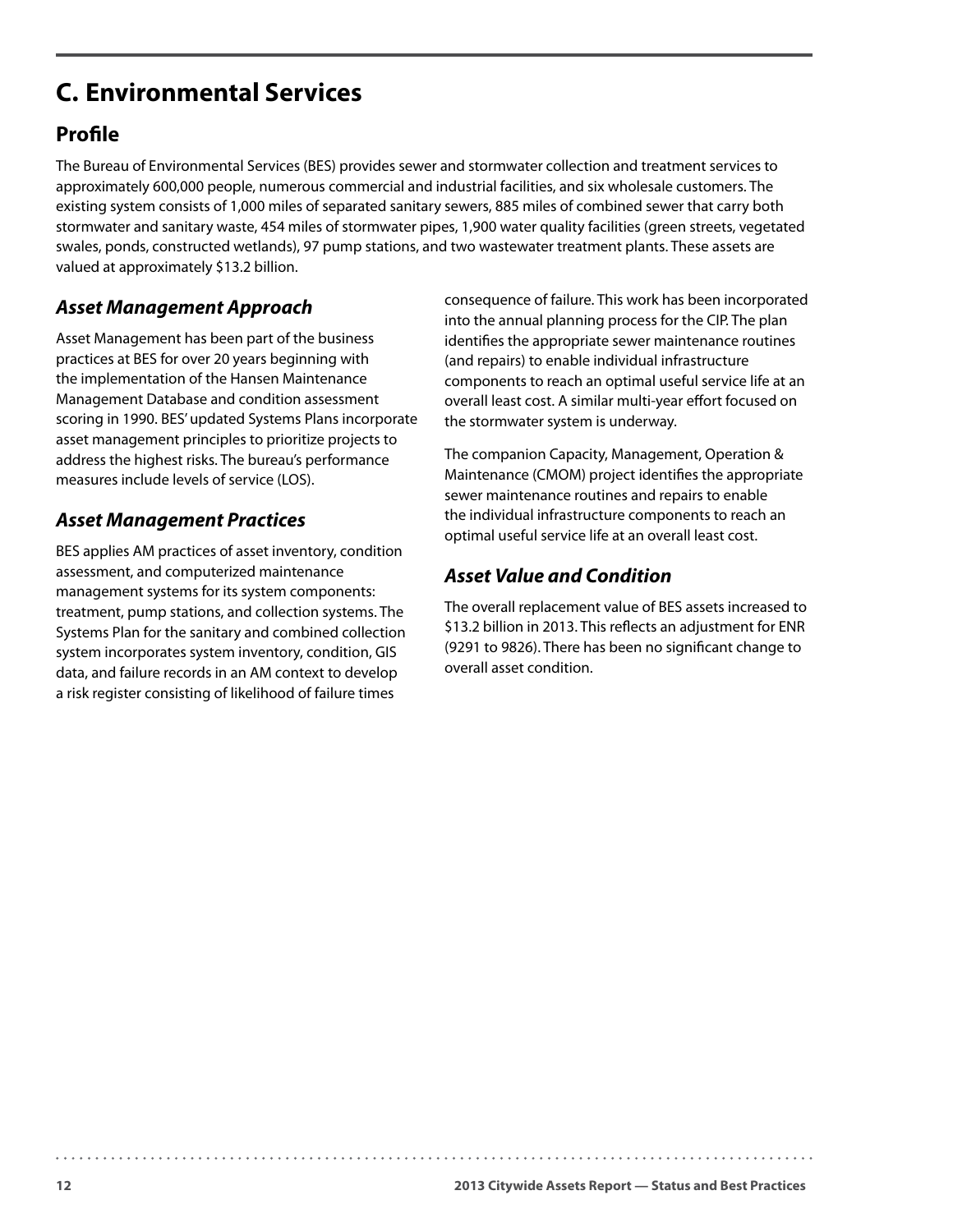#### *Annual Funding Gap*

The financial plan includes an ambitious pipe rehabilitation program focused on pipes with the highest risk, primarily in the combined system. The financial plan also includes many, but not all, of the recommended capacity related projects from the Systems Plan. The funding gap is based on the following:

- **R/R/R** The difference between the replacement value of assets in very poor condition and the amount of funding in the financial plan for rehabilitation of those assets. The gap assumes all wastewater pipe rehab projects in the proposed financial plan proceed as programmed.
- The extent of stormwater system needs is unknown. The estimated gap makes very broad assumptions about rehab and capacity needs from the Stephens Creek pilot.
- **Capacity Combined Projects** recommended in the Systems Plan with positive benefit/cost ratios (primarily those that address conveyance of the 2-year storm in combination with deteriorated pipes) that are not included in the financial plan. Note that the gap does not include projects required to meet stated LOS for conveying the 25-year storm.
- The value of the stormwater system reflects only the piped system and other constructed facilities (such as sumps, green streets, water quality facilities). It does not include natural systems – either the value of them or the funding gap to address watershed health/habitat or anticipated regulatory changes related to the MS4 permit.

#### *Asset Management Improvement Priorities*

BES reported on updated performance measures which incorporate levels of service and expanded use of asset management to refine prioritization of sewer rehab work. Also BES made further progress on documenting the amount of risk reduced by completed projects.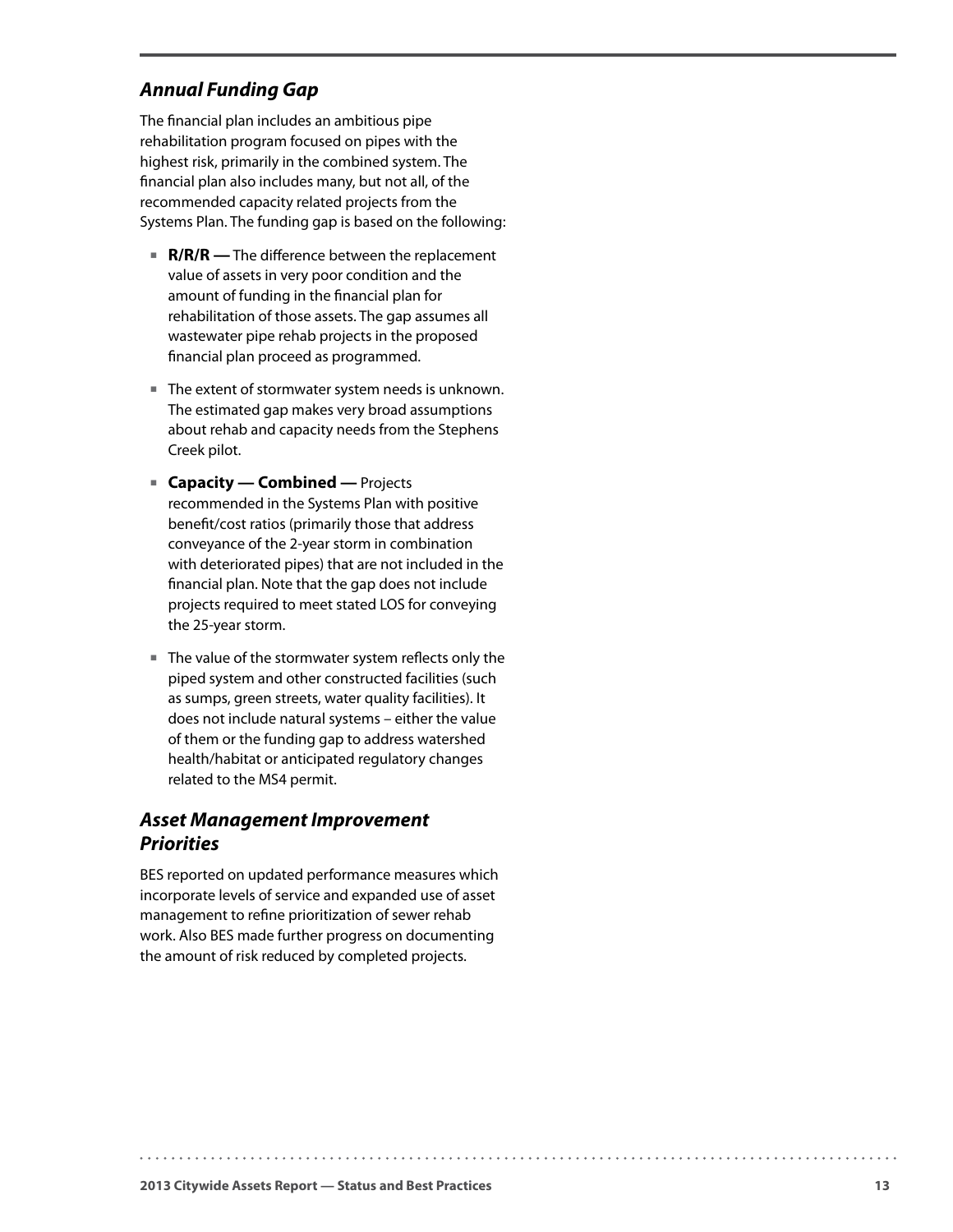# <span id="page-17-0"></span>**D. Water**

## **Profile**

The Portland Water Bureau (PWB) delivers potable drinking water for consumption and fire protection. The City is the largest supplier of domestic water in Oregon, serving more than 800,000 people and providing about 100 million gallons of water per day, or about 36 billion gallons per year. About 60 percent of the water is delivered to customers within Portland city limits. The remaining 40 percent is sold to customers in 19 surrounding cites and special water districts. Water is supplied from the Bull Run watershed and the Columbia South Shore wellfield through more than 2,000 miles of pipes. The water system is valued at \$7.6 billion.

#### *Asset Management Approach*

The Water Bureau has an Asset Management Group (AMG), located within the Engineering Department, which coordinates asset management activities within the organization. An Asset Management Steering Committee makes policy decisions related to asset management and approves major work items.

### *Uses of Asset Management*

The approach to Asset Management in the Bureau has been to focus on key asset management concepts. To achieve progress in Asset Management, the Water Bureau has taken the following actions:

- $\blacksquare$  Incorporated key service levels into the Water Bureau's Strategic Plan. Those service levels have been tracked since FY 08-09. In FY 2012-13, the Bureau met 20 of its 27 service levels.
- Asset Risk Management. There is a risk service level. The bureau identifies key assets, assessing the potential risk of asset failure, and then is committed to either better understanding the risks or taking steps to mitigate those risks. There are currently 10 extreme risk assets and 44 high risk assets. All extreme risks and 83 percent of high risks are being addressed.
- Management of high risk assets. Developed overall strategy for high consequence pipes. Identified primary failure modes. Since 2012, completed condition assessment on all crossings under Interstate 84 and conducted an in-pipe assessment of a crossing under Interstate 205 that had points of interest.
- **Performing dozens of business cases and using** the results to support project planning, design, construction and operation decisions.
- Creating Asset Management Plans (AMPs) that define maintenance, repair and replacement strategies for the assets. The bureau completed 13 AMPs in 2012, with eight more in development and due for completion in 2014. All recommended strategies are prioritized and considered for implementation.

#### *Asset Management Practice*

As noted above, the bureau has continued with its tracking of service levels, identification and mitigation of risks, condition assessments, business case development and creation of Asset Management Plans.

#### *Asset Value and Condition*

The overall replacement value of the Portland Water Bureau's assets increased from \$7.1 billion in 2012 to \$7.6 billion in 2013 due primarily to actual replacement costs being higher than previous estimated replacement costs.

Since 2007, the overall condition of the water system has improved (although condition ratings based on seismic vulnerability would impact this conclusion if included). Twenty three percent of assets are in fair condition, and eight percent are in poor to very poor condition.

### *Annual Funding Gap*

A funding gap exists in the need to replace assets in poor condition and to maintain the overall condition of other groups of assets. Baseline unmet needs amount to \$155 million over 10 years. The following list reflects the Water Bureau's anticipated system needs beyond the current level of funding.

#### **Distribution:**

- Replacement of hydrants: Replacement of all screwtype (obsolete) hydrants not being met by current funding levels.
- Replacement of services: Replacing all plastic and galvanized services, and aging copper services, not expected to be replaced under the current funding levels.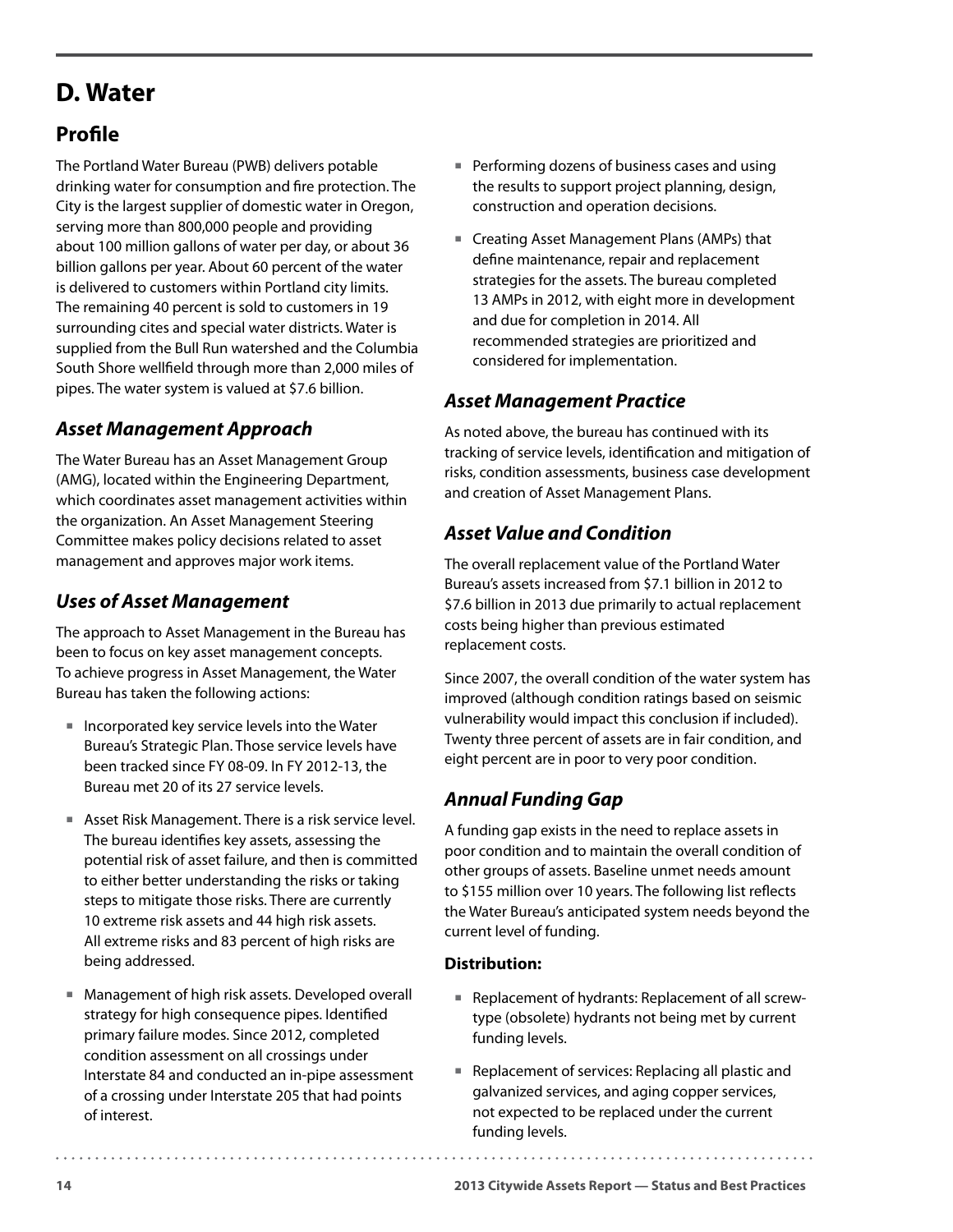- Replacement of valves: Replacement of all large valves in poor condition.
- Facility valves: Install drainage valves at active tanks and pump stations.
- Replacement of high consequence pipe segments in poor condition: Replacement of all poor condition pipe segment crossings of bridges, major arterials, freeways and railroad lines; and funding a pipe condition assessment program.
- Replacement of pump mains: Replacing the sections of two major pump mains that are currently in poor condition but not funded for replacement.
- **Pipe relocations and replacements in response** to bike boulevards, green improvements, or inadequate cover on road reconstruction.
- Expanded predictive/preventive maintenance program for site valves and pipes, tanks and fountains.
- Tank cathodic protection and seismic upgrading.

#### **Transmission — Conduits:**

■ There is a need to further assess condition and to replace/upgrade sections of the oldest conduits east of Portland. There is also a need for a Willamette River pipe crossing that meets current design standards.

#### **Supply:**

 A significant portion of the Bull Run watershed road system is in need of maintenance.

#### *Asset Management Improvement Priorities*

The Water Bureau continues to expand its efforts to implement Asset Management. An updated Asset Management work plan for the organization was created in 2013. A stakeholder group reached consensus on the focus of the next steps of the organization in Asset Management identifying eleven work tasks. The decision was made to complete eight more Asset Management Plans (AMPs), to develop and implement a strategy for high consequence pipes, and to continue to improve the approach to business cases, risk of asset failure, and the reliability centered maintenance program.

### **Calculation Methodologies**

#### *Replacement Value*

In most cases, the replacement value is based on the current costs to install assets and includes all overhead costs. Replacement costs were last estimated in December 2012 and are inflated to reflect current replacement values.

#### *Current Condition*

Condition can be based on age, visual inspection, deterioration or failure curves. The Water Bureau matches one of these methods to each asset type.

The Water Bureau uses available information to assess physical condition of its assets. The least specific is a rating based on asset age relative to useful life. The most specific form of rating is based on an actual field condition assessment of individual assets. Intermediate forms of estimating condition involve ratings based on the judgment of Bureau personnel most knowledgeable about a particular asset or group of assets or partial inspection data, extrapolated to an entire asset class. For pipes, the Water Bureau uses Weibull curves of the failure rate by age of the asset class. Deterioration curves are used for pump, tank, and several other assets.

All reported condition information values are based on the percentage of value of assets. All notable asset groups are included.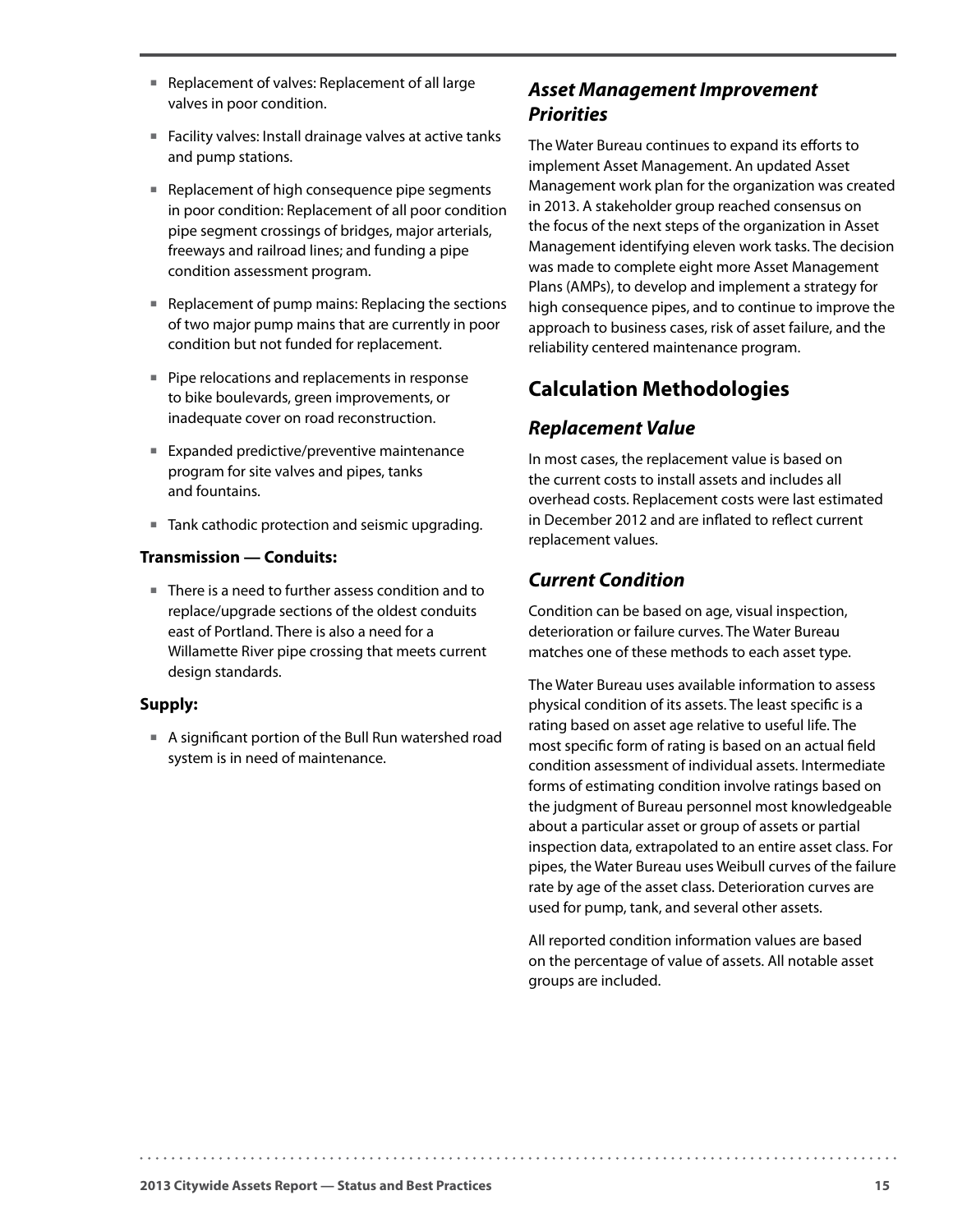# <span id="page-19-0"></span>**E. Parks**

### **Profile**

#### *Bureau Highlights*

Portland Parks and Recreation (PP&R) continues to refine and implement its asset management practices.

- **Technology** PP&R upgraded the MS2000 work order system to the current version of MicroMain. This transition will help PP&R more accurately track and maintain assets over their useful lives. PP&R is also refining terminology and definitions to ensure more accurate and consistent reporting.
- **Assessments** PP&R continues to conduct inspections and assessments of the asset system, with regular inspections of all buildings, pools, and play equipment. The bureau continues to add new assets to its inspection and condition assessment program.
- **Strategic Plan PP&R's 2012-15 Strategic Plan** includes Asset Management as one of six key strategic themes. Five initiatives are aimed at adapting best practices to the widely diverse portfolio of public parks, recreation and natural area assets.
- **Bureau Structure** Two existing positions, previously partially involved in asset management, have been wholly dedicated to the Asset Management program. The program manager reports directly to the Senior Manager for Planning, Development and Asset Management.

#### *Asset Management Approach*

- All PP&R assets, both built and natural, that are owned and managed by PP&R are accounted for in six asset class groups: Amenities, Buildings/Pools, Recreation Features, Utilities, Circulation, and Green Infrastructure. All major assets are identified in PP&R's Geographic Information System (GIS). Work continues to add all assets to the GIS and CADD systems, as well as keep up with changes on the ground.
- Asset Management practices and principles are used to coordinate asset data, develop accurate asset inventories and produce up-to-date reports. Accurate AM data coupled with statistically valid information on customer needs and desires allows PP&R to make informed decisions about the assets needed to provide specific services.
- **PP&R's AM program continues to help implement** Parks 2020 Vision by ensuring the provision of highquality facilities, providing for long-range capital needs and developing best management practices. It allows Parks to fulfill a major part of its mission of developing and maintaining excellent facilities and places for public recreation.
- $\blacksquare$  Initial work focused on the more heavily used facilities and on the basic elements that provide good visitor experiences. Current efforts expand inventory and condition assessments to parks and natural areas circulation systems and infrastructure.

#### *Uses of Asset Management*

AM information is utilized in preparing PP&R's capital plans and budgets, developing consistent maintenance and operations regimes, fulfilling City and federal reporting requirements, informing system planning, and supporting financial forecasting. Applying asset management principles and practices helps prioritize capital projects and allocate scarce resources.

As asset management continues to be integrated into PP&R management practices, PP&R is better able to determine acquisition and capital improvement needs, provide appropriate levels of maintenance, and determine which assets to acquire and which to dispose of in order to develop a stable asset portfolio that meets service needs.

#### *Asset Management Practices*

- Current efforts focus on improving the inventory, attribution and condition of circulation systems and utilities infrastructure. Buildings and playgrounds have been inventoried and are assessed regularly. A new green infrastructure, natural area condition methodology has been developed, and PP&R intends to continue updating the condition using the new methodology. Marine facilities, docks and ramps have been assessed and are included in a longer-term rotation. PP&R has developed an inspection and condition assessment work plan, currently extending through 2015, intended to bring new assets into the condition assessment rotation.
- For many assets, PP&R has completed the initial inventory and condition assessments and is in the process of inspecting 20 percent of all assets each year. By 2015, all remaining assets will be included in this annual rotating schedule, with most assets being inspected at least once every five years and more often in high risk cases.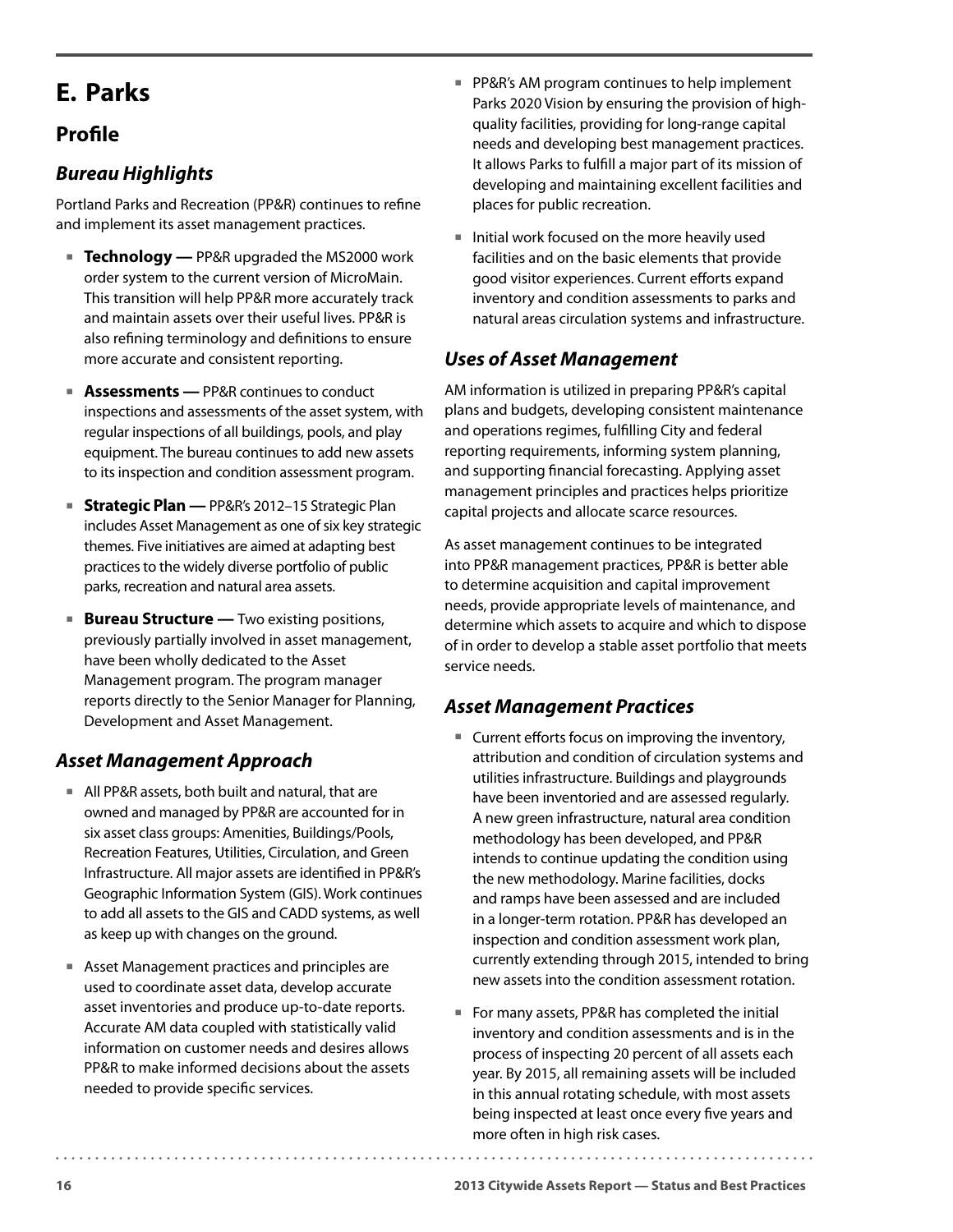- **PP&R** is pursuing a lean approach to developing and implementing asset management. A small staff team is developing and implementing best practices system-wide, working in collaboration with parks, recreation facilities, and natural areas maintenance staff.
- Coordination between Asset Management, Planning, and Services departments. The focus is on business process improvements that increase knowledge of asset conditions while increasing efficiency. Leverage tools include GIS, CADD and CMMS.

#### *Asset Value and Condition*

The overall replacement value of PP&R's assets increased from \$984 million in 2012 to \$1.03 billion in 2013 due to inflation and the addition of new assets. Overall condition improved slightly from 2012 to 2013. Moreover, more asset classes are included in the report than in prior years, mostly stemming from the Asset Risk Profiles project. This project delivered an overview of the risk exposure of most asset classes in Parks. Thus the percentage of TBD dropped from 44 percent to 32 percent of assets. Improvement in condition is primarily attributable to newly included asset classes in better overall condition than the whole base. However, when scaled by replacement value, the condition of high value assets — such as community centers and pools — fell slightly.

#### *Annual Funding Gap*

PP&R has an expected total capital annual funding need of \$84.4 million for each of the next 10 years. This includes \$47.8 million for expanding the system to provide standard levels of service for all residents, in addition to \$36.6 million in funding needed to maintain existing assets. The funding need calculations are based on the 1- to- 10-year list of all identified potential PP&R projects. The economic recovery has delivered a significant increase in System Development Charges flowing to Parks. The forecast for SDC funds, plus grants and donations has been increased to \$8 million annually. These funds are dedicated to addressing new growth and therefore the Capacity component of the Annual Funding Gap grew less than expected. Additionally, City Council has been able to provide about \$1 million annually to address some of the most urgent needs for repair, rehab and replacement and mandated work. This totals an average of \$9 million annually available for capital, leaving a funding gap of \$84.4 million annually to expand and maintain current assets.

Parks system capacity, meaning addressing growth, represents over half of the Annual Funding Gap. Realization of these projects would mean more and improved parks, community centers, aquatics facilities, trails, and natural areas. Some areas of the City are underserved, notably neighborhoods east of I-205. However, there are neighborhoods that are not within one-half mile of a park or natural area throughout the city (one of PP&R's key Level of Service targets).

Maintaining existing assets in good condition requires regular repair and replacement, which depends on sufficient regular funding, which has not kept up with need. The recommended standard for reinvestment needed to maintain building assets in good condition is from 2 percent to 4 percent of the asset's current replacement value (CRV). With an average of below 2 percent of CRV in funds to reinvest in past years, PP&R has consistent shortfalls and a widening gap. In 2013, PP&R invested 1.8 percent of CRV (based on calculation of major building and pool reinvestment only).

#### *Asset Management Improvement Priorities*

The 2012–15 Strategic Plan includes asset management as one of six strategic themes. Five initiatives outline the bureau's priorities over the next three years, as follows below:

- Establish levels of service by asset classes.
- Assess condition of assets to determine remaining useful life.
- **Develop asset risk profiles.**
- Prepare asset management plans.
- Develop funding strategies for capital improvements.

### **Calculation Methodologies**

#### *Replacement Value*

PP&R calculates the replacement value for its assets by estimating the installed cost to replace the asset in kind, without increasing its size or changing its functionality, but bringing it up to current code. As PP&R expands and improves its asset management program, more specific valuations are being gathered for all assets. Where specific information is not available, general estimates of the value of all assets are provided, albeit with varying levels of confidence.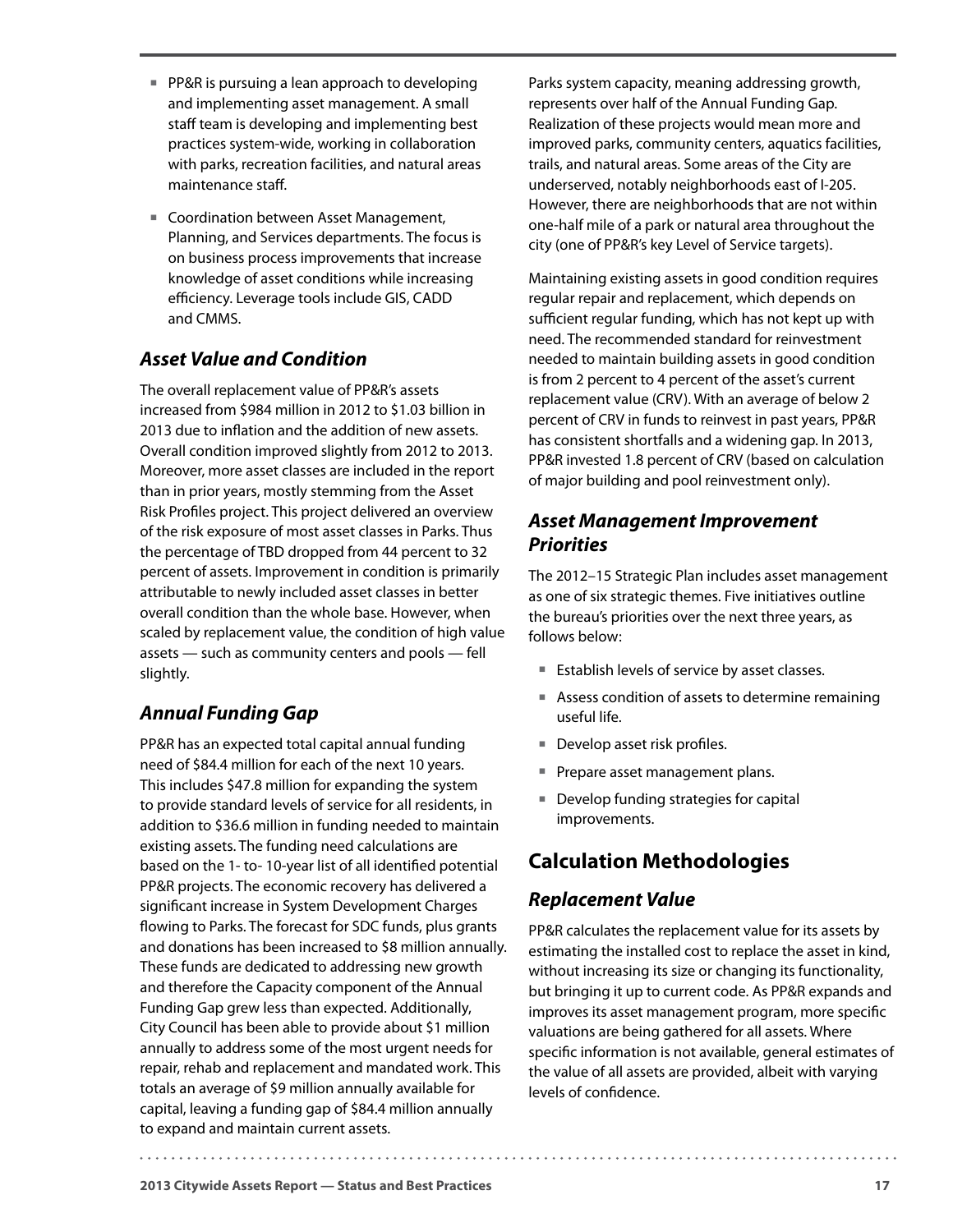|                             | <b>Method of Asset Replacement Value Calculation</b>                  |
|-----------------------------|-----------------------------------------------------------------------|
| <b>Asset Group</b>          | <b>Method</b>                                                         |
| <b>Amenities</b>            | Per each for assets such as benches, tables, drinking fountains, etc. |
| <b>Buildings and Pools</b>  | Square foot costs per type of facility.                               |
| <b>Recreation Features</b>  | Square foot costs or per each.                                        |
| <b>Built Infrastructure</b> | l ineal feet.                                                         |
| <b>Green Infrastructure</b> | Per acre or square foot.                                              |

#### *Current Condition*

Condition is primarily determined by visual inspections and tests unless the asset is hidden from view. In those cases, previous experience or manufacturer's recommended replacement dates are used to estimate condition and remaining life. Additional testing may be required in some cases.

| <b>Method of Asset Condition Assessment</b> |                                            |                                                                                                                                                                                                                                     |
|---------------------------------------------|--------------------------------------------|-------------------------------------------------------------------------------------------------------------------------------------------------------------------------------------------------------------------------------------|
| <b>Asset Group</b>                          | <b>Method</b>                              | <b>Status</b>                                                                                                                                                                                                                       |
| <b>Amenities</b>                            | Visual inspection                          | Furnishings in developed parks are complete; furnishings<br>in natural areas are in process.                                                                                                                                        |
| <b>Buildings and Pools</b>                  | Visual inspection and/or<br>remaining life | Major and minor building assessments complete.                                                                                                                                                                                      |
| <b>Recreation Features</b>                  | Visual inspection                          | Assessments for most recreation features have been<br>completed. Ongoing assessments are in place for certain<br>assets, but need to be developed for many others.                                                                  |
| <b>Built Infrastructure</b>                 | Visual inspection and<br>remaining life    | Roads and parking lots have been inventoried and<br>assessed; many regional trails have been assessed; paths<br>and walks in developed parks need to be assessed;<br>utilities have been inventoried but few have been<br>assessed. |
| <b>Green Infrastructure</b>                 | Visual inspection                          | Natural Area green infrastructure were inventoried and<br>assessed in 2010.                                                                                                                                                         |

PP&R is updating its annual asset inspection program to determine the condition of all assets and aims to inspect 20 percent of all critical assets each year. All assets will be inspected at least once every five years and more often in the cases of pools and play equipment or other items that require more oversight and maintenance. PP&R is working to add asset classes to the Asset Management Program each year.

### *Annual Funding Gap*

PP&R has identified capital needs for the next 20 years on its Capital Improvement Project (CIP) list. The PP&R funding gap represents the difference between the anticipated annual revenue PP&R receives for CIP projects and the cost it would take to complete all the projects within the first 10 years of the 20 year CIP list, annualized over ten years.

PP&R tracks four categories of projects on its CIP list. Preserve (repair, rehabilitate, and replace) and Efficiency (projects that improve the cost effectiveness of maintaining and operating assets) are combined into the R/R/R category for the citywide report. Safety (projects needed to bring existing assets up to current codes and meet mandates such as ADA) is reported as Mandate. Growth (projects that expand the system and are needed to meet level of service targets for all customers) is reported as Capacity. Examples of Capacity projects include developing new parks, new community centers, and new trails, or building new features in parks, like new spray play features or skate parks in neighborhoods where current levels of service are below PP&R standards.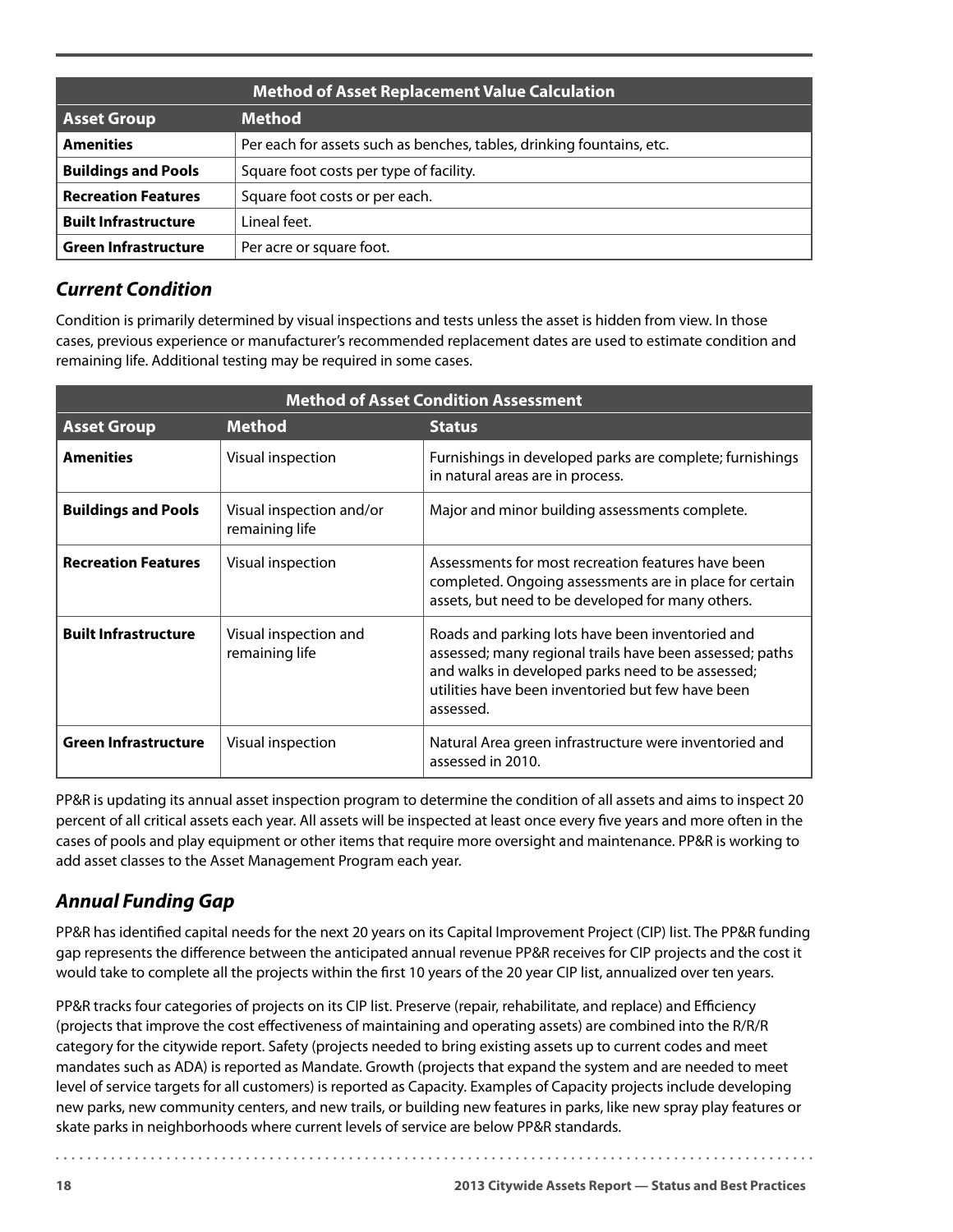# <span id="page-22-0"></span>**F. Civic**

#### **Profile**

#### *Asset Management Approach*

The Civic Asset's AM program includes two asset groups: Facilities and Technology. The Facilities group includes facilities managed by the Office of Management and Finance (Police facilities, office buildings, other buildings, Union Station, and spectator facilities) and facilities other organizations manage (Fire facilities and Portland Center for the Performing Arts). The Technology group includes the technology assets that OMF owns and manages through its Bureau of Technology Services and the Enterprise Business System owned and managed by Enterprise Business Solution division.

OMF takes the lead for the Civic Assets group. In FY 2009 management of the City's parking garage assets was transferred to PBOT.

Asset Management serves as the basis for documenting the physical and financial status of these assets, coordinating asset data, developing accurate asset inventories and producing up-to-date reports and maintenance plans. Accurate AM data allows OMF and other organizations to make informed decisions about assets. The annual and one-time funding gaps are the main indicators of financial status of these assets.

#### *Uses of Asset Management*

OMF uses AM information to prepare its capital planning and budgets; develop consistent maintenance, operations, and replacement programs; fulfill City and other reporting requirements, and support financial forecasting. Applying asset management principles and practices helps to prioritize projects and allocate scarce resources.

#### *Annual Update*

A key component of the OMF Asset Management program for Facilities is the preparation of five-year maintenance plans. These plans are developed with input from internal and external customers, as well as staff who maintain the infrastructure, and are influenced by City Council's established goals, objectives, and policies. A final step is balancing needs with resources. OMF works closely with its customers to understand their businesses and how their facilities support and serve their work objectives.

A key component of the OMF Asset Management program for Technology Services is the preparation of five-year maintenance and replacement plans. These plans are produced by BTS staff responsible for AM and are reviewed and refined by a management review group. Priority is given to items that support public safety, improve reliability and availability of critical data systems and improve efficiency and reduce costs through the consolidation of infrastructure.

Over the last several years the City has invested in the replacement of large Civic assets. These investments include the replacement of the IBIS financial system with the SAP enterprise business solution, the replacement of the Police property warehouse, and the replacement of the Auditor's archives center. Additionally, a combination of General Fund resources approved by the Council and General Obligation (GO) bonds approved by voters in November 2010 fully funds the Public Safety Systems Revitalization Project that replaced Computer Aided Dispatch in April 2011 and will replace the Portland Police Data System and the 800 MHz radio system.

However, other Civic Assets continue to have large annual and one-time funding gaps for major maintenance.

**Fire Facilities** — Voters approved a GO bond measure in November of 1998 to rehabilitate, relocate, and construct new City fire stations. The program addresses deferred maintenance in addition to addressing seismic requirements and program changes within the Fire Bureau. The program was completed in FY 2012-13.

Fire has no ongoing budget authority for major maintenance projects for these new facilities. Fire does have regular operations and maintenance budgets for these facilities. Over the 10-year period of FY 2013-14 to FY 2023-24, overall condition will not decrease. However, without identifying major maintenance funding up for the future when the large needs come due in 20-30 years, no money will be available. The City will find itself in the same position as in 1998 when there was too much deferred maintenance to fund and the buildings had not been modified for the changing needs of the bureau. Funding for major maintenance of Fire facilities should be set aside each budget year, as is done for Police facilities and office buildings.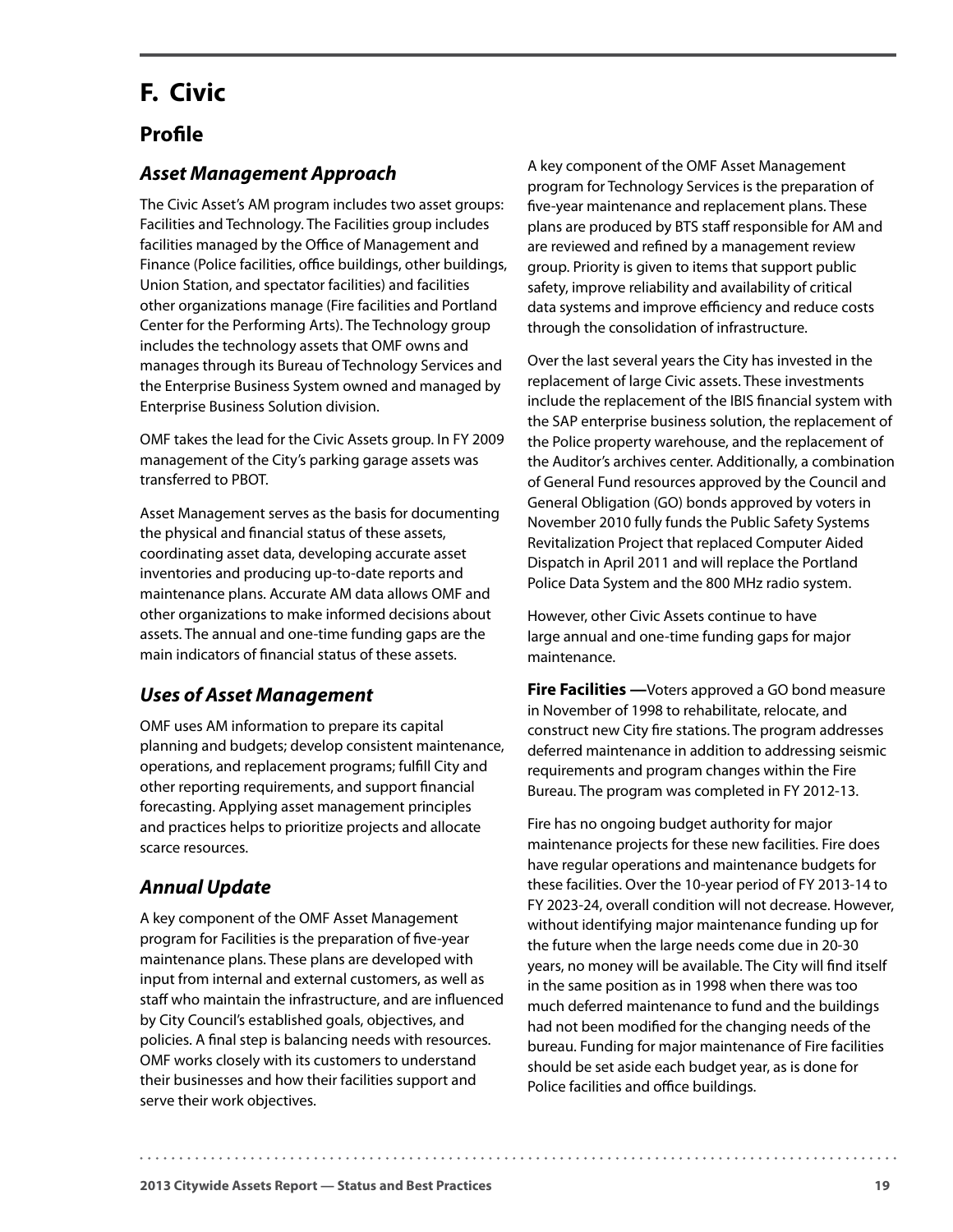A GO bond measure approved by voters in November 2010 provides for funding of the replacement of a fire station in inner SE on the Willamette River.

OMF has high confidence in this assessment. It is based on very recent completed projects to rehabilitate and construct new, or projects in progress for which we have gained considerable experience.

**Facilities Services —** Through its rental rates Facilities Services collects major maintenance money for office buildings (Portland Building, City Hall, and 1900 Building), Police facilities, maintenance facilities, the Portland Communications Center, and the new Archives and Records Center. Major maintenance money is also carved out from net income of Union Station to fund major maintenance projects at that facility.

While the industry standard, and OMF's goal, for facility maintenance is to reinvest three percent of a building's current replacement value each year, OMF is currently only able to reinvest about 1.2 percent. This level of reinvestment has declined in recent years. Reasons for the decrease are rapidly escalating costs to replace buildings (over regular inflation), the increase in the number of new facilities, and only increasing the major maintenance component of rental rates at the level of regular inflation.

This 1.2 percent reinvestment level does not allow OMF to cover needs in the five-year horizon, and projects are having to be pushed to the out years. However, this is not severe enough that over the 10-year period of FY 2013-14 to FY 2023-24 overall conditions are not expected to decrease from the very broad categories of good, fair, and poor. Contributing to this is the relative low age of these facilities and the recent renovation of some facilities. However, when large major maintenance needs come due in 20 to 30 years, asset conditions will decline.

Since the likelihood of rental rate increases is low, funding for major maintenance should be increased by directing savings from efficiencies identified to major maintenance until the 3 percent goal is achieved.

The City has recently addressed one of its poorest rated facilities by replacing it. The City's archives center moved from an old building in Chimney Park to a newly constructed building on the PSU campus.

For all facilities, except spectator facilities and Union Station, the funding gap is the annual difference between what is collected in rental rates, or set aside from net income, for major maintenance and the

industry standard of 3 percent of replacement value. For spectator facilities and Union Station, the gap is the onetime difference between actual fund reserves for capital maintenance and costs to upgrade Memorial Coliseum and Union Station to address deferred maintenance.

Recently Union Station has received grants to assist in maintaining the asset. These monies have been used mainly for the roof, which is the most pressing need. Grants are this facility's best resource for addressing maintenance needs.

The Portland Building provides office space for approximately 1,300 City employees, as well as retail space and office space for other agencies. Since its completion, the building's exterior envelope has presented numerous and chronic problems with water infiltration. In addition, an assessment conducted in 2013, it was determined that the building structure would perform poorly in a wide range of seismic events.

Some envelope issues have been identified and resolved during previous repairs, but ongoing repairs are not sustainable or practical, and will not work to address some of the structural issues. The Portland Building is also considered a historic building and on the National Register of Historic Places, which means additional requirements for addressing the building's issues. The cost to resolve the building's structural and envelope deficiencies is estimated at \$95 million. Currently other alternatives are being researched. OMF will be asking Council for direction once more information on alternatives is available.

OMF has confidence in this assessment. It is based on a complete inventory of buildings. The conditions are assessed based on visual inspection by qualified personnel on a regular schedule.

**Spectator Facilities —** This program includes Veterans Memorial Coliseum, the Rose Quarter parking garages, and Jeld-Wen Field. This program is managed by OMF and operated by contractors.

**Portland 5 Center for the Arts (formerly Portland Center for the Performing Arts) —** This complex includes the Keller Auditorium, Arlene Schnitzer Concert Hall, and the Antoinette Hatfield Hall. The City owns these assets and through an intergovernmental agreement Metro/MERC manages, operates and maintains them. The replacement values of these three assets are included, but the City has limited information on their status. OMF has made progress working with Metro/MERC to provide more City oversight to these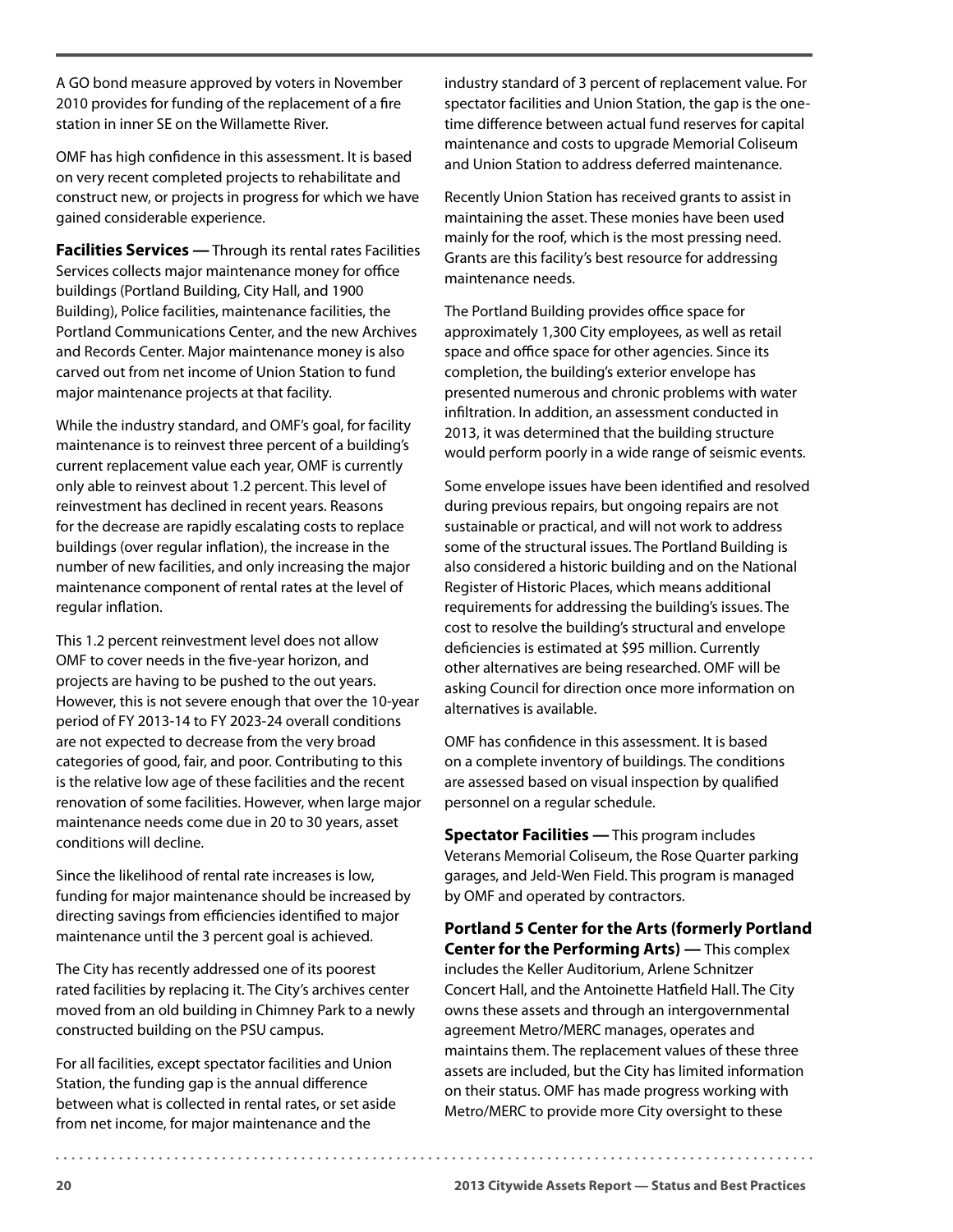assets and will continue to make progress. Next steps include identifying long term capital needs of the facilities.

**Technology Services —** Establishing replacement values, current conditions, and funding gaps for technology infrastructure requires a different approach than for facilities infrastructure. Unlike buildings, technology infrastructure can quickly become unusable. This is primarily due to the short lives/quick obsolescence and the critical need to stay current with technologies that may not be supported by vendors in the future and render the technology unusable. Below is a discussion of the unique nature of BTS infrastructure replacement values, conditions and funding gaps.

OMF has high confidence in these assessments, except in the FY 2023-23 assessment where confidence is moderate.

OMF has established a multi-bureau committee to address the replacement of major Public Safety technology systems including the 800 MHz radio system, BOEC CAD, and Portland Police Data System. This work, called the Public Safety Systems Revitalization Project (PSSRP), will address funding, governance, coordination, timing, and other issues related to the replacement of these major systems. The replacement values of these systems vary depending on the approach planned and so should only be considered orders of magnitude.

As part of prior budget processes the Council authorized a mix of debt and cash financing for the PSSRP. This and GO bonds approved by voters in November 2010 fully fund the program.

**800 MHz Radio System — Core System —** The 800 MHz system will be replaced prior to FY 2023-24 because its condition deteriorates to less than poor by then. The system has to be replaced prior to FY 2023-24 because prior to then Motorola, the system's vendor, will not provide support to it, as technology is becoming obsolete. The underlying component chips are old, it is an analog system, and Motorola is focusing on digital systems.

**800 MHz Radio System — Devices —** Just as the core system has to be replaced prior to FY 2023-24 because the condition falls below poor, the system's devices which use the system have to be replaced. The one-time funding gap is the cost of replacement less money that has been collected for replacement so far.

**CAD and PPDS —** A replacement for the CAD system was completed in April 2011.The PPDS system will be replaced prior to FY 2023-24. The replacement of this system is in the planning stage.

**Communications —** Integrated Regional Networking Enterprise (IRNE): Assets in this group include the City's telephone switch, sonnet gear, and software. The replacement value listed does not include the fiber provided to the City as part of franchise agreements and partnerships.

**Production Services —** Assets in Production Services include storage area networks (SAN), data networks, email system, and core servers. This infrastructure has a life of five to eight years.

#### **Strategic Technologies — Corporate**

**Applications —** Corporate applications include GIS, TRACS, CAD, PPDS, and CIS. CAD and PPDS are discussed above as part of the PSSRP.

BTS has virtually no annual resource for major maintenance and replacement of its assets. It must use one-time fund balance resources for critical projects. A citywide technology assessment is in progress, and it is anticipated that this will identify savings in the City's approach to technology that could be redirected to funding major maintenance and replacements.

EBS Services: This asset grouping includes the City's new enterprise business system implemented to replace IBIS and numerous other information systems. It is operated and managed by a new division within OMF. Plans call for the asset to be continually improved and expanded in functionality.

#### *Asset Management Improvement Priorities*

OMF has identified the following asset management improvement priorities:

- **Improving data (particularly condition and tracking** of maintenance activities).
- **Improving data integration.**
- **Completing system-wide asset management plans.**
- **Evaluating service delivery.**
- **IMPROVING COORDINATION OF AM activities.**
- Improving staff AM knowledge.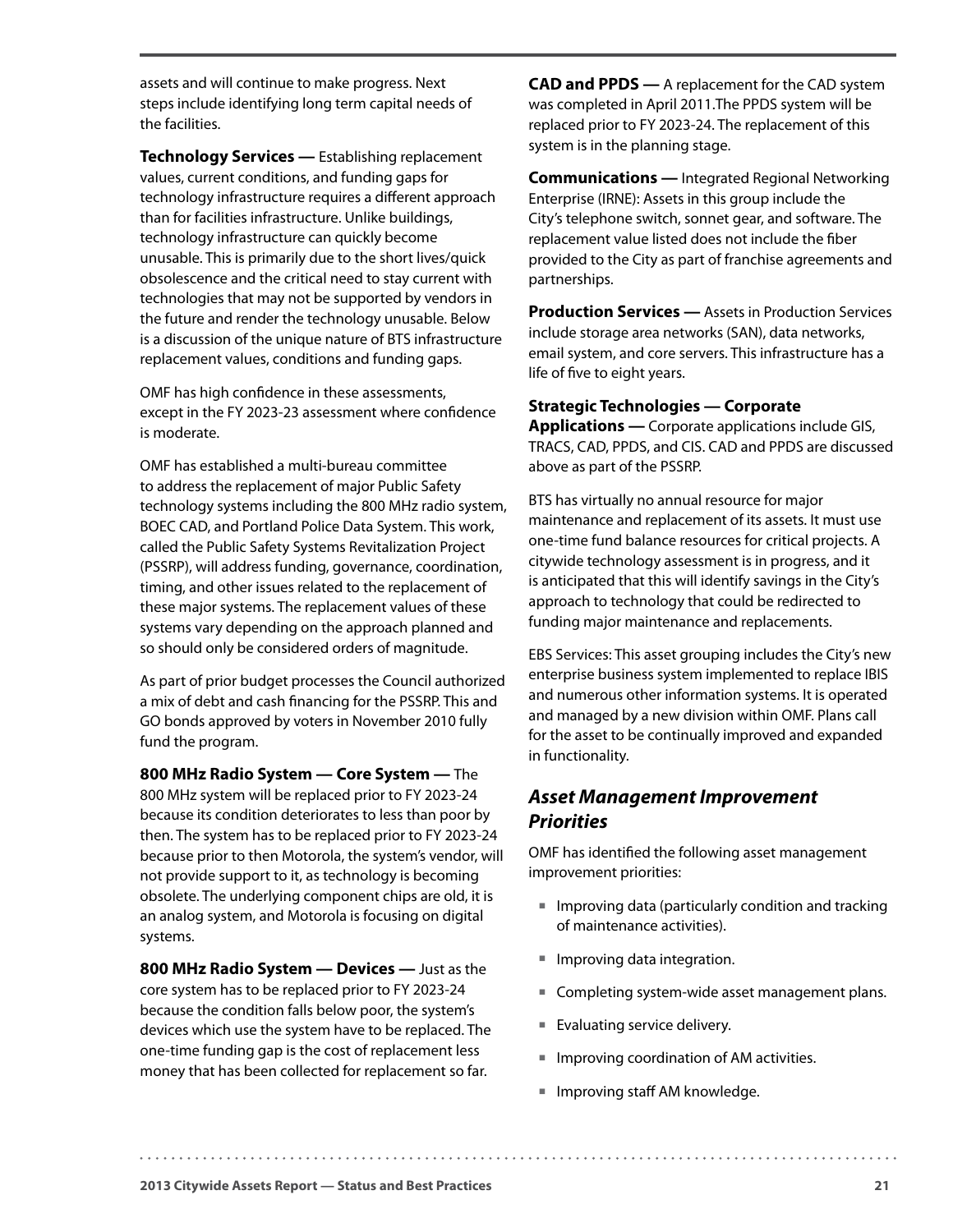## **Calculation Methodologies**

Methods for civic assets fit into two categories: Facilities and Technology.

### **Facilities**

#### *Replacement Value*

Replacement values are based on the size of facilities, the type of facility, and costs per square foot to construct that type of facility. To this are added percentage mark ups for indirect costs, including overheads.

#### *Condition*

Condition assessment is based on an inventory of buildings. Conditions are assessed based on visual inspection by qualified personnel on a regular schedule and are expressed as a percentage of assets in each rating category. Condition ratings for the Portland Center for the Performing Arts have not been determined at this time.

#### *Annual Funding Gap*

For all facilities, except spectator facilities and Union Station, the funding gap is the annual difference between what is collected in rental rates, or set aside from net income, for major maintenance and the industry standard of 3 percent of replacement value. Current funding at 1.2 percent of replacement value ensures relative condition (percentage in good, fair, and poor condition) remains relatively constant over the next ten years.

Due to the level of deferred maintenance at Veteran's Memorial Coliseum, the spectator facilities funding gap is the one-time difference between actual fund reserves for capital maintenance and the costs to upgrade Veteran's Memorial Coliseum. OMF is conducting a comprehensive review of the facility to identify all of the facility's capital needs. Union Station has a similar one-time funding gap based on unfunded deferred maintenance. Unmet needs for the Portland 5 Center for the Arts are not included in the total.

## **Technology**

Establishing replacement values, current conditions, and funding gaps for technology infrastructure requires a different approach than for facilities infrastructure. Unlike buildings, technology infrastructure can quickly become unusable. This is primarily due to the short lives/quick obsolescence and the critical need to stay current with technologies that may not be supported by vendors in the future and render the technology unusable.

#### *Replacement Value*

The replacement value assessment is based on recently completed projects and the experience of other governments, but we have not had an opportunity to analyze their experiences to assess the degree of similarity. These values include indirect costs for engineering and other professional services, but do not include indirect costs for City overheads.

#### *Condition*

Condition ratings for Technology assets are based on current age and expected useful life. Condition is expressed as a percentage of assets. Systems considered to be obsolete are included in the poor condition rating.

#### *Annual Funding Gap*

The funding gap includes annual funding necessary to meet industry standards for major maintenance; and annual needs to ensure replacement and upgrades of technology on accepted schedules.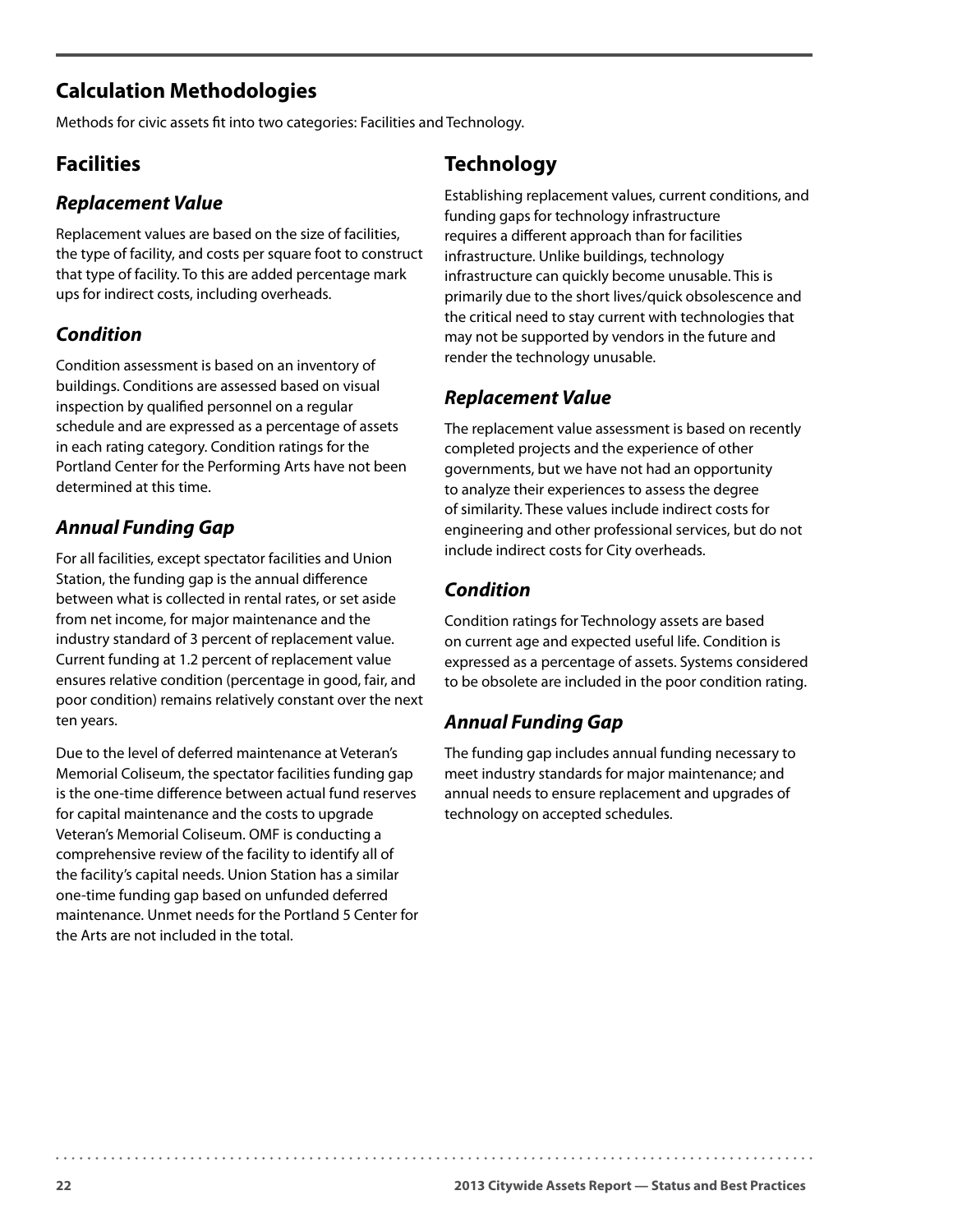# <span id="page-26-0"></span>**5. Asset Management Practices and Process**

Asset management is an industry standard that provides a risk mitigation approach to decision making. It is commonly defined as meeting agreed upon customer and environmental service levels, while minimizing life cycle costs at an acceptable level of risk.

At present, bureaus apply elements of AM best practices customized to meet each bureau's unique needs. The City Asset Managers (CAM) group continues to prepare the annual Citywide Asset Report, and works to identify key measures, define terms, and collect and display each year's data.

# **A. History and Progress**

For over 20 years, individual City bureaus have initiated components of Asset Management. Five of Portland's infrastructure bureaus — Transportation (PBOT), Water (PWB), Environmental Services (BES), Parks and Recreation (PP&R), and Management and Finance (OMF) — apply AM principles to some of their practices. Separately, the Office of Housing Policy and Portland Development Commission (PDC) track affordable housing units. Unlike the five infrastructure bureaus, the City does not own most affordable housing units in the city.

Ten years ago, the AM focus began to broaden to a citywide focus. At that point, infrastructure bureaus began to prepare an annual citywide report on assets. These reports are presented annually to the Planning and Development Directors' group, which represents infrastructure, development permitting, financial and planning bureaus. The Directors' group oversees policies and resource allocation, coordinates long-range planning, and manages certain cross-bureau planning and development initiatives. After reviewing findings of the annual report, the Directors' group provides recommendations to City Council. Each AM report is presented to the City Council at the start of annual budget work sessions.

Although the City's infrastructure bureaus started with, and continue to use, different AM strategies, bureaus collaborate actively with the long-term goal of improving AM practices citywide. As such, bureaus use common definitions and terminology but apply techniques consistent with their bureau's structure and the unique needs of their assets.

The following timeline identifies major milestones in the development of citywide asset management within the city.

#### **2002**

The Auditor, City Commissioners and bureau directors completed a strategic exercise, Managing for Results. They identified seven priority issues and flagged five of them for "immediate action." One of the priority issues was aging physical infrastructure.

#### **2003–2004**

Asset managers from the City's infrastructure bureaus formed a City Capital Maintenance Committee to collaborate on AM issues and prepare an annual report on the City's physical assets. Their reports to City Council in 2003 and 2004 focused on the current and projected condition of infrastructure, not on the strategies needed to manage assets over their whole life. Efforts to describe assets and needs varied from bureau to bureau as did confidence in the information. This made it difficult for City Council to make decisions using that information.

A special feature of the 2003 report was to identify potential funding sources to bridge Portland's maintenance funding gap. It used a matrix format, based on a January 2001 analysis of potential transportation revenue options (prepared by PBOT).

#### **2005**

The committee became the City Asset Managers Group (CAM group), adopting a more holistic approach to AM and looking for ways to collaborate on common AM issues. While Transportation had an existing program of AM, other bureaus were just beginning to adopt AM principles and techniques. By joining forces, the CAM group identified common long-term AM needs and helped frame AM throughout the City using a consistent approach.

In the FY 2005–06 budget process, City Commissioners asked for better data on the funding gap in capital maintenance. There were questions about the quality and completeness of the data, and doubts about bureaus' stated funding needs. To address Council's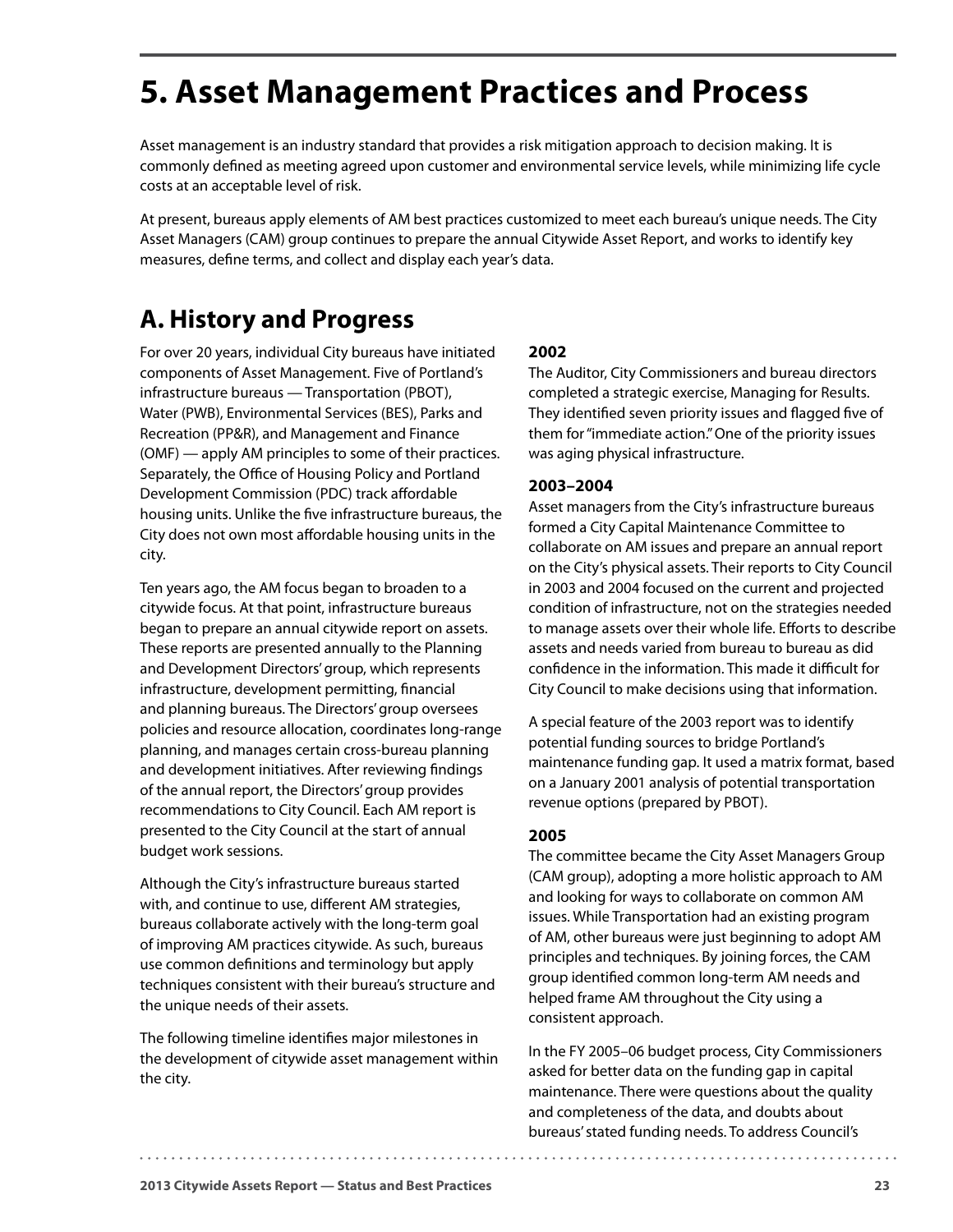concerns and to reflect the current state of City asset management, the 2005 report added three features: common definitions for basic asset management terms, data confidence levels, and bureau observations on their asset management activities.

#### **2006**

The 2006 report added affordable housing as an asset category. For purposes of this report, affordable housing was defined as multi-family rental housing units with direct City investment (leveraged financing) and a regulatory agreement with the Portland Development Commission.

#### **2007**

The 2007 report included a pilot of risk analysis and a framework for the inclusion of green infrastructure. BES reported on some green infrastructure.

#### **2008**

To assess current capacity and interest in improving AM best practices, Transportation, Water, Environmental Services, and Parks completed a survey, prepared by the Bureau of Planning. Generally, the survey found that the participating infrastructure bureaus have initiated elements of AM best practices, with each bureau taking a different approach. The survey identified five priority AM best practices areas for further exploration: data collection and management, service levels, asset management plans, risk management, and business case. The 2008 report introduced these AM best practices and reported on bureaus' current and potential capacities to adopt them.

#### **2009**

In 2008, the CAM group retained an outside consultant to assess the use of asset management best practices to optimize City investments in infrastructure. The assessment included research on high-performing peer communities in North America and established recommendations for a sequence of AM best practices. These recommended best practices were used as a basis for development of a citywide asset management work plan for 2010–2014, included in the 2009 report.

#### **2010**

The CAM group updated its work plan (see below) and edited definitions for annual funding need. Both actions respond to recommendations of the Planning and Development Directors in the 2010 City Assets Report.

#### **2011**

In 2011, the CAM group featured service level examples, from four City bureaus:

- **Transportation** showed service levels for thirteen transportation asset classes (from PBOT's Infrastructure Asset Report Card — 2010). The focus was on the maintenance of existing transportation infrastructure. Its purpose was to develop and implement levels of service for each asset class to track and monitor performance and outcomes achieved.
- **Environmental Services** showed service levels in seven action areas. It tied customer and technical service levels, based on customer core values and strategic outcomes.
- **Water** showed the status of eleven service level indicators, from Portland Water Bureau Strategic Plan 2008–2011. The Water Bureau has created key service levels (27) and programmatic service levels  $(40+)$ .
- **Parks** showed how performance measures track progress toward outcomes in its three year Strategic Plan. Each performance measure is linked to a target.

#### **2012**

This 2012 report separates out policy recommendations, distinguishes between data and business practices, and displays annual funding gap in more ways.

#### **2013**

The current report provides new data, using last year's structure. No changes were made to the shared work plan.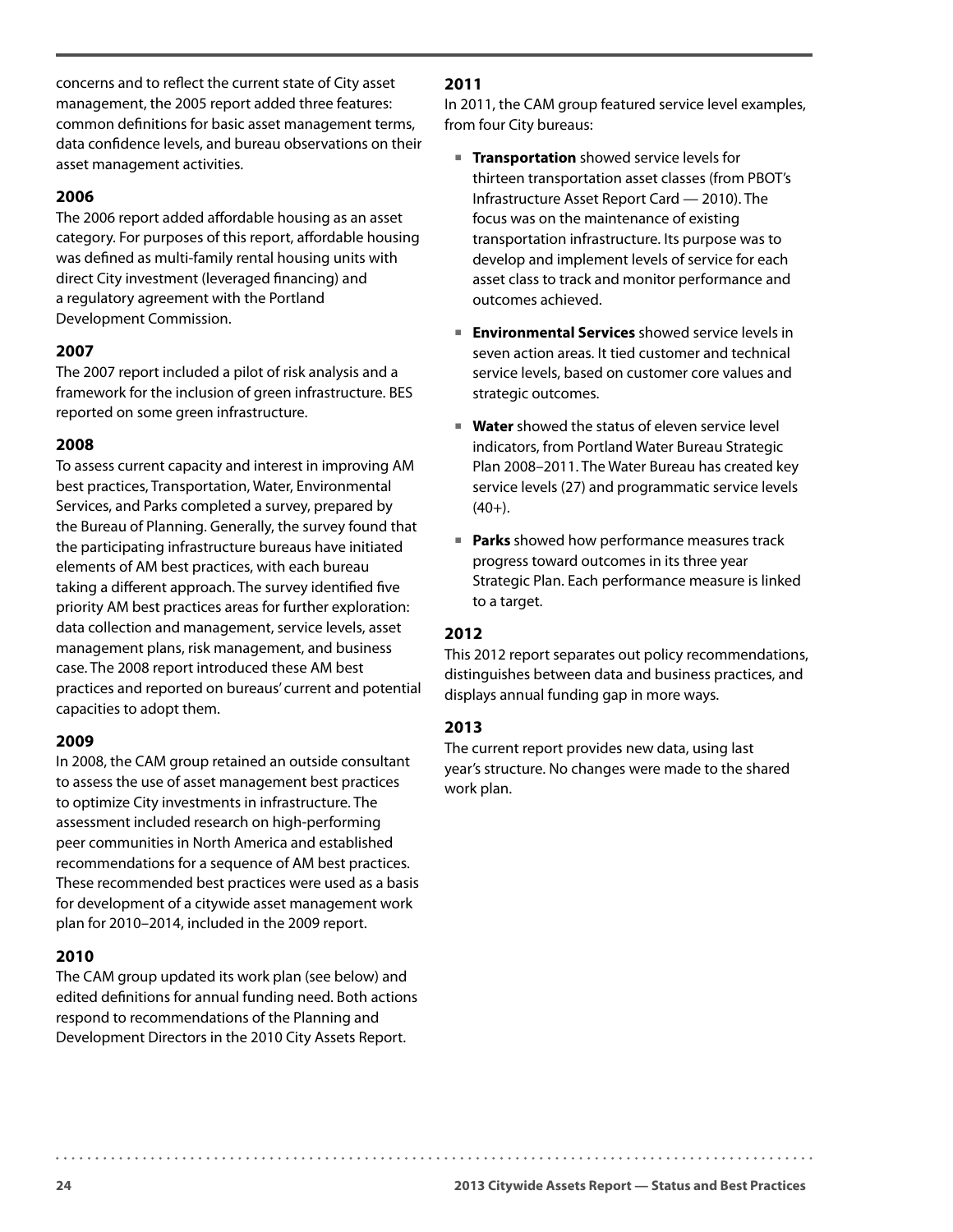## <span id="page-28-0"></span>**B. Citywide Asset Management Work Plan**

In 2009, the City Asset Managers Group (CAM) developed a Citywide Asset Management Work Plan to guide asset management improvements between 2010 and 2014. The work plan was informed by the internal survey (completed in 2008–2009) and a review of peer communities (completed in 2009). This work laid a foundation for identifying the steps necessary to move the City towards more comprehensive asset management practices.

Four City bureaus participate in the work plan: Environmental Services, Water, Transportation and Parks and Recreation. The CAM group realized that some tasks will take longer than the initial five years, and affirmed the importance of making continuous improvements. For the 2012 report, the CAM group will outline milestones for the tasks through the year 2019 (a second five-year interval).

This work plan lays out general approaches and timelines for cross-bureau work to apply seven advanced asset management best practices:

- Service levels.
- Risk management.
- Report cards.
- Business case.
- Reliability-centered maintenance.
- **Long-term investment profiles.**
- Community information and consultation.

The CAM group anticipates that the work of individual bureaus will progress on varying timelines based on the status of current practices, resources, and relative priorities. As many of these best practices

are interdependent, the CAM group recognizes that achieving the goals outlined in the work plan will require continuous and iterative improvements.

Each bureau director is tasked to implement the bureau's core mission, goals and values, along with the City Charter, state and federal mandates, and community priorities. AM offers a framework and tools to examine and address infrastructure needs to help meet this charge. As asset management improves across the bureaus, so will the ability of City Council, bureau managers, and citizens to make informed decisions about asset-related services.

However, advances in AM practices are not accomplished overnight. Each bureau encounters a unique set of challenges and barriers to implementing AM best practices. Bureaus are constrained by budget and resources, limitations in data and data management systems, and other commitments and priorities.

To meet these challenges, the work plan relies on the CAM group to continue to share information and mentor each other to build AM capacity and expertise citywide. The work plan assumes a phased implementation of AM improvements, with flexibility to meet the needs and capacities of each bureau. The CAM group will report to the Planning and Development Directors.

The CAM group plans to apply these best practices to all assets in the future. However, due to limited resources and breadth of this work plan, many tasks focus initially on highest risk assets. The CAM group will report on progress in each of these tasks annually through the Citywide Assets Report and through updates to the Planning and Development Directors.

A summary chart follows a profile of each work plan task. Service levels (task #1) and risk mitigation (task #2) interact directly with funding levels.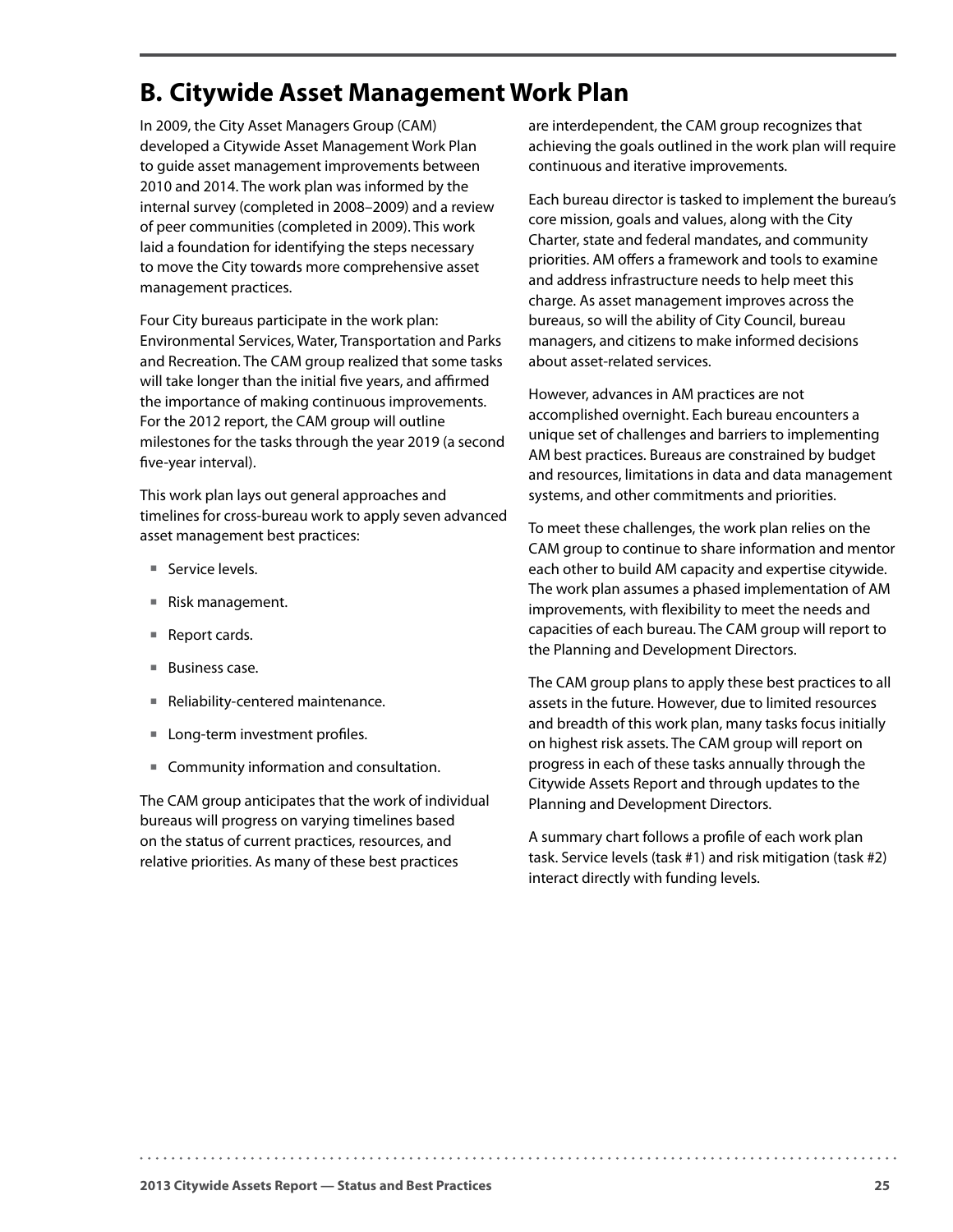### **Task #1: Service Levels**

|                               | <b>Definition</b> Service levels establish measurable goals against which actual achievement can<br>be compared. Service levels set expectations for what service to provide, in what<br>quantities, and how often. Service levels are most useful in a long term perspective<br>(sustainable). There are internal and external service level targets. Service levels may<br>address reliability, quality, quantity, and safety. AM planning allows bureaus to set<br>service levels and cost of service. Both can be evaluated with customers and regulators<br>to set the optimum service level they are prepared to support. |
|-------------------------------|---------------------------------------------------------------------------------------------------------------------------------------------------------------------------------------------------------------------------------------------------------------------------------------------------------------------------------------------------------------------------------------------------------------------------------------------------------------------------------------------------------------------------------------------------------------------------------------------------------------------------------|
| Goal                          | To develop meaningful and measurable service levels based on system needs that<br>match the expectations of customers to guide funding and investment decisions.                                                                                                                                                                                                                                                                                                                                                                                                                                                                |
| <b>Desired Outcomes</b>       | The four participating CAM group bureaus will have established tangible service levels<br>or performance measures, with targets consistent with industry peers. Each bureau will<br>use service levels to bridge its organizational strategies to its tactical assets. Progress in<br>service level work is reported in the annual city asset reports.                                                                                                                                                                                                                                                                          |
| Approach                      | For CAM group bureaus without refined service levels, research and information-<br>sharing will help identify what service level changes they need. Bureau service<br>levels will be developed or refined, in combination with appropriate community<br>consultation. Any established service levels will be adopted as a component of the<br>Citywide Systems Plan. Further refinement of service levels will occur over time,<br>as needed.                                                                                                                                                                                   |
| <b>Interrelationships</b>     | Defining service levels for assets sets a foundation for all of the remaining work<br>plan tasks.                                                                                                                                                                                                                                                                                                                                                                                                                                                                                                                               |
|                               | 2013 Status Currently, bureaus have capacity to measure and track a limited number of actual<br>levels of service.                                                                                                                                                                                                                                                                                                                                                                                                                                                                                                              |
| <b>Environmental Services</b> | BES has developed a draft Level of Service document, and will test and adjust service<br>levels as needed. Benchmarks and performance measures are in progress. BES has 44<br>service levels (a mix of system and maintenance). There is no formal process to adopt<br>the service levels.                                                                                                                                                                                                                                                                                                                                      |
|                               | Water PWB has created two tiers of service levels: 27 key service levels and more than 40<br>programmatic service levels. The bureau also has workload measures in each budget<br>program that supports specific service levels. In FY 2011-12, the bureau met 19 of its<br>27 service levels.                                                                                                                                                                                                                                                                                                                                  |
| <b>Transportation</b>         | PBOT has developed service levels for infrastructure maintenance.                                                                                                                                                                                                                                                                                                                                                                                                                                                                                                                                                               |
| <b>Parks and Recreation</b>   | Parks 2020 Vision establishes broad levels of service for parks, trails, and recreation<br>programs. Established performance measures report on progress toward Strategic<br>Plan outcomes and service level targets. These provide additional management level<br>of service targets. Linkages between broad levels of service to operational levels of<br>service are in process.                                                                                                                                                                                                                                             |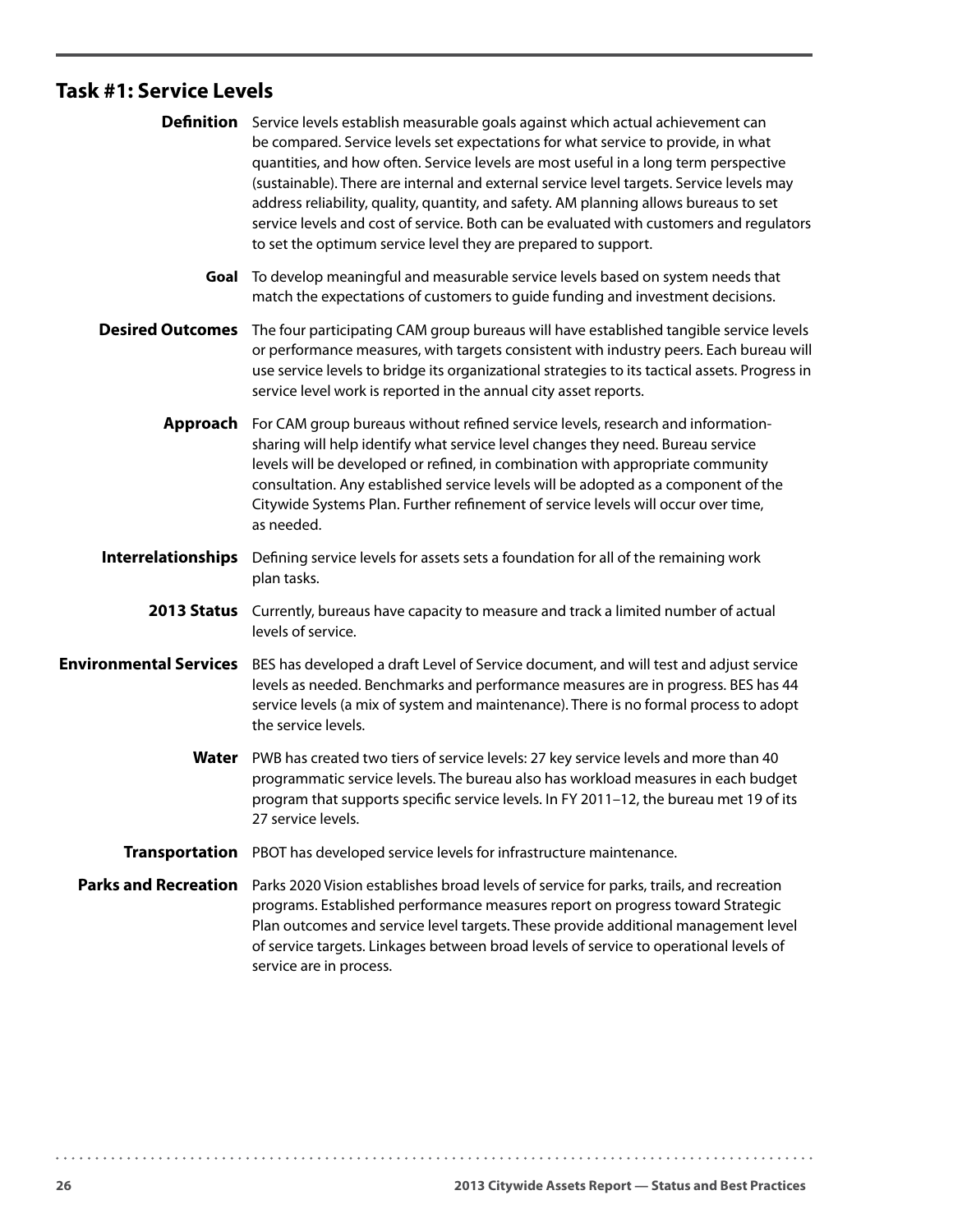# **Task #2: Risk Management**

|                               | <b>Definition</b> Risk management provides a structure to assess and act on risk of assets failing to<br>provide defined levels of service. It navigates degrees of uncertainty by identifying<br>possible events, understanding their likely consequences and determining an<br>appropriate response. Effective risk management relates asset failure to decisions to<br>acquire, maintain and renew assets.                                                                                                                                                               |
|-------------------------------|-----------------------------------------------------------------------------------------------------------------------------------------------------------------------------------------------------------------------------------------------------------------------------------------------------------------------------------------------------------------------------------------------------------------------------------------------------------------------------------------------------------------------------------------------------------------------------|
| Goal                          | To identify assets most critical to achieving sustained performance of agreed service<br>levels. In more advanced stages, bureaus will use risk data to prioritize resources and<br>collaborate with other bureaus to identify collateral risks to other public assets.                                                                                                                                                                                                                                                                                                     |
| <b>Desired Outcomes</b>       | The four participating CAM group bureaus have identified high-risk assets and have<br>begun to prioritize monitoring and data collection within available resources.                                                                                                                                                                                                                                                                                                                                                                                                        |
| Approach                      | The CAM group has discussed risk management methodologies. The CAM group will<br>look for opportunities to collaborate, such for interdependent assets. As appropriate,<br>bureaus will identify high risk assets, improve data collection for these assets and<br>apply mitigation strategies based on asset risk classification.                                                                                                                                                                                                                                          |
| <b>Interrelationships</b>     | Data collected will inform Task #3: Report Card, Task #5: Reliability Centered<br>Maintenance, and Task #6: Long Term Investment Profiles. Data will also inform the<br>Citywide Systems Plan (part of the Comprehensive Plan Update).                                                                                                                                                                                                                                                                                                                                      |
| 2013 Status                   | Bureaus collect a variety of data on their assets, though the extent of and confidence<br>in this data varies by bureau. Bureaus are making progress in identifying high<br>risk assets, at least on some of their asset groups. Bureaus continue to encounter<br>limited capacity to predict likely failure modes for assets and have not estimated the<br>likelihood and consequences of asset failure.                                                                                                                                                                   |
| <b>Environmental Services</b> | The combined and sanitary sewer elements of the BES Systems Plan estimates the<br>likelihood and consequence of failure and identifies projects with positive benefit/cost<br>ratios for near term investment. The stormwater system plan is in progress. Building<br>on watershed work, BES is in the process of identifying high risk assets of the<br>stormwater system.                                                                                                                                                                                                 |
|                               | <b>Water</b> One of the Water Bureau's service levels is for risk. PWB has identified high risk assets<br>through a process, Consequence Likelihood Evaluation Methodology. CLEM identifies<br>assets/failure modes that may pose substantial risk to the bureau and a process to<br>evaluate the risk and guidelines for action. In 2012, PWB created 15 asset management<br>plans for the majority of asset groups which include a risk analysis of all assets.<br>Those high risk assets at the asset class level will be evaluated through the CLEM<br>process as well. |
| <b>Transportation</b>         | PBOT has an established risk approach for key infrastructure, including pavement and<br>traffic signals. The risk assessment allows for improved prioritization of resources and<br>management of risks.                                                                                                                                                                                                                                                                                                                                                                    |
| <b>Parks and Recreation</b>   | PP&R completed a comprehensive review of risks to service delivery of all assets. The<br>Asset Risk Profiles report provided a list of assets at high risk of failure to deliver levels<br>of service. This report informed new capital projects to repair, rehabilitate or replace<br>high risk assets. High risk assets are regularly inspected. Each year, the bureau will add<br>new assets to the inspection program.                                                                                                                                                  |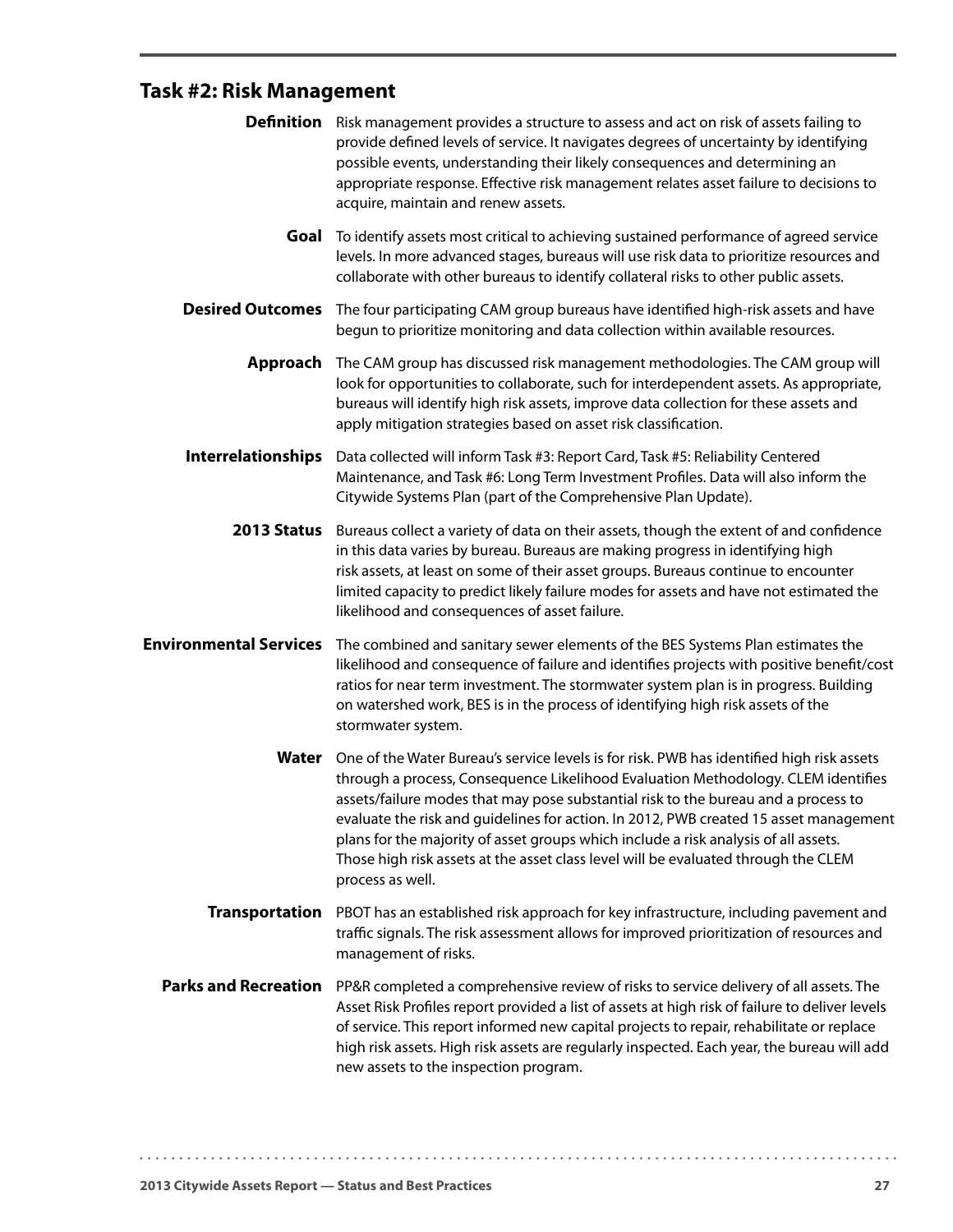# **Task #3: Report Card**

|                               | <b>Definition</b> Report cards are a clear and uniform metric (e.g., a letter grade) to indicate the health<br>of the City's infrastructure and bureau's business practices. The metric could combine<br>various measures, including the condition of assets; the degree to which customer<br>requirements (i.e., service levels) are being met; the quality of the information and<br>practices in place for maintaining the assets over their lifecycle; and the degree to<br>which funding is available for lifecycle management of the assets.                                                                                                                                                                      |
|-------------------------------|-------------------------------------------------------------------------------------------------------------------------------------------------------------------------------------------------------------------------------------------------------------------------------------------------------------------------------------------------------------------------------------------------------------------------------------------------------------------------------------------------------------------------------------------------------------------------------------------------------------------------------------------------------------------------------------------------------------------------|
| Goal                          | To develop a "report card" product that displays the current and projected status of<br>assets, identify trends and issues, and track the City's path to sustainability.                                                                                                                                                                                                                                                                                                                                                                                                                                                                                                                                                |
| <b>Desired Outcomes</b>       | A citywide infrastructure report card will appear along with the annual Citywide<br>Assets Report. The report card will serve to educate the public, inform City decisions<br>(operations, budget, etc.) and track progress over time. For content, the report card<br>could address asset condition, achievement of levels of service, AM business practices,<br>and/or levels of unmet need.                                                                                                                                                                                                                                                                                                                          |
| Approach                      | The four participating CAM Group bureaus will develop a template, recognizing the<br>diversity of bureau approaches to AM and most relevant data for that year. The report<br>card will be highly graphic, and may take the form of a dashboard of selected data.<br>The CAM group will test and refine several formats. The template could include status<br>of assets, levels of service, business practices, and unmet need. Bureaus can provide<br>additional information for their own reporting needs. Once complete, the report card<br>should be included in the annual Citywide Assets Report. Over time, the group will<br>make continuous improvements to the report card and the quality of data presented. |
| Interrelationships            | Reporting on service levels would require the completion of Task 1: Service Levels.<br>It is anticipated that the report card will become a component of the Citywide<br>Assets Report. The report card could also be used as a component of Task 7:<br>Community Consultation.                                                                                                                                                                                                                                                                                                                                                                                                                                         |
| 2013 Status                   | All CAM group bureaus currently provide information on assets and AM practices in<br>the annual Citywide Assets Report. In addition, the Water Bureau, PBOT and PP&R have<br>developed some form of an infrastructure report card.                                                                                                                                                                                                                                                                                                                                                                                                                                                                                      |
| <b>Environmental Services</b> | As discussed in Task #1, above, BES has drafted a Level of Service and organization<br>performance report, and will test and modify the service levels over time. BES suggests<br>a concise report card that spotlights hot button topics, with selected data.                                                                                                                                                                                                                                                                                                                                                                                                                                                          |
| Water                         | PWB issued two report cards — a Service Level Progress Report and a budget report.                                                                                                                                                                                                                                                                                                                                                                                                                                                                                                                                                                                                                                      |
| <b>Transportation</b>         | PBOT has created a transportation maintenance report card. The report card is an<br>annual tracking process for the condition of 12 transportation asset classes. Each asset<br>class compares actual and target conditions levels.                                                                                                                                                                                                                                                                                                                                                                                                                                                                                     |
| <b>Parks and Recreation</b>   | PP&R needs to complete service levels (Task #1) before it can fully participate in an<br>infrastructure report card. PP&R suggests that the CAM group use the report card<br>to track selected measures over time, and consider a dashboard format displaying a<br>composite of measures in order inform decision-making. PP&R's 2013 Performance<br>Report displays historical outcome measures (condition, perception and intervention)<br>for four key result areas. Some measures also project targets into the future.                                                                                                                                                                                             |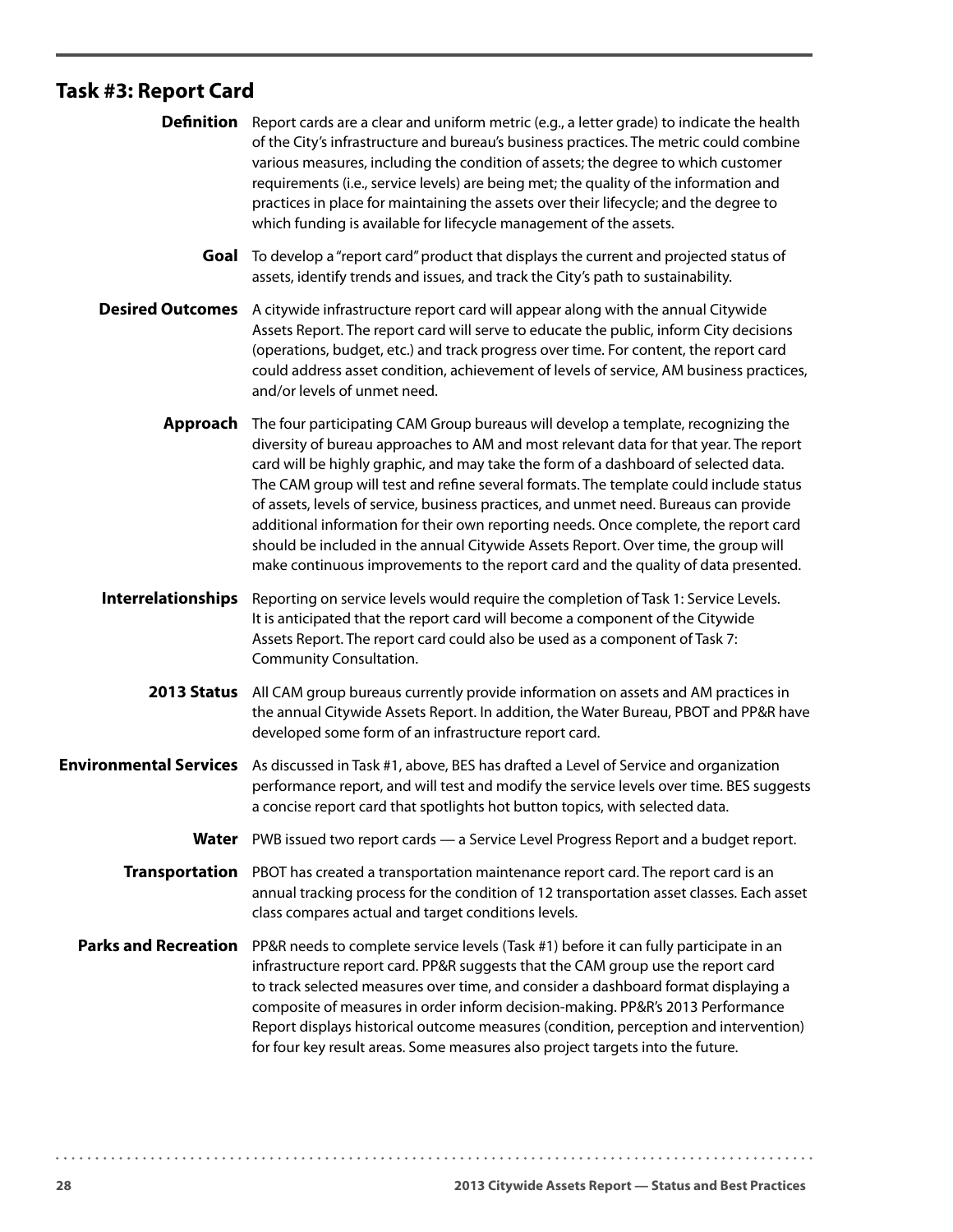# **Task #4: Business Case Template**

|                               | <b>Definition</b> A business case is an economic analysis tool used to evaluate alternative investment<br>decisions in a systematic and logical manner. At the project level, a business case<br>compares project alternatives - such as "do-nothing" or status quo - and uses the<br>costs and benefits to help the bureau make decisions on the best use of financial<br>resources. Business cases are also used at the program level to determine the best<br>level/type of maintenance and operational strategies.                                                       |
|-------------------------------|------------------------------------------------------------------------------------------------------------------------------------------------------------------------------------------------------------------------------------------------------------------------------------------------------------------------------------------------------------------------------------------------------------------------------------------------------------------------------------------------------------------------------------------------------------------------------|
| Goal                          | To develop a framework or template to justify infrastructure improvements based on<br>lifecycle costs, benefits, and impacts to the triple bottom line (economic, social and<br>environmental factors).                                                                                                                                                                                                                                                                                                                                                                      |
| <b>Desired Outcomes</b>       | The four participating CAM group bureaus will have developed a methodology<br>and template for business case and piloted application of the template within their<br>bureau, as appropriate.                                                                                                                                                                                                                                                                                                                                                                                 |
| Approach                      | The CAM group will share information and research to build a foundational<br>understanding of business case among bureaus. Bureaus will evaluate the<br>applicability for their assets and practices and develop templates and application<br>processes, as needed. Application of business case templates will be completed as<br>appropriate for each bureau.                                                                                                                                                                                                              |
| Interrelationships            | Application of business cases could impact project priorities in the annual<br>budget process.                                                                                                                                                                                                                                                                                                                                                                                                                                                                               |
|                               | 2013 Status Most bureaus evaluate multiple alternatives for significant asset investment decisions.<br>Most bureaus consider life cycle costs to maintain and operate, and triple bottom line<br>impacts (economic, social, and environmental).                                                                                                                                                                                                                                                                                                                              |
| <b>Environmental Services</b> | BES has applied business case analysis to the collection system (sanitary and<br>combined). All BES CIP projects must have a business case analysis. Formats vary<br>by project. BES expects to create a business case template and application process<br>within two years. BES has modified its project request form for capital projects (CIP) to<br>better reflect business case criteria. The CIP project evaluation criteria have also been<br>modified. One of the next steps will be to use the revised criteria to re-evaluate CIP<br>projects in the 10-year plan. |
| Water                         | PWB has created a Business Case Development Guidebook. Business cases, mainly<br>cost-benefit analysis, are used in all project validation reports (CIP Planning).<br>Many business cases are done separately and are used to identify projects for the<br>PWB CIP and for maintenance activities. The PWB has developed a template and<br>application process. Asset management plans include identifying potential business<br>cases and/or project validation reports by asset group for the higher risk assets.                                                          |
| <b>Transportation</b>         | PBOT finds this a useful analytical tool, and has applied it to certain projects and<br>proposals. Business case development is a long-term priority.                                                                                                                                                                                                                                                                                                                                                                                                                        |
| <b>Parks and Recreation</b>   | PP&R uses established criteria for capital investment decision-making. In the future,<br>the bureau will develop business case analysis for specific project alternatives.                                                                                                                                                                                                                                                                                                                                                                                                   |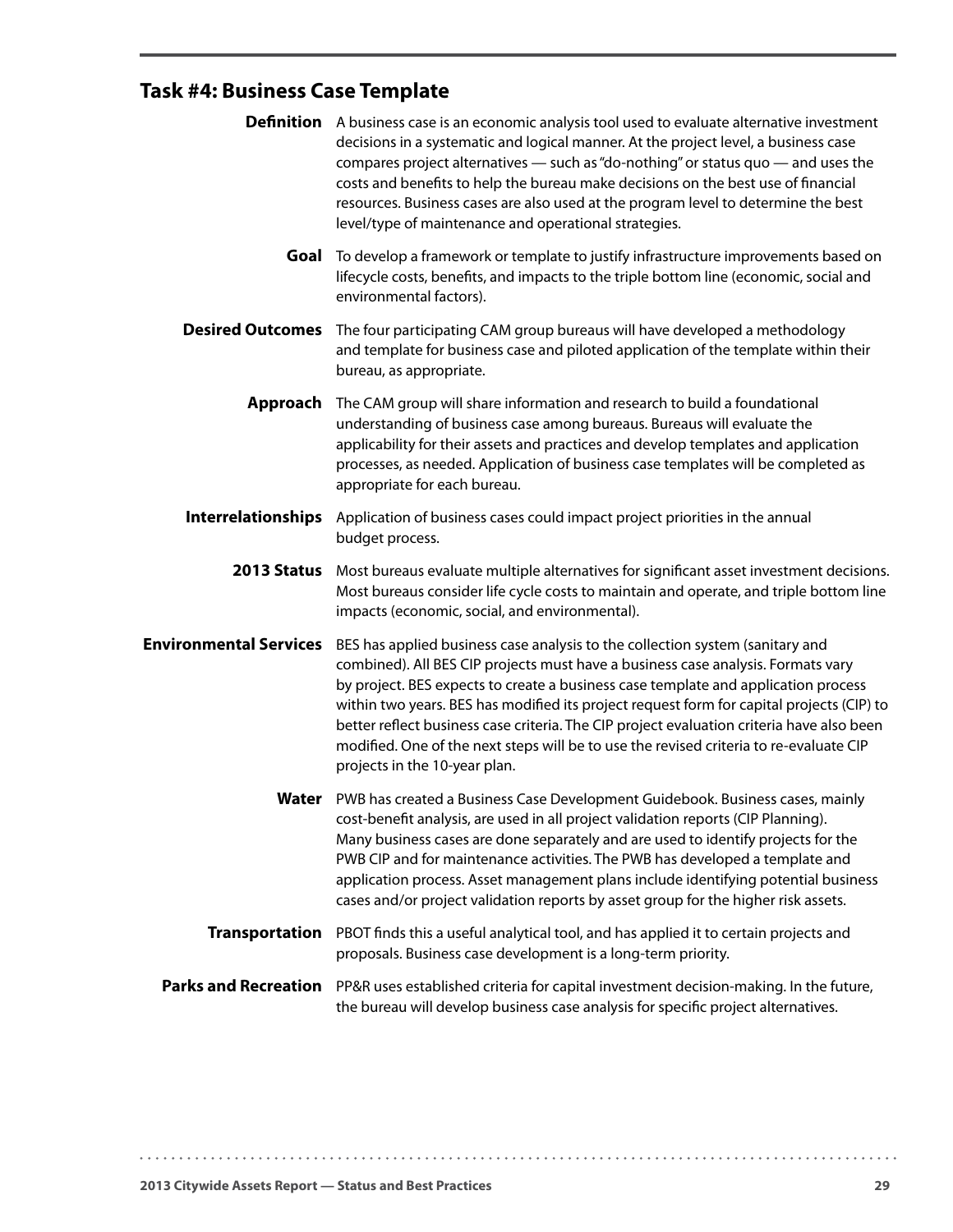# **Task #5: Reliability-Centered Maintenance**

| <b>Definition</b>             | Reliability-centered maintenance is an approach to identify the optimal or safe<br>minimum level of maintenance for assets. RCM includes identifying failure modes and<br>maintenance tasks to address those failures before they occur, including preventative<br>and predictive maintenance. An RCM investment strategy can form the basis for<br>calculating a long-term investment profile for an asset type. |
|-------------------------------|-------------------------------------------------------------------------------------------------------------------------------------------------------------------------------------------------------------------------------------------------------------------------------------------------------------------------------------------------------------------------------------------------------------------|
|                               | Goal To develop cost-effective maintenance programs for assets to address the main causes<br>of failure and ensure assets continue to perform important functions.                                                                                                                                                                                                                                                |
| <b>Desired Outcomes</b>       | The four participating CAM group bureaus will have identified appropriate<br>maintenance strategies and schedules for high risk assets, based on RCM principles.<br>Bureaus have begun to align maintenance practices as appropriate.                                                                                                                                                                             |
| Approach                      | Application of the reliability-centered approach will occur on a bureau<br>determined basis.                                                                                                                                                                                                                                                                                                                      |
| <b>Interrelationships</b>     | RCM program should be based on performance measures and risk assessments. These<br>steps should be completed for targeted assets before a full RCM program is developed.<br>RCM should inform a bureau's long-term investment strategy.                                                                                                                                                                           |
|                               | 2013 Status No collective progress reported.                                                                                                                                                                                                                                                                                                                                                                      |
| <b>Environmental Services</b> | BES documented RCM in response to CMOM (Capacity, Management, Operations,<br>and Maintenance) regulations of the federal Clean Water Act. CMOM products were<br>submitted by DEQ in 2013. RCM is already utilized for the treatment system.                                                                                                                                                                       |
| Water                         | PWB is working on reliability-centered maintenance (RCM) for some asset groups.<br>There is an RCM key service level goal in place for the bureau. Many recurring work<br>orders for preventive maintenance activities are in place.                                                                                                                                                                              |
| <b>Transportation</b>         | PBOT uses Streets of Citywide Significance (SCS) to prioritize the right treatment on<br>the right asset at the right time. Knowing there are not enough funds to maintain all<br>infrastructure, SCS prioritizes where the greatest risk of asset failure exists.                                                                                                                                                |
| <b>Parks and Recreation</b>   | PP&R's approach is asset-specific, focused on optimal operations and maintenance for<br>each asset group.                                                                                                                                                                                                                                                                                                         |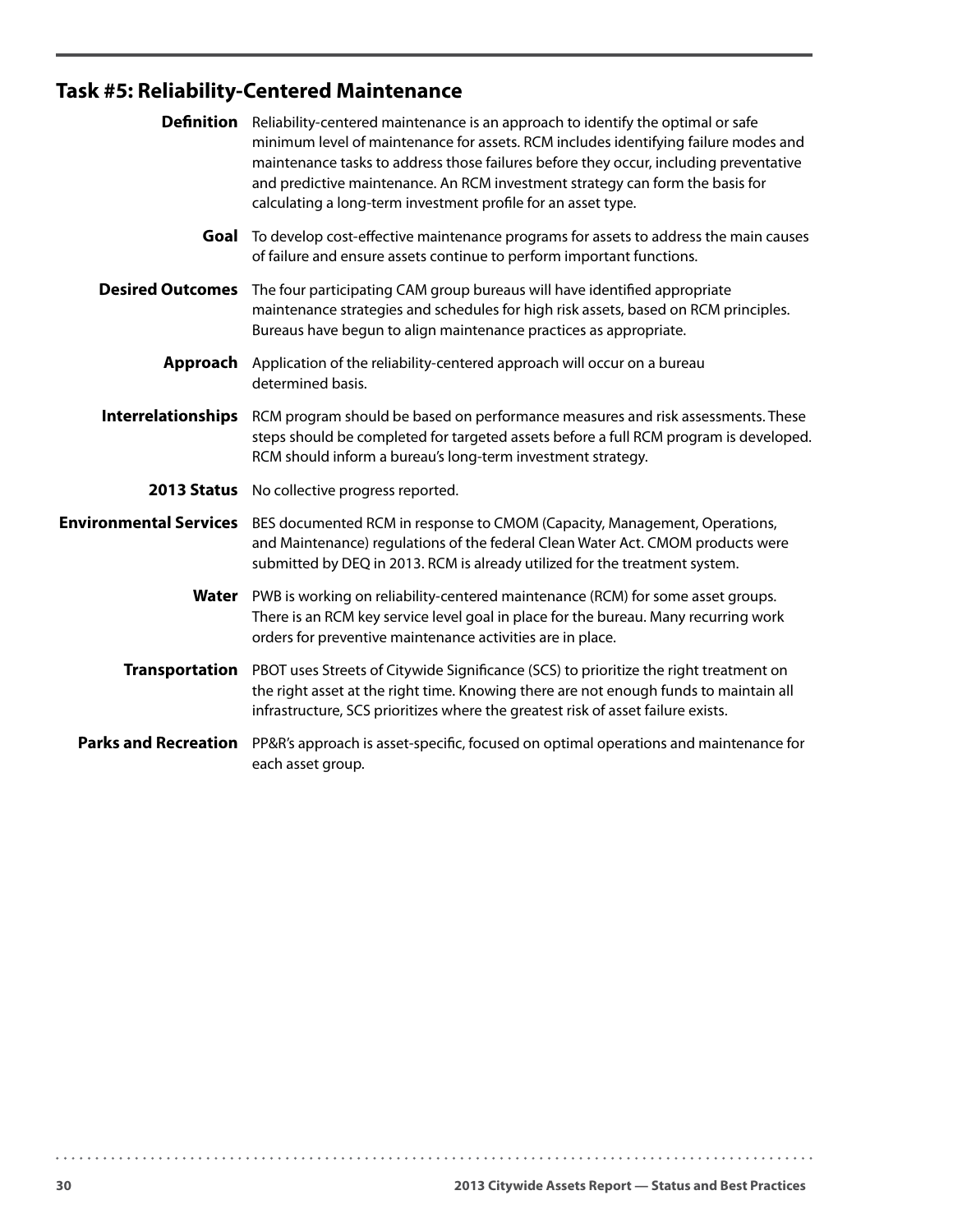# **Task #6: Long-Term Investment Profile**

|                               | <b>Definition</b> Long-term investment profiles are projections of major maintenance, repair, and<br>replacement needs by asset group based on set service levels over a long-term<br>forecast. By developing long-term investment profiles, bureaus will be better<br>equipped to define funding gaps and identify future needs to maintain a<br>sustainable system.             |
|-------------------------------|-----------------------------------------------------------------------------------------------------------------------------------------------------------------------------------------------------------------------------------------------------------------------------------------------------------------------------------------------------------------------------------|
| Goal                          | To project revenue needs for major maintenance, repair and replacement, by asset<br>group, over a long-term forecast.                                                                                                                                                                                                                                                             |
| <b>Desired Outcomes</b>       | The four participating CAM group bureaus will have collected necessary data,<br>developed tools and methodologies to project investment needs. As possible, bureaus<br>will have identified long-term investment profiles for high risk assets.                                                                                                                                   |
| Approach                      | The CAM group will share information and research regarding long-term investment<br>profiles. Bureaus will develop tools and methodologies to prepare investment profiles<br>for their assets, as appropriate. Investment profiles will help bureaus determine the<br>optimal mix of operations, maintenance and capital acquisition to achieve lowest<br>long-term system costs. |
| Interrelationships            | Development of long-term investment profiles is dependent on setting service levels<br>(Task 1: Service Levels) and on identifying maintenance needs (Task 5: Reliability<br>Centered Maintenance). Work on long-term investment profiles may also inform the<br>20-year capital project list under development for the Citywide Systems Plan.                                    |
|                               | 2013 Status No collective progress reported.                                                                                                                                                                                                                                                                                                                                      |
| <b>Environmental Services</b> | BES' work plan does not currently include development of 50-year investment profiles.<br>BES has created remaining life models for pipes. This is complete for collection<br>systems; it is in progress for the treatment plant.                                                                                                                                                  |
| Water                         | PWB has projected the long-term replacement needs of some of its asset classes.                                                                                                                                                                                                                                                                                                   |
|                               | Transportation PBOT is in the process of implementing software to conduct trade-off scenarios and<br>budget forecasting for bridges and pavement.                                                                                                                                                                                                                                 |
| <b>Parks and Recreation</b>   | PP&R is creating long-term investment profiles by asset group and will then create<br>a PP&R composite profile. PP&R has completed 75-year investment profiles for<br>community and arts centers and pools.                                                                                                                                                                       |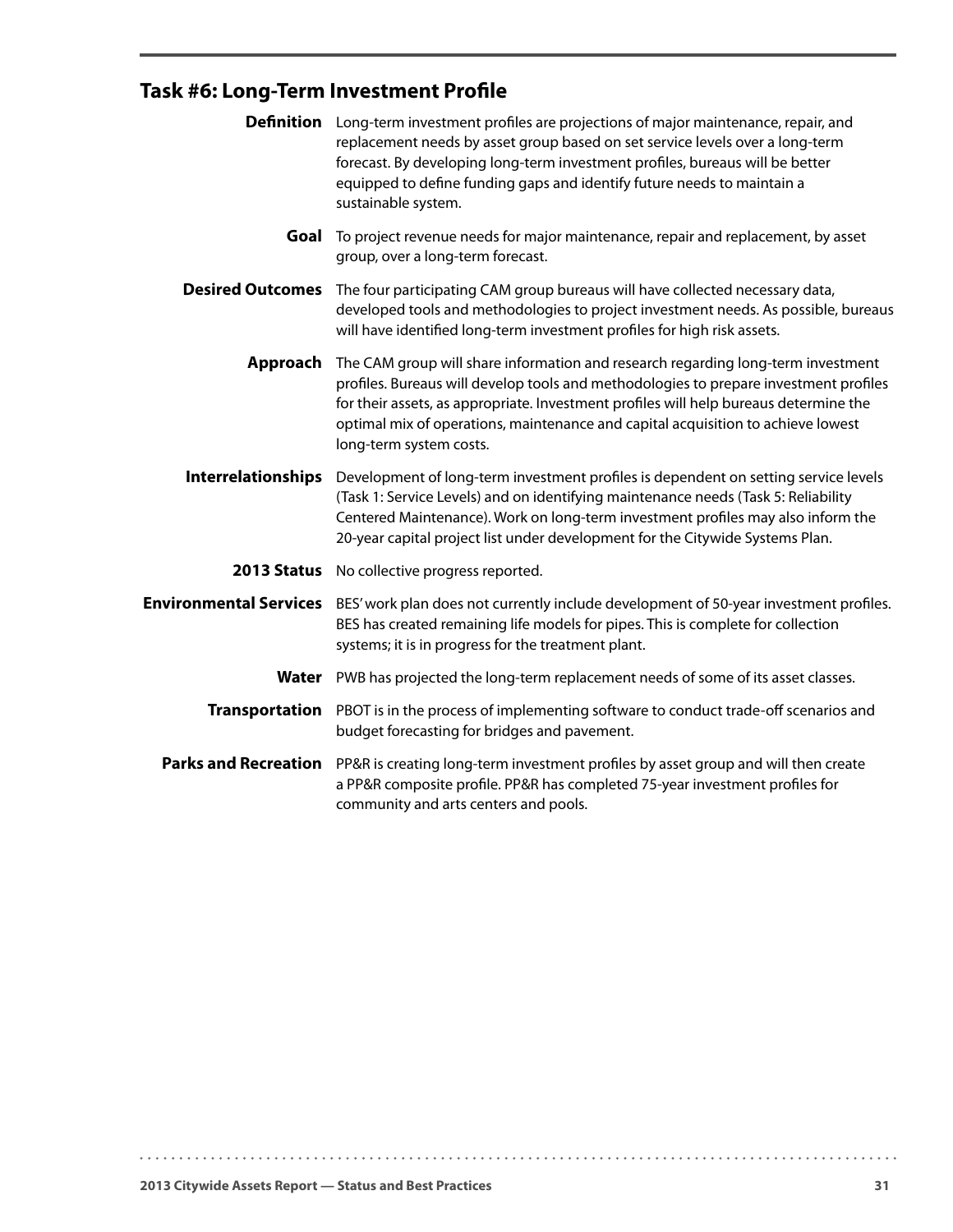# **Task #7: Community Information and Consultation**

|                               | <b>Definition</b> Community information and consultation is a key component of a successful AM<br>program. It is necessary to identify appropriate service levels, based on community<br>needs, costs, and ability to pay. In addition, outreach and information can help<br>broaden the base of support for revenues needed to adequately maintain the City's<br>infrastructure systems.                                                                                                           |
|-------------------------------|-----------------------------------------------------------------------------------------------------------------------------------------------------------------------------------------------------------------------------------------------------------------------------------------------------------------------------------------------------------------------------------------------------------------------------------------------------------------------------------------------------|
| Goal                          | To inform the public about the state of the City's assets and to improve the public's<br>understanding of the City's asset management program and needs. To involve the<br>public at key decision points, including establishing service levels.                                                                                                                                                                                                                                                    |
| <b>Desired Outcomes</b>       | The four participating CAM group bureaus will have had informed community<br>conversations regarding the costs of providing desired levels of service.                                                                                                                                                                                                                                                                                                                                              |
|                               | Approach All four bureaus will continue to consult with the public to help identify investment<br>priorities. The CAM group anticipates that improvements in reporting and information<br>to the public will improve as the tasks of this work plan are completed. However,<br>the CAM group believes that it is particularly critical to have informed community<br>conversations regarding desired levels of service, the cost of providing such service,<br>and resulting investment priorities. |
| <b>Interrelationships</b>     | In particular, development of tangible performance measures (Task 1); a report card<br>(Task 3); and long-term investment profiles (Task #6) can help the City better describe<br>asset needs to the community.                                                                                                                                                                                                                                                                                     |
|                               | 2013 Status No collective progress reported.                                                                                                                                                                                                                                                                                                                                                                                                                                                        |
| <b>Environmental Services</b> | BES is scoping public involvement options to discuss asset management of its systems.<br>BES expects to start public engagement by 2014. Also, BES intends to develop a<br>customer service report based on customer service feedback.                                                                                                                                                                                                                                                              |
| Water                         | The PWB convenes a budget committee on an annual basis to help identify investment<br>priorities. It has no current plans to discuss service levels with the general public.                                                                                                                                                                                                                                                                                                                        |
| <b>Transportation</b>         | PBOT will continue to use its budget advisory committee, which includes<br>citizen members.                                                                                                                                                                                                                                                                                                                                                                                                         |
|                               | Parks and Recreation PP&R will continue to use its Parks Board and other venues for public engagement<br>and input. The bureau conducts regular outreach to the community and periodic<br>community surveys to identify priorities and establish service levels.                                                                                                                                                                                                                                    |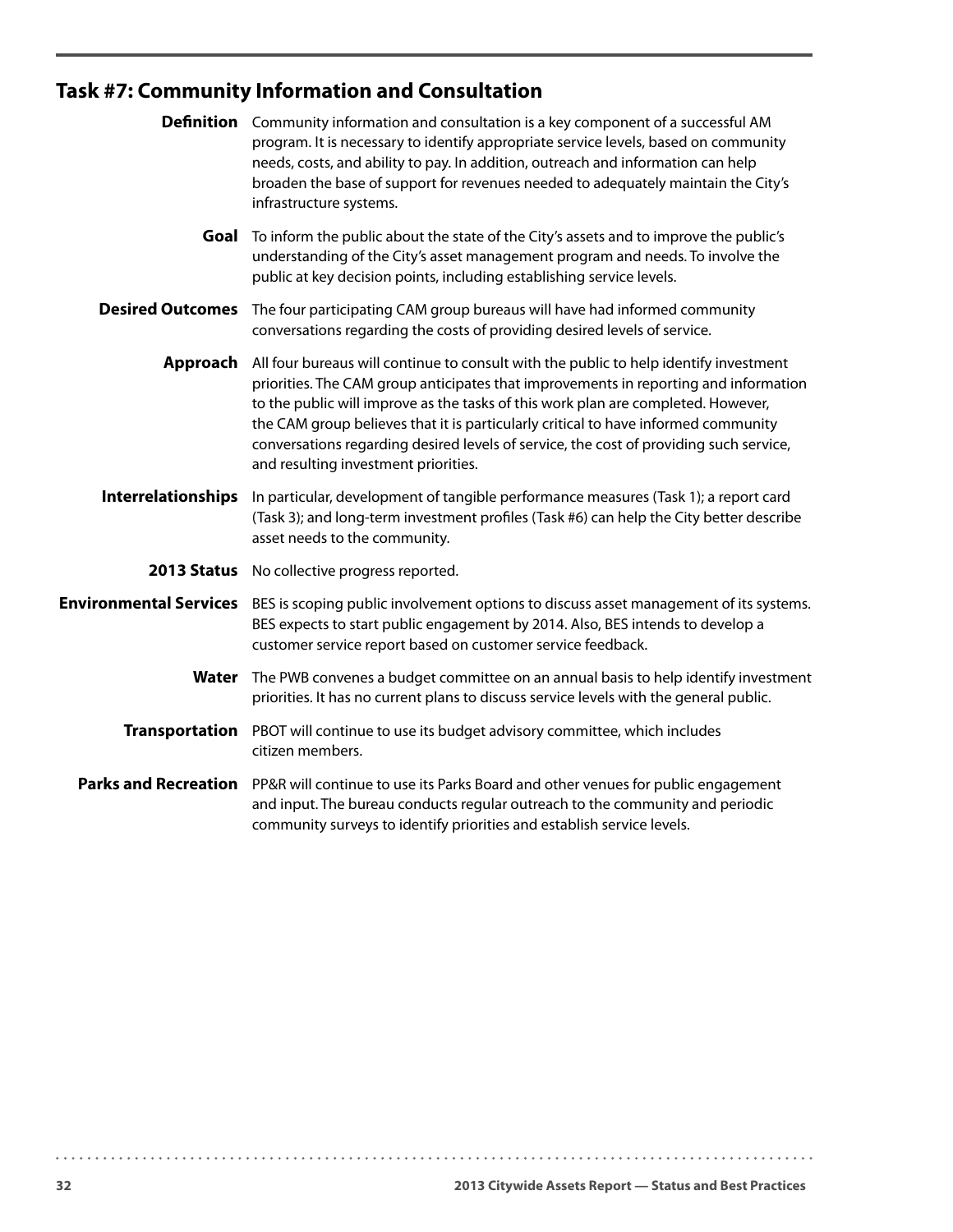### **Progress on Previous Recommendations**

In previous years, the Directors' group endorsed the following major recommendations for citywide AM practices. Progress on these recommendations is also noted below.

| Recommendation                                                                                                                                                                                     | <b>Progress Update</b>                                                                                                                                                                                                                              | <b>Status</b>                         |
|----------------------------------------------------------------------------------------------------------------------------------------------------------------------------------------------------|-----------------------------------------------------------------------------------------------------------------------------------------------------------------------------------------------------------------------------------------------------|---------------------------------------|
| 1. Improve asset management practices.                                                                                                                                                             |                                                                                                                                                                                                                                                     |                                       |
| a. Continue with Whole-of-City Approach.<br><b>b.</b> Review service levels and pursue community<br>consultation.                                                                                  | CAM group continues to implement<br>As part of Portland Plan and Comprehensive Plan update, bureaus are encouraged to<br>set or amend service levels. Each bureau determines its scope, pace and community<br>consultation.                         | Ongoing<br><b>Varies by</b><br>bureau |
| 2. Report on asset status and condition.                                                                                                                                                           |                                                                                                                                                                                                                                                     |                                       |
| a. Continue annual reports and improvements.<br><b>b.</b> Include and distinguish between repair/<br>rehabilitation/replacement, mandate, and<br>capacity-related needs in the annual funding gap. | This remains a CAM group priority.<br>Starting in 2009, the annual report distinguishes between funding gaps for these<br>various types of needs.                                                                                                   | <b>Ongoing</b><br>Ongoing             |
| 3. Prioritize infrastructure spending.                                                                                                                                                             |                                                                                                                                                                                                                                                     |                                       |
| a. Prepare strategies related to service levels,<br>funding allocations, and management practices to<br>align revenues with service levels.                                                        | This activity is detailed in the work plan, see Task #1 Service Levels, Task #6 Long Term<br>Investment Profile, and Task #7 Community Consultation.                                                                                                | <b>Future</b>                         |
| <b>b.</b> Track local and regional discussions related to<br>infrastructure financing.                                                                                                             | Metro has evaluated infrastructure needs to accommodate projected growth of the<br>region. PDC and the Water Bureau served on the project advisory committee. BPS<br>collected and assembled data from City bureaus, for use in the Metro analysis. | <b>Ongoing</b>                        |
|                                                                                                                                                                                                    | The City of Portland adopted Portland Plan and is updating the City's Comprehensive<br>Plan. Both plans will guide long-term growth and development in Portland. The CAM<br>group is tracking and involved with this process.                       |                                       |
| c. Develop a funding strategy to shrink the unmet<br>budget needs for infrastructure maintenance.                                                                                                  | Bureaus are individually addressing infrastructure maintenance in the context of<br>available budgets.                                                                                                                                              | Varies by<br>bureau                   |
| 4. Integrate with related planning efforts.                                                                                                                                                        |                                                                                                                                                                                                                                                     |                                       |
| a. Integrate Asset Management into other planning<br>efforts, including community visioning, strategic<br>planning, and long term capital planning.                                                | Asset management will be a key component of the Citywide Systems Plan (part of the<br>Comprehensive Plan).                                                                                                                                          | Ongoing                               |
| <b>b.</b> Track local and regional discussions related to<br>infrastructure.                                                                                                                       | City staff is tracking local and Metro discussions.                                                                                                                                                                                                 | <b>Ongoing</b>                        |
|                                                                                                                                                                                                    | 5. Prepare a plan to guide continued improvement in citywide asset management best practices.                                                                                                                                                       |                                       |
| a. Complete an evaluation of current citywide asset<br>management practices.                                                                                                                       | The CAM group completed an internal survey of AM practices in 2008-2009.                                                                                                                                                                            | Complete                              |
| <b>b.</b> Identify key gaps based on research into best<br>practices and each bureau's unique needs.                                                                                               | The CAM group, with the support of an outside consultant, completed research on best Complete<br>practices within peer communities.                                                                                                                 |                                       |
| c. Prioritize improvements necessary to achieve best<br>practices in asset management.                                                                                                             | The work plan identifies and prioritizes AM best practices improvements.                                                                                                                                                                            | Complete                              |
| d. Establish implementation steps and schedule.                                                                                                                                                    | The work plan identifies key implementation steps and timelines for each best practice. Complete                                                                                                                                                    |                                       |
| e. Report on progress annually.                                                                                                                                                                    | The 2010 report included the first annual progress report.<br>6. Build capacity to implement asset management best practices within capital bureaus and citywide.                                                                                   | <b>Ongoing</b>                        |
| to asset management practices based on their<br>respective needs.                                                                                                                                  | a. Enable bureaus to make continuous improvements The work plan is based on cross-bureau collaboration but allows flexibility for bureaus<br>to proceed on their own schedule.                                                                      | Ongoing                               |
| 7. Use asset management as a tool to improve decision making.                                                                                                                                      |                                                                                                                                                                                                                                                     |                                       |
| a. Define and revise service levels to align service<br>provision with system requirements, community<br>needs, and sustainable funding levels.                                                    | This activity is detailed in the work plan; see Task #1 Service Levels.                                                                                                                                                                             | Future                                |
| <b>b.</b> Determine appropriate asset management<br>strategies to reduce maintenance liabilities.                                                                                                  | This activity is detailed in the work plan, see Task #5 Reliability Centered Maintenance<br>and Task #2 Data Collection for High Risk Assets.                                                                                                       | Future                                |
| c. Set infrastructure investment priorities.<br>d. Identify sustainable funding levels.                                                                                                            | This is related to Task #4 Business Case and Task #6 Long Term Investment Profile.<br>This activity is detailed in work plan; see Task #6 Long Term Investment Profile.                                                                             | Future<br>Future                      |
|                                                                                                                                                                                                    |                                                                                                                                                                                                                                                     |                                       |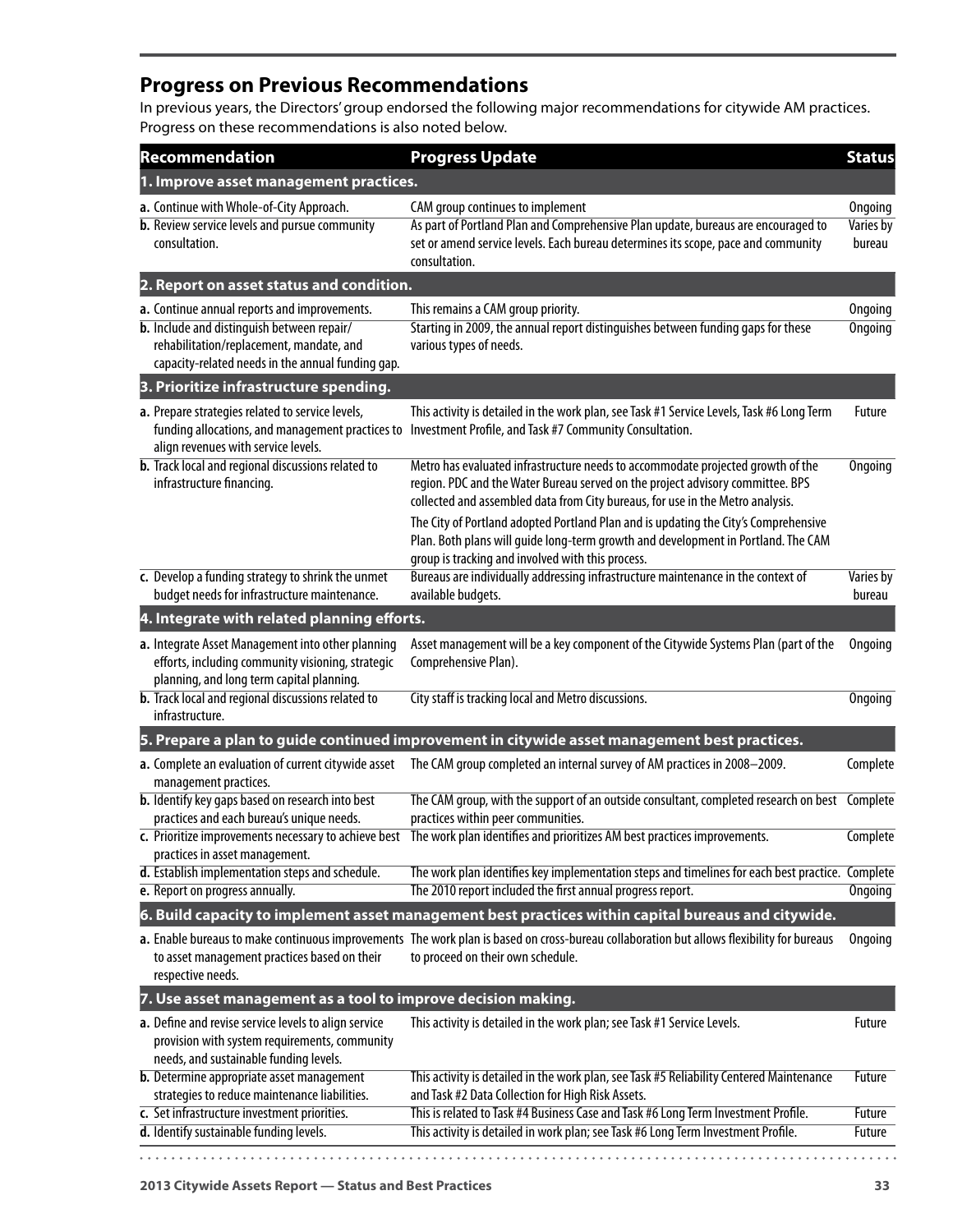## **Citywide Asset Managers Group Work Plan Tasks by Year — updated for 2011 City Assets Report**

| Year/Best<br><b>Practice</b> | <b>Service Levels</b><br>(SLs)                                    | <b>Risk</b><br><b>Management</b>                                               | <b>Infrastructure</b><br><b>Report Card</b>                                                          | <b>Business Case</b>                                                              | Reliability-<br>Centered<br><b>Maintenance</b>                           | <b>Long Term</b><br>Investment<br><b>Profile</b>                   | <b>Community</b><br><b>Consultation</b><br>or Information                               |
|------------------------------|-------------------------------------------------------------------|--------------------------------------------------------------------------------|------------------------------------------------------------------------------------------------------|-----------------------------------------------------------------------------------|--------------------------------------------------------------------------|--------------------------------------------------------------------|-----------------------------------------------------------------------------------------|
| 2010                         | Scoping.                                                          | <b>Discuss</b><br>methodology<br>and information<br>needed.                    | <b>Identify</b><br>reporting<br>needs (could<br>include status of<br>assets, service                 | Research<br>and share<br>information.<br>Evaluate<br>appropriateness              | Apply reliability-<br>centered<br>approach on<br>a bureau-<br>determined | Research<br>and share<br>information<br>on long-term<br>investment | Each bureau<br>consults with<br>public members<br>on its budget<br>advisory             |
| 2011                         | Developing<br>bureau service<br>levels.                           | Identify high risk<br>assets, by asset<br>group.                               | levels, business<br>practices, and<br>unmet need).<br><b>Examples from</b><br><b>Water and Parks</b> | for each bureau.<br>Each bureau<br>experiments<br>with business<br>cases.         | basis.                                                                   | profiles.                                                          | committee.                                                                              |
| 2012                         |                                                                   | <b>Start to collect</b><br>condition data<br>on high risk<br>assets.           | (2011).                                                                                              |                                                                                   |                                                                          |                                                                    |                                                                                         |
| 2013                         | Adopt some<br>SLs in Citywide<br><b>Systems Plan</b><br>$(CSP)$ . | Improve data<br>collection for<br>high risk assets,<br>and apply<br>mitigation | <b>Relate to</b><br>Comprehensive<br><b>Plan Update</b><br>process.                                  |                                                                                   |                                                                          |                                                                    | <b>Monitor</b><br>Citywide<br>Systems Plan.                                             |
| 2014<br>Timeline             | Refine service<br>levels, as<br>needed.                           | strategies based<br>on asset risk<br>classification.                           |                                                                                                      |                                                                                   |                                                                          |                                                                    | Continue public<br>consultation in<br>budget advisory<br>committees.<br>Discuss lessons |
| 2015                         |                                                                   |                                                                                | Include a report<br>card in 2015<br><b>Citywide Assets</b><br>Report.                                | Develop<br>bureau and<br>asset-specific<br>templates and<br>application           |                                                                          | Develop<br>tools and<br>methodologies.                             | from Citywide<br><b>Systems Plan</b><br>and pilots from<br>any bureaus.                 |
| 2016                         |                                                                   | Refine risk<br>assessment<br>methods.<br>Identify<br>opportunities             | Refine report<br>card format.                                                                        | processes.                                                                        |                                                                          |                                                                    |                                                                                         |
| 2017                         |                                                                   | to collaborate,<br>including<br>assessment<br>and mitigation<br>strategies for |                                                                                                      | Share business<br>case examples,<br>and identify key<br>questions in<br>analysis. |                                                                          | Develop<br>investment<br>profiles for high-<br>risk assets.        |                                                                                         |
| 2018                         |                                                                   | cross-bureau<br>asset risk.                                                    |                                                                                                      |                                                                                   |                                                                          |                                                                    |                                                                                         |
| 2019                         |                                                                   |                                                                                |                                                                                                      |                                                                                   |                                                                          |                                                                    |                                                                                         |

 $\cdots \cdots \cdots$ 

 $\sim$   $\sim$   $\sim$   $\sim$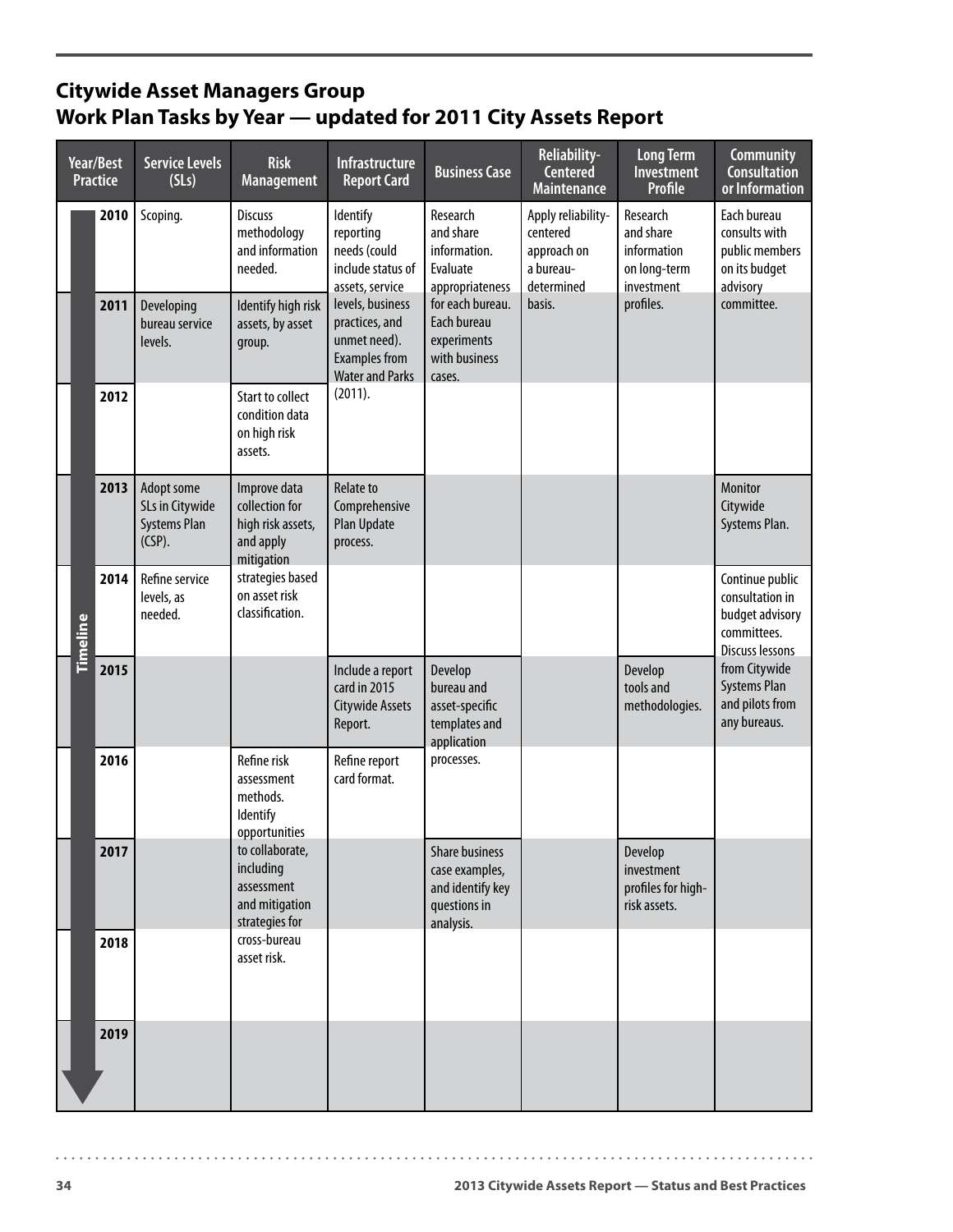# <span id="page-38-0"></span>**Appendices**

#### **1. Current Replacement Values of City Assets**

- **a. Current Replacement Value, by Asset Type**
- **b. Current Replacement Value Data Sheet**

### **2. Current Condition of Capital Assets**

- **a. Summary of All Bureaus**
- **b. Transportation**
- **c. Environmental Services**
- **d. Water**
- **e. Parks**
- **f. Civic**
- **g. Current Condition Data Sheet**

#### **3. Annual Funding Gap**

- **a. Annual Funding Gap by Asset Type**
- **b. Annual Funding Gap by Type of Gap**
- **c. Annual Funding Gap (Mandates, Repair, Rehabilitate, Replace) by Bureau**

. . . . . . . . . . . . . .

- **d. Capacity Related Annual Funding Gap by Bureau**
- **e. Annual Funding Gap Compared to Bureau Program Budgets**
- **f. Annual Funding Gap Data Sheet**

#### **4. Data Confidence Level Summary**

**5. Definitions**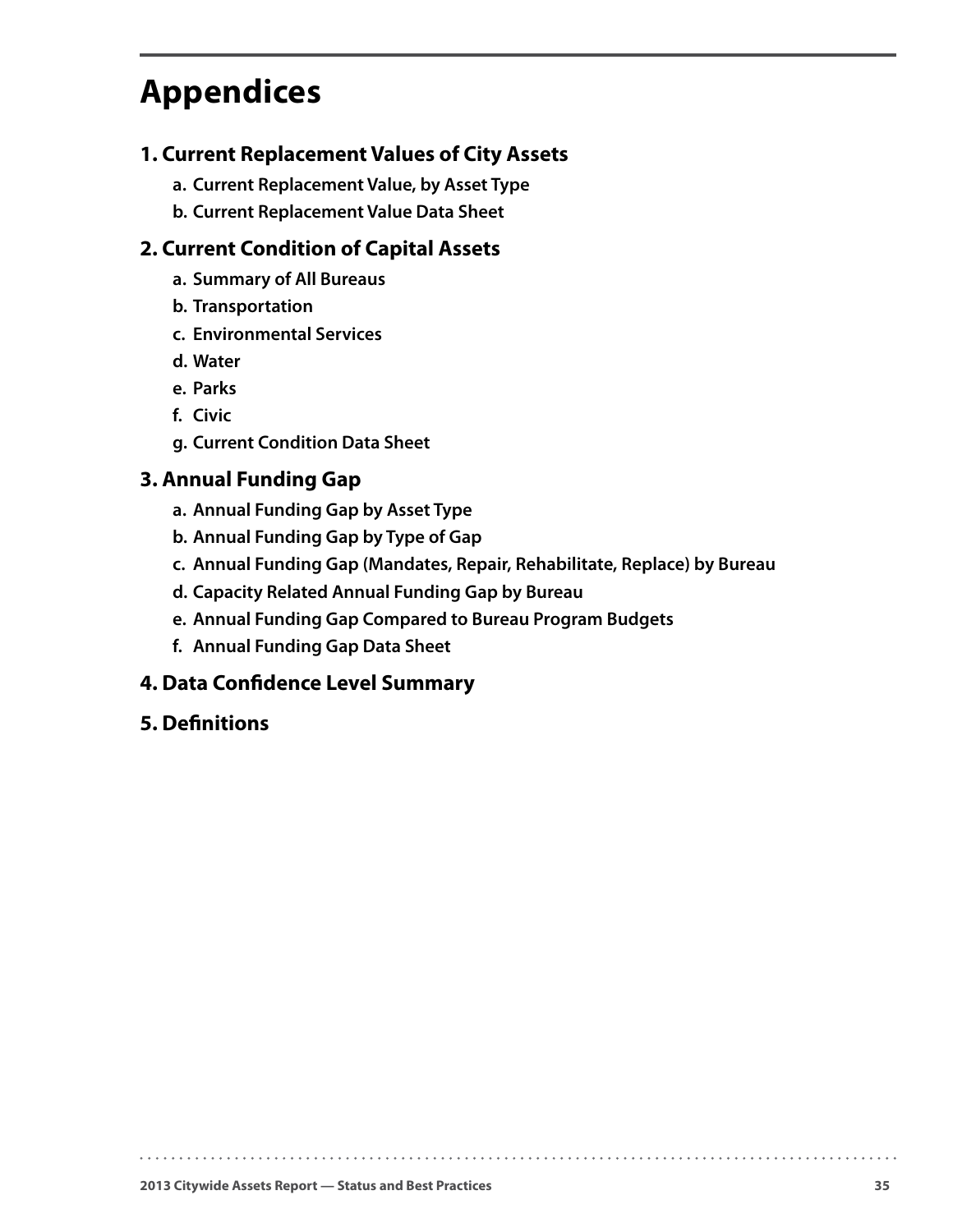# <span id="page-39-0"></span>**Appendix 1a: Current Replacement Value by Asset Type**

*in billions, December 2013* 

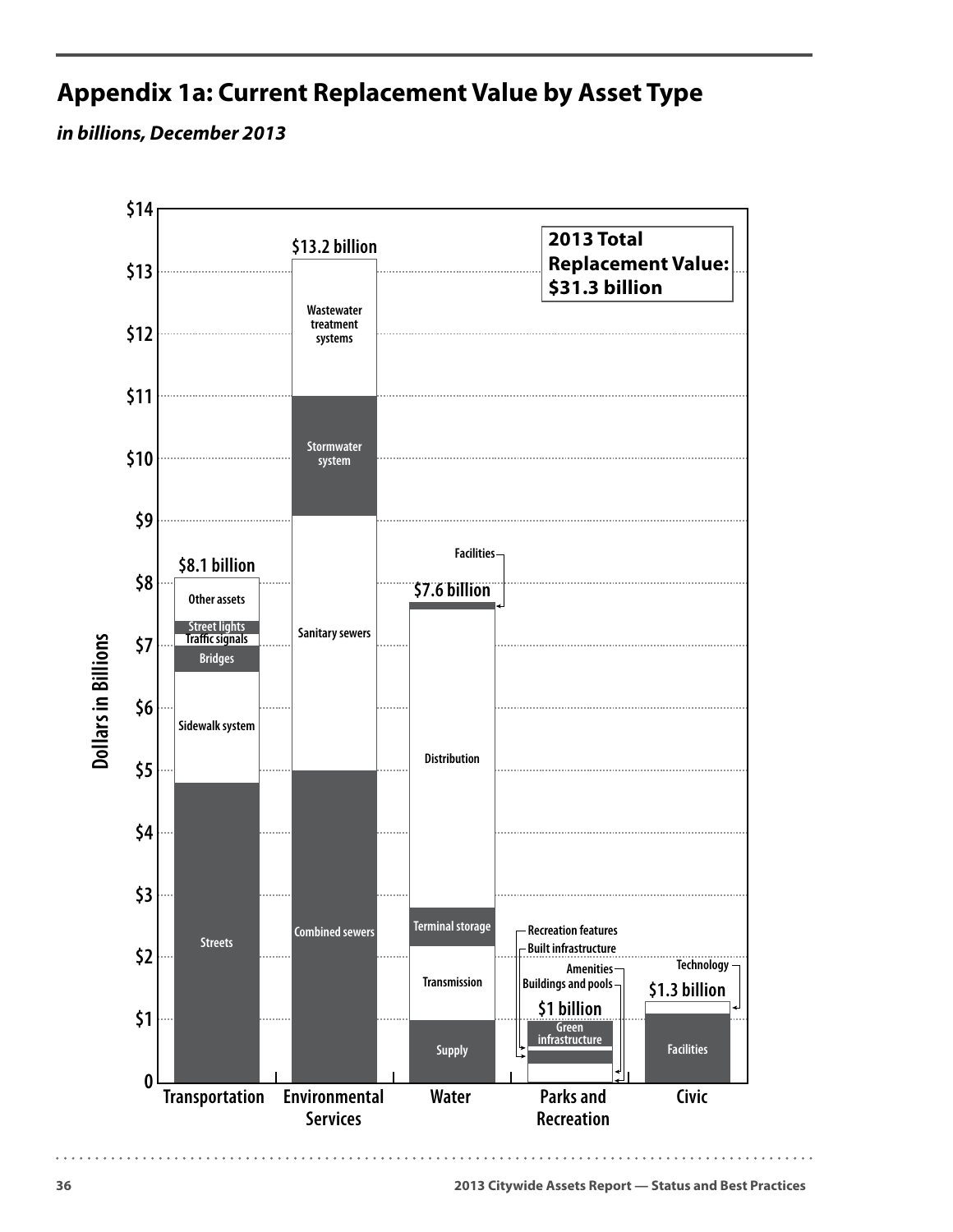# <span id="page-40-0"></span>**Appendix 1b: Current Replacement Value**

## *Data Sheet, December 2013*

| <b>Transportation</b><br>arterial & collector streets<br>1,865 lane miles<br>\$2,496.4<br>3 - Moderate<br>local streets<br>2,962 lane miles<br>\$2,346.6<br>3 - Moderate<br>sidewalks<br>\$1,037.7<br>4 - High<br>8,869,556 sq yds<br>3,263 centerline miles<br>curbs<br>\$603.0<br>3 - Moderate<br>\$128.1<br>37,886 corners<br>4 - High<br>corners<br>structures (bridges only)<br>157 bridges<br>5 - Optimal<br>\$382.2<br>3 - Moderate<br>traffic signals<br>923 traffic signals<br>\$248.9<br>(hardware only)<br>street lights<br>55,477 street lights<br>\$196.1<br>$2 - Low$<br>\$6.9<br>support facilities<br>various buildings<br>None to Low<br>\$673.5<br>other transportation assets<br>Low to Optimal<br><b>Total Transportation</b><br>\$8,119.4<br><b>Environmental Services</b><br>combined sewers<br>\$5,018.8<br>885 mi. of pipe & access structures<br>4 - High<br>All dollars updated for ENR<br>(construction cost index) from<br>sanitary sewers (owned<br>1,000 mi. of pipe & access structures<br>\$4,104.4<br>4 - High<br>9291 to 9826. No significant<br>and/or maintained)<br>new assets accounted for in<br>3 - Moderate<br>454 mi. of pipe; 1,900 water quality facilities<br>\$1,946.7<br>stormwater system<br>value.<br>3 - Moderate<br>2 treatment plants & 97 pump stations<br>\$2,168.0<br>wastewater treatment<br>systems<br><b>Total Environmental Services</b><br>\$13,237.91<br><b>Water</b><br>158 miles of roads, 1609 culverts, 12 bridges, 1<br>\$967.0<br>3 - Moderate<br>supply<br>195-ft high concrete dam, 1 145-ft high earth<br>dam, 27 active production wells, 1 groundwater<br>pump station, treatment facility, tank, and 11<br>miles of groundwater collection main<br>transmission<br>\$1,207.0<br>3 - Moderate<br>75 miles of large diameter conduits, with various<br>supports, 9 conduit trestles and 4 conduit bridges,<br>9 river crossings, 59 miles of large diameter<br>transmission mains<br>228 million gallons finished water storage (as<br>\$554.0<br>3 - Moderate<br>terminal storage<br>of December 2013), interconnecting piping,<br>post-storage treatment facilities, and microhydro<br>facility<br>distribution<br>2,100 miles of distribution pipes, 186,000 service<br>4 - High<br>\$4,785.0<br>lines, 52,000 valves, 178,000 meters, 14,200<br>hydrants, 257 active pressure regulating station,<br>39 pump stations, 54 active storage tanks<br>4 - High<br>facilities (buildings and<br>buildings, SCADA, vehicles, construction<br>\$130.0<br>support facilities)<br>equipment, lab equipment, computers, and<br>infrastructure components in inventory<br><b>Total Water</b><br>\$7,643.0 | <b>Capital Asset Class</b> | <b>Description</b> | <b>Value (in</b><br>millions) | <b>Confidence</b><br>level | <b>Notes</b> |
|---------------------------------------------------------------------------------------------------------------------------------------------------------------------------------------------------------------------------------------------------------------------------------------------------------------------------------------------------------------------------------------------------------------------------------------------------------------------------------------------------------------------------------------------------------------------------------------------------------------------------------------------------------------------------------------------------------------------------------------------------------------------------------------------------------------------------------------------------------------------------------------------------------------------------------------------------------------------------------------------------------------------------------------------------------------------------------------------------------------------------------------------------------------------------------------------------------------------------------------------------------------------------------------------------------------------------------------------------------------------------------------------------------------------------------------------------------------------------------------------------------------------------------------------------------------------------------------------------------------------------------------------------------------------------------------------------------------------------------------------------------------------------------------------------------------------------------------------------------------------------------------------------------------------------------------------------------------------------------------------------------------------------------------------------------------------------------------------------------------------------------------------------------------------------------------------------------------------------------------------------------------------------------------------------------------------------------------------------------------------------------------------------------------------------------------------------------------------------------------------------------------------------------------------------------------------------------------------------------------------------------------------------------------------------|----------------------------|--------------------|-------------------------------|----------------------------|--------------|
|                                                                                                                                                                                                                                                                                                                                                                                                                                                                                                                                                                                                                                                                                                                                                                                                                                                                                                                                                                                                                                                                                                                                                                                                                                                                                                                                                                                                                                                                                                                                                                                                                                                                                                                                                                                                                                                                                                                                                                                                                                                                                                                                                                                                                                                                                                                                                                                                                                                                                                                                                                                                                                                                           |                            |                    |                               |                            |              |
|                                                                                                                                                                                                                                                                                                                                                                                                                                                                                                                                                                                                                                                                                                                                                                                                                                                                                                                                                                                                                                                                                                                                                                                                                                                                                                                                                                                                                                                                                                                                                                                                                                                                                                                                                                                                                                                                                                                                                                                                                                                                                                                                                                                                                                                                                                                                                                                                                                                                                                                                                                                                                                                                           |                            |                    |                               |                            |              |
|                                                                                                                                                                                                                                                                                                                                                                                                                                                                                                                                                                                                                                                                                                                                                                                                                                                                                                                                                                                                                                                                                                                                                                                                                                                                                                                                                                                                                                                                                                                                                                                                                                                                                                                                                                                                                                                                                                                                                                                                                                                                                                                                                                                                                                                                                                                                                                                                                                                                                                                                                                                                                                                                           |                            |                    |                               |                            |              |
|                                                                                                                                                                                                                                                                                                                                                                                                                                                                                                                                                                                                                                                                                                                                                                                                                                                                                                                                                                                                                                                                                                                                                                                                                                                                                                                                                                                                                                                                                                                                                                                                                                                                                                                                                                                                                                                                                                                                                                                                                                                                                                                                                                                                                                                                                                                                                                                                                                                                                                                                                                                                                                                                           |                            |                    |                               |                            |              |
|                                                                                                                                                                                                                                                                                                                                                                                                                                                                                                                                                                                                                                                                                                                                                                                                                                                                                                                                                                                                                                                                                                                                                                                                                                                                                                                                                                                                                                                                                                                                                                                                                                                                                                                                                                                                                                                                                                                                                                                                                                                                                                                                                                                                                                                                                                                                                                                                                                                                                                                                                                                                                                                                           |                            |                    |                               |                            |              |
|                                                                                                                                                                                                                                                                                                                                                                                                                                                                                                                                                                                                                                                                                                                                                                                                                                                                                                                                                                                                                                                                                                                                                                                                                                                                                                                                                                                                                                                                                                                                                                                                                                                                                                                                                                                                                                                                                                                                                                                                                                                                                                                                                                                                                                                                                                                                                                                                                                                                                                                                                                                                                                                                           |                            |                    |                               |                            |              |
|                                                                                                                                                                                                                                                                                                                                                                                                                                                                                                                                                                                                                                                                                                                                                                                                                                                                                                                                                                                                                                                                                                                                                                                                                                                                                                                                                                                                                                                                                                                                                                                                                                                                                                                                                                                                                                                                                                                                                                                                                                                                                                                                                                                                                                                                                                                                                                                                                                                                                                                                                                                                                                                                           |                            |                    |                               |                            |              |
|                                                                                                                                                                                                                                                                                                                                                                                                                                                                                                                                                                                                                                                                                                                                                                                                                                                                                                                                                                                                                                                                                                                                                                                                                                                                                                                                                                                                                                                                                                                                                                                                                                                                                                                                                                                                                                                                                                                                                                                                                                                                                                                                                                                                                                                                                                                                                                                                                                                                                                                                                                                                                                                                           |                            |                    |                               |                            |              |
|                                                                                                                                                                                                                                                                                                                                                                                                                                                                                                                                                                                                                                                                                                                                                                                                                                                                                                                                                                                                                                                                                                                                                                                                                                                                                                                                                                                                                                                                                                                                                                                                                                                                                                                                                                                                                                                                                                                                                                                                                                                                                                                                                                                                                                                                                                                                                                                                                                                                                                                                                                                                                                                                           |                            |                    |                               |                            |              |
|                                                                                                                                                                                                                                                                                                                                                                                                                                                                                                                                                                                                                                                                                                                                                                                                                                                                                                                                                                                                                                                                                                                                                                                                                                                                                                                                                                                                                                                                                                                                                                                                                                                                                                                                                                                                                                                                                                                                                                                                                                                                                                                                                                                                                                                                                                                                                                                                                                                                                                                                                                                                                                                                           |                            |                    |                               |                            |              |
|                                                                                                                                                                                                                                                                                                                                                                                                                                                                                                                                                                                                                                                                                                                                                                                                                                                                                                                                                                                                                                                                                                                                                                                                                                                                                                                                                                                                                                                                                                                                                                                                                                                                                                                                                                                                                                                                                                                                                                                                                                                                                                                                                                                                                                                                                                                                                                                                                                                                                                                                                                                                                                                                           |                            |                    |                               |                            |              |
|                                                                                                                                                                                                                                                                                                                                                                                                                                                                                                                                                                                                                                                                                                                                                                                                                                                                                                                                                                                                                                                                                                                                                                                                                                                                                                                                                                                                                                                                                                                                                                                                                                                                                                                                                                                                                                                                                                                                                                                                                                                                                                                                                                                                                                                                                                                                                                                                                                                                                                                                                                                                                                                                           |                            |                    |                               |                            |              |
|                                                                                                                                                                                                                                                                                                                                                                                                                                                                                                                                                                                                                                                                                                                                                                                                                                                                                                                                                                                                                                                                                                                                                                                                                                                                                                                                                                                                                                                                                                                                                                                                                                                                                                                                                                                                                                                                                                                                                                                                                                                                                                                                                                                                                                                                                                                                                                                                                                                                                                                                                                                                                                                                           |                            |                    |                               |                            |              |
|                                                                                                                                                                                                                                                                                                                                                                                                                                                                                                                                                                                                                                                                                                                                                                                                                                                                                                                                                                                                                                                                                                                                                                                                                                                                                                                                                                                                                                                                                                                                                                                                                                                                                                                                                                                                                                                                                                                                                                                                                                                                                                                                                                                                                                                                                                                                                                                                                                                                                                                                                                                                                                                                           |                            |                    |                               |                            |              |
|                                                                                                                                                                                                                                                                                                                                                                                                                                                                                                                                                                                                                                                                                                                                                                                                                                                                                                                                                                                                                                                                                                                                                                                                                                                                                                                                                                                                                                                                                                                                                                                                                                                                                                                                                                                                                                                                                                                                                                                                                                                                                                                                                                                                                                                                                                                                                                                                                                                                                                                                                                                                                                                                           |                            |                    |                               |                            |              |
|                                                                                                                                                                                                                                                                                                                                                                                                                                                                                                                                                                                                                                                                                                                                                                                                                                                                                                                                                                                                                                                                                                                                                                                                                                                                                                                                                                                                                                                                                                                                                                                                                                                                                                                                                                                                                                                                                                                                                                                                                                                                                                                                                                                                                                                                                                                                                                                                                                                                                                                                                                                                                                                                           |                            |                    |                               |                            |              |
|                                                                                                                                                                                                                                                                                                                                                                                                                                                                                                                                                                                                                                                                                                                                                                                                                                                                                                                                                                                                                                                                                                                                                                                                                                                                                                                                                                                                                                                                                                                                                                                                                                                                                                                                                                                                                                                                                                                                                                                                                                                                                                                                                                                                                                                                                                                                                                                                                                                                                                                                                                                                                                                                           |                            |                    |                               |                            |              |
|                                                                                                                                                                                                                                                                                                                                                                                                                                                                                                                                                                                                                                                                                                                                                                                                                                                                                                                                                                                                                                                                                                                                                                                                                                                                                                                                                                                                                                                                                                                                                                                                                                                                                                                                                                                                                                                                                                                                                                                                                                                                                                                                                                                                                                                                                                                                                                                                                                                                                                                                                                                                                                                                           |                            |                    |                               |                            |              |
|                                                                                                                                                                                                                                                                                                                                                                                                                                                                                                                                                                                                                                                                                                                                                                                                                                                                                                                                                                                                                                                                                                                                                                                                                                                                                                                                                                                                                                                                                                                                                                                                                                                                                                                                                                                                                                                                                                                                                                                                                                                                                                                                                                                                                                                                                                                                                                                                                                                                                                                                                                                                                                                                           |                            |                    |                               |                            |              |
|                                                                                                                                                                                                                                                                                                                                                                                                                                                                                                                                                                                                                                                                                                                                                                                                                                                                                                                                                                                                                                                                                                                                                                                                                                                                                                                                                                                                                                                                                                                                                                                                                                                                                                                                                                                                                                                                                                                                                                                                                                                                                                                                                                                                                                                                                                                                                                                                                                                                                                                                                                                                                                                                           |                            |                    |                               |                            |              |
|                                                                                                                                                                                                                                                                                                                                                                                                                                                                                                                                                                                                                                                                                                                                                                                                                                                                                                                                                                                                                                                                                                                                                                                                                                                                                                                                                                                                                                                                                                                                                                                                                                                                                                                                                                                                                                                                                                                                                                                                                                                                                                                                                                                                                                                                                                                                                                                                                                                                                                                                                                                                                                                                           |                            |                    |                               |                            |              |
|                                                                                                                                                                                                                                                                                                                                                                                                                                                                                                                                                                                                                                                                                                                                                                                                                                                                                                                                                                                                                                                                                                                                                                                                                                                                                                                                                                                                                                                                                                                                                                                                                                                                                                                                                                                                                                                                                                                                                                                                                                                                                                                                                                                                                                                                                                                                                                                                                                                                                                                                                                                                                                                                           |                            |                    |                               |                            |              |
|                                                                                                                                                                                                                                                                                                                                                                                                                                                                                                                                                                                                                                                                                                                                                                                                                                                                                                                                                                                                                                                                                                                                                                                                                                                                                                                                                                                                                                                                                                                                                                                                                                                                                                                                                                                                                                                                                                                                                                                                                                                                                                                                                                                                                                                                                                                                                                                                                                                                                                                                                                                                                                                                           |                            |                    |                               |                            |              |
|                                                                                                                                                                                                                                                                                                                                                                                                                                                                                                                                                                                                                                                                                                                                                                                                                                                                                                                                                                                                                                                                                                                                                                                                                                                                                                                                                                                                                                                                                                                                                                                                                                                                                                                                                                                                                                                                                                                                                                                                                                                                                                                                                                                                                                                                                                                                                                                                                                                                                                                                                                                                                                                                           |                            |                    |                               |                            |              |
|                                                                                                                                                                                                                                                                                                                                                                                                                                                                                                                                                                                                                                                                                                                                                                                                                                                                                                                                                                                                                                                                                                                                                                                                                                                                                                                                                                                                                                                                                                                                                                                                                                                                                                                                                                                                                                                                                                                                                                                                                                                                                                                                                                                                                                                                                                                                                                                                                                                                                                                                                                                                                                                                           |                            |                    |                               |                            |              |

. . . . . . . . . . . .

*Table continued on next page.*

. . . . . . . . . . . .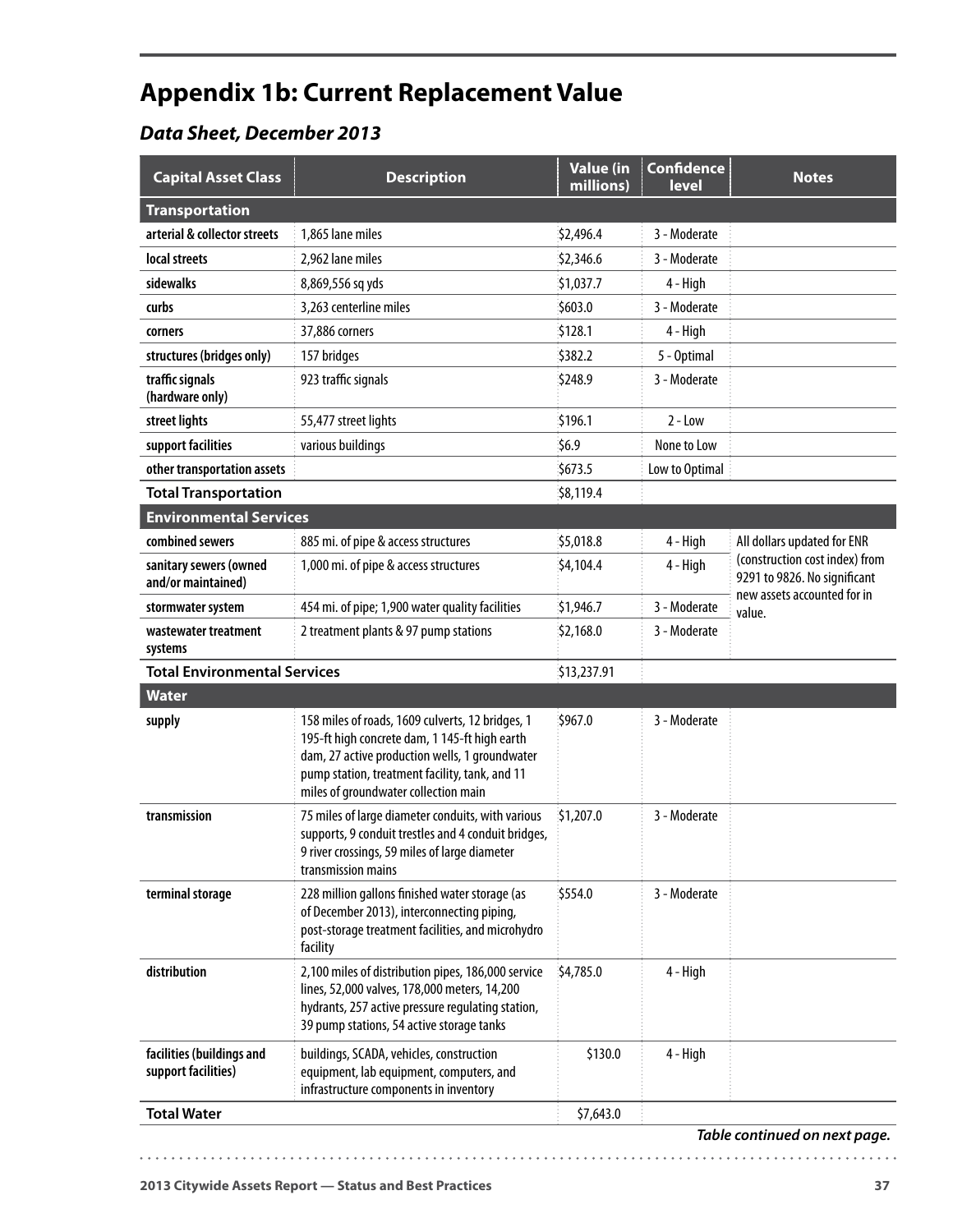| <b>Capital Asset Class</b>                                  | <b>Description</b>                                                                                  | <b>Value (in</b><br>millions) | <b>Confidence</b><br>level | <b>Notes</b>                                                    |
|-------------------------------------------------------------|-----------------------------------------------------------------------------------------------------|-------------------------------|----------------------------|-----------------------------------------------------------------|
| <b>Parks and Recreation</b>                                 |                                                                                                     |                               |                            |                                                                 |
| amenities                                                   | decorative elements and furnishings                                                                 | \$21.4                        | 3 - Moderate               | Base costs from prior year                                      |
| buildings and pools                                         | community and arts centers, pools, restrooms,<br>maintenance facilities                             | \$280.6                       | 4 - High                   | escalated by construction cost<br>index, plus newly capitalized |
| recreation features                                         | sports fields, courts, playgrounds, water play<br>areas, community gardens, skate parks, etc.       | \$236.6                       | 3 - Moderate               | assets.                                                         |
| built infrastructure                                        | roads, major trails, utilities                                                                      | \$68.0                        | $2 - Low$                  |                                                                 |
| green infrastructure                                        | urban forest, turf, shrub beds, botanic gardens                                                     | \$419.2                       | $2 - Low$                  |                                                                 |
| <b>Total Parks</b>                                          |                                                                                                     | \$1,025.8                     |                            |                                                                 |
| <b>Civic</b>                                                |                                                                                                     |                               |                            |                                                                 |
| Facilities (buildings, structures)                          |                                                                                                     |                               |                            |                                                                 |
| <b>Police facilities</b>                                    | Four precincts, Justice Center, property warehouse,<br>equestrian division, and vehicle storage lot | \$108.8                       | 4 - High                   |                                                                 |
| Office buildings                                            | Portland Building, 1900 Building, City Hall                                                         | \$172.3                       | 4 - High                   |                                                                 |
| Other buildings                                             | Archives and Records Center, Kerby Garage, and<br><b>Portland Communications Center</b>             | \$69.3\$                      | 4 - High                   |                                                                 |
| <b>PDC facilities</b>                                       | Train station and related buildings, Centennial Mills                                               | \$48.7                        | 3 - Moderate               |                                                                 |
| <b>Spectator facilities</b>                                 | Memorial Coliseum, Rose Quarter parking garages,<br>and PGE Park                                    | \$529.6                       | 3 - Moderate               |                                                                 |
| <b>Portland Center for the</b><br><b>Performing Arts</b>    | Portland Center for the Performing Arts                                                             | \$111.2                       | 3 - Moderate               |                                                                 |
| <b>Fire facilities</b>                                      | 30 stations, administration building and support<br>facility                                        | \$96.8                        | 4 - High                   |                                                                 |
| <b>Technology</b>                                           |                                                                                                     |                               |                            |                                                                 |
| <b>Communications-BTS</b>                                   | Data networks, WiFi network, 800 MHz radio<br>system                                                | \$70.8                        | 3 - Moderate               |                                                                 |
| <b>Production Services-BTS</b>                              | Storage area network, core servers, and email<br>system                                             | \$2.8                         | 3 - Moderate               |                                                                 |
| <b>Strategic technology-BTS</b>                             | Large corporate applications owned and managed<br>by BTS such as GIS                                | \$6.2\$                       | 3 - Moderate               |                                                                 |
| <b>Electronic equipment and</b><br>software - other bureaus | Video systems, electronic equipment, Office Suite<br>software, bureaus' PC's and laptops            | \$8.2                         | 3 - Moderate               |                                                                 |
| Strategic technology —<br>other bureaus                     | Large corporate applications such as TRACS, CAD,<br>PPDS, CIS and EBS                               | \$93.8                        | 3 - Moderate               |                                                                 |
| <b>Total Civic</b>                                          |                                                                                                     | \$1,318.5                     |                            |                                                                 |
| <b>Total Capital Assets</b>                                 |                                                                                                     | \$31,344.6                    |                            |                                                                 |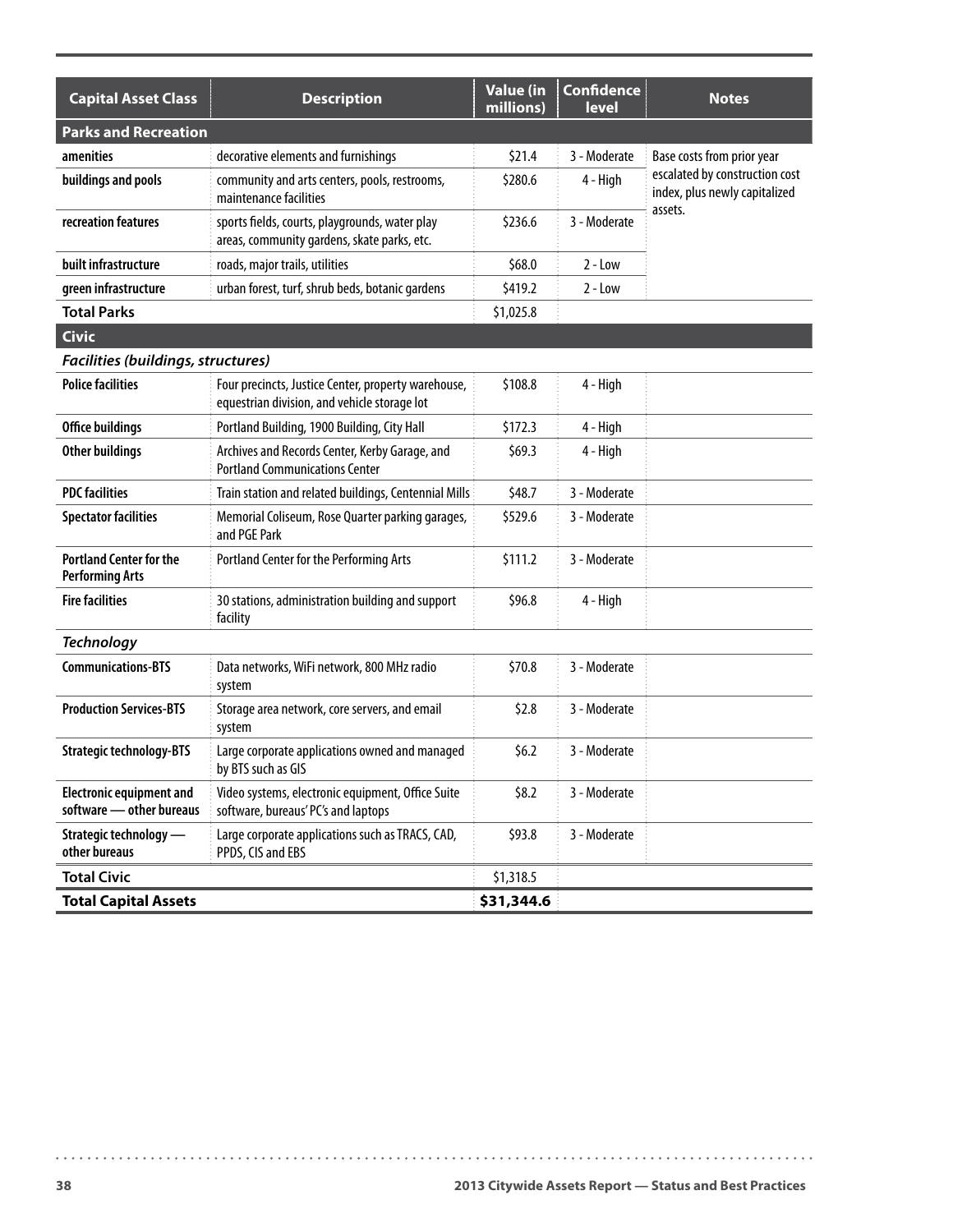# <span id="page-42-0"></span>**Appendix 2a: Current Condition of Capital Assets**

*Summary of all Bureaus, December 2013*

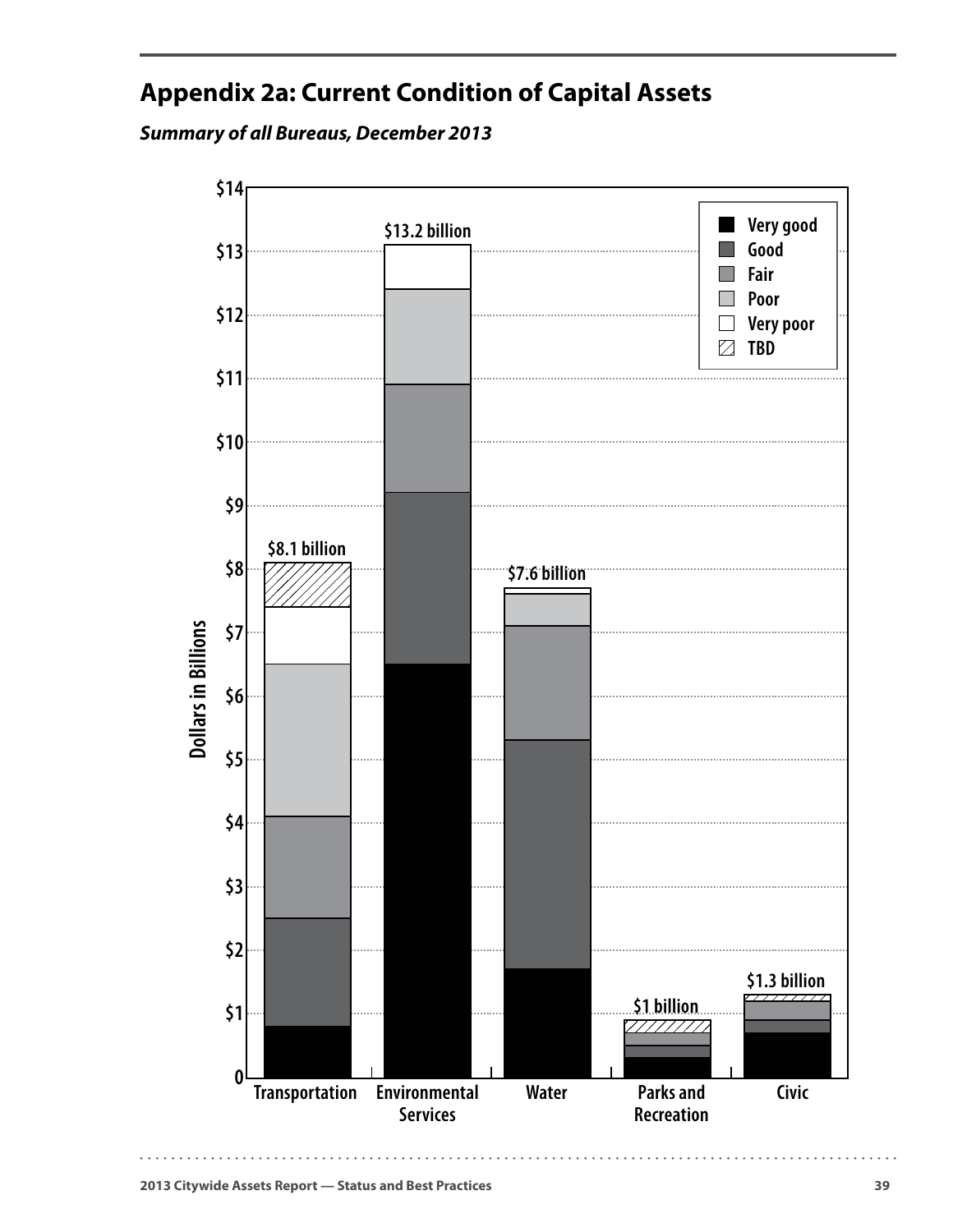# <span id="page-43-0"></span>**Appendix 2b: Current Condition of Capital Assets**

*Office of Transportation, December 2013*

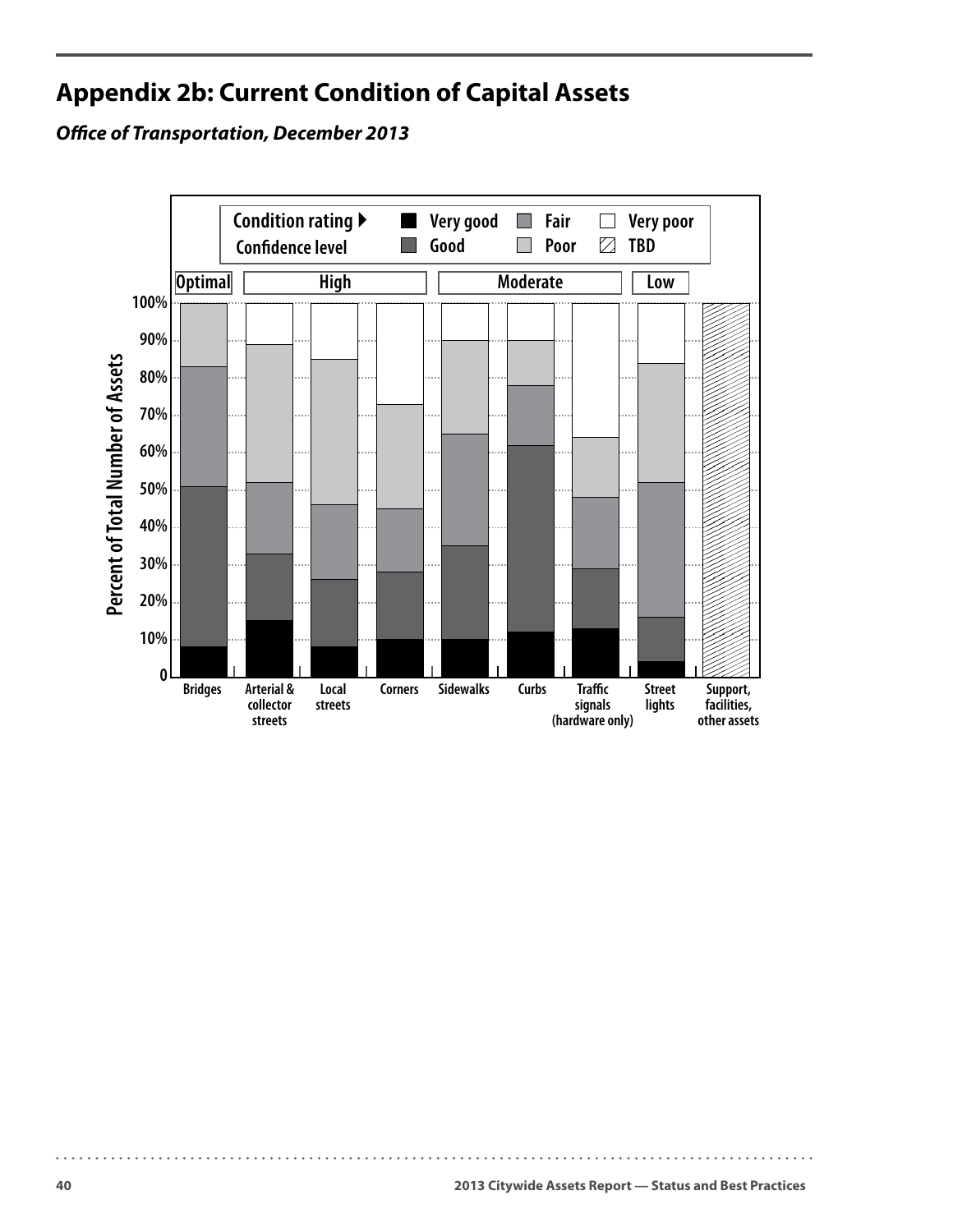# <span id="page-44-0"></span>**Appendix 2c: Current Condition of Capital Assets**

*Environmental Services, December 2013*

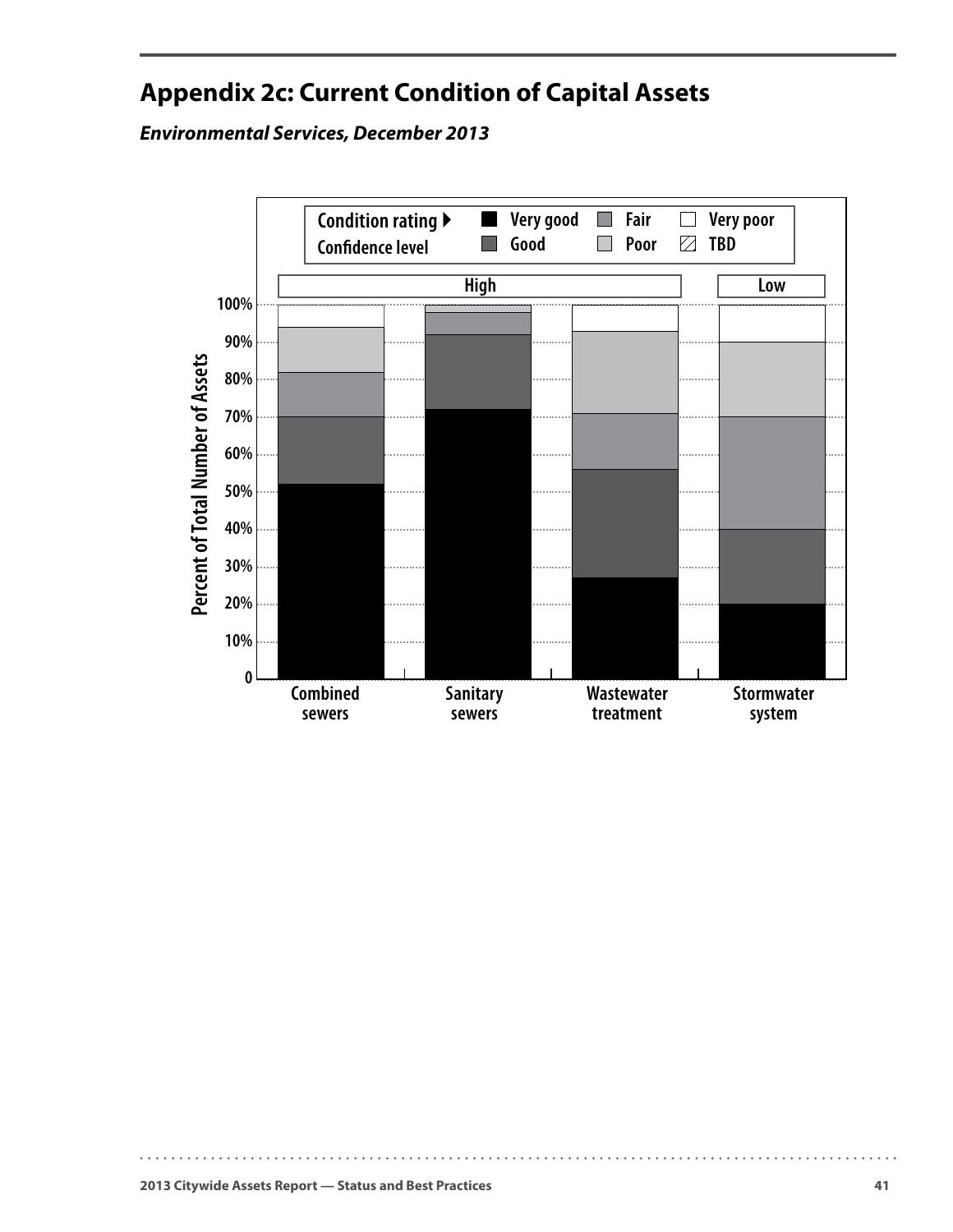# <span id="page-45-0"></span>**Appendix 2d: Current Condition of Capital Assets**

### *Water Bureau, December 2013*

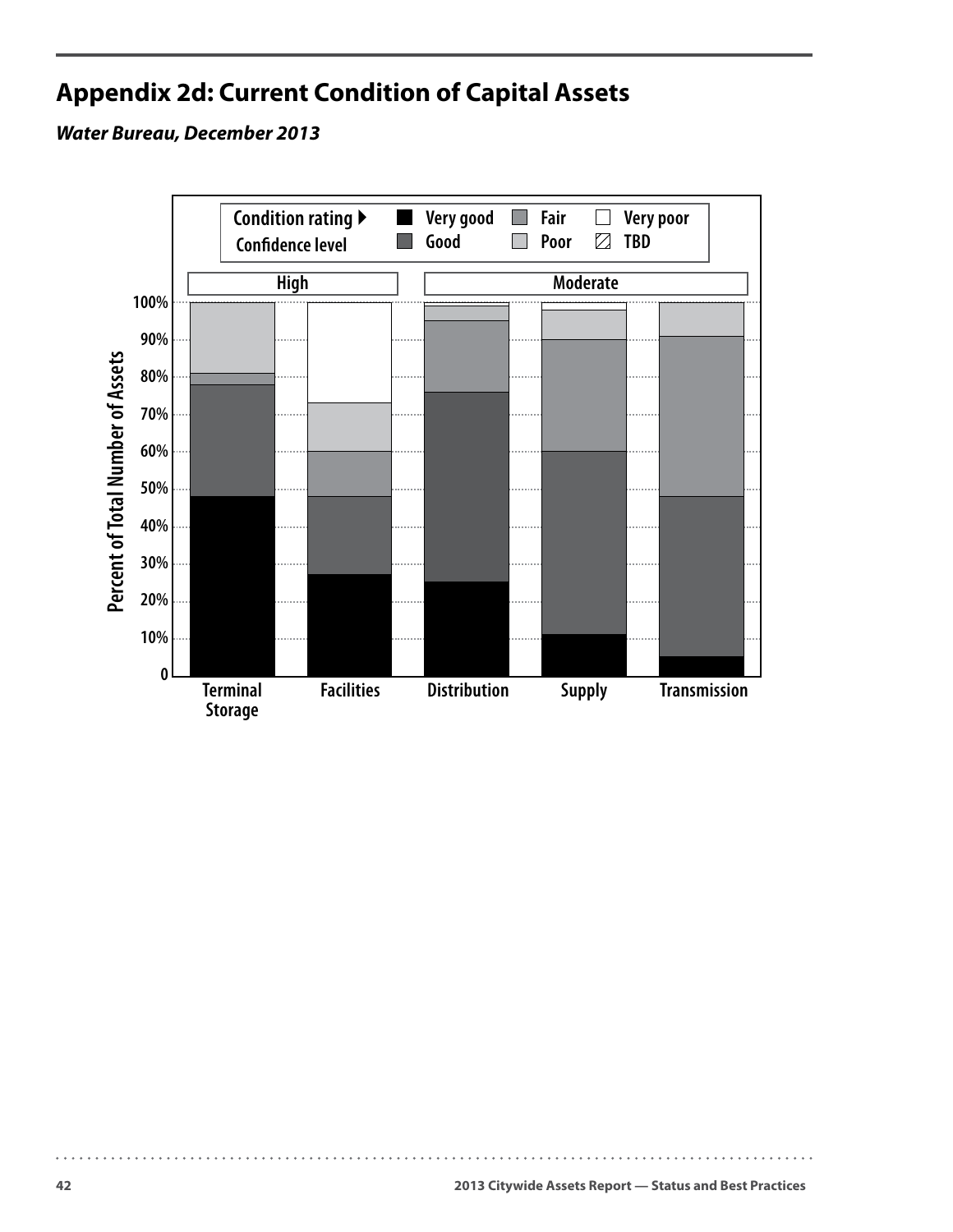# <span id="page-46-0"></span>**Appendix 2e: Current Condition of Capital Assets**

*Parks Bureau, December 2013*



*\* Other includes: furnishings in natural areas, decorative elements, gathering places, o-leash areas, water play and utilities*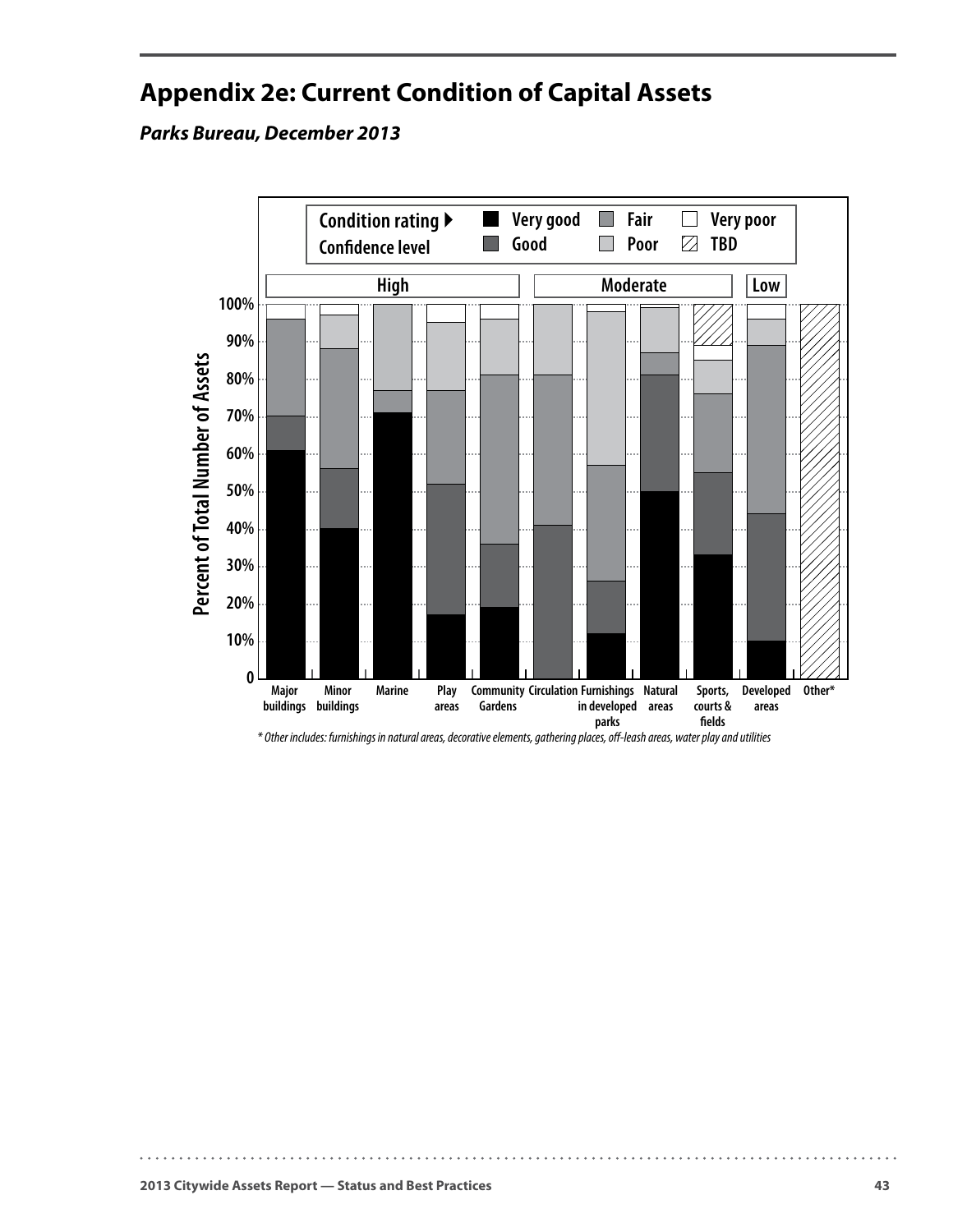# <span id="page-47-0"></span>**Appendix 2f: Current Condition of Capital Assets**

*Civic (OMF, Police, Fire), December 2013*

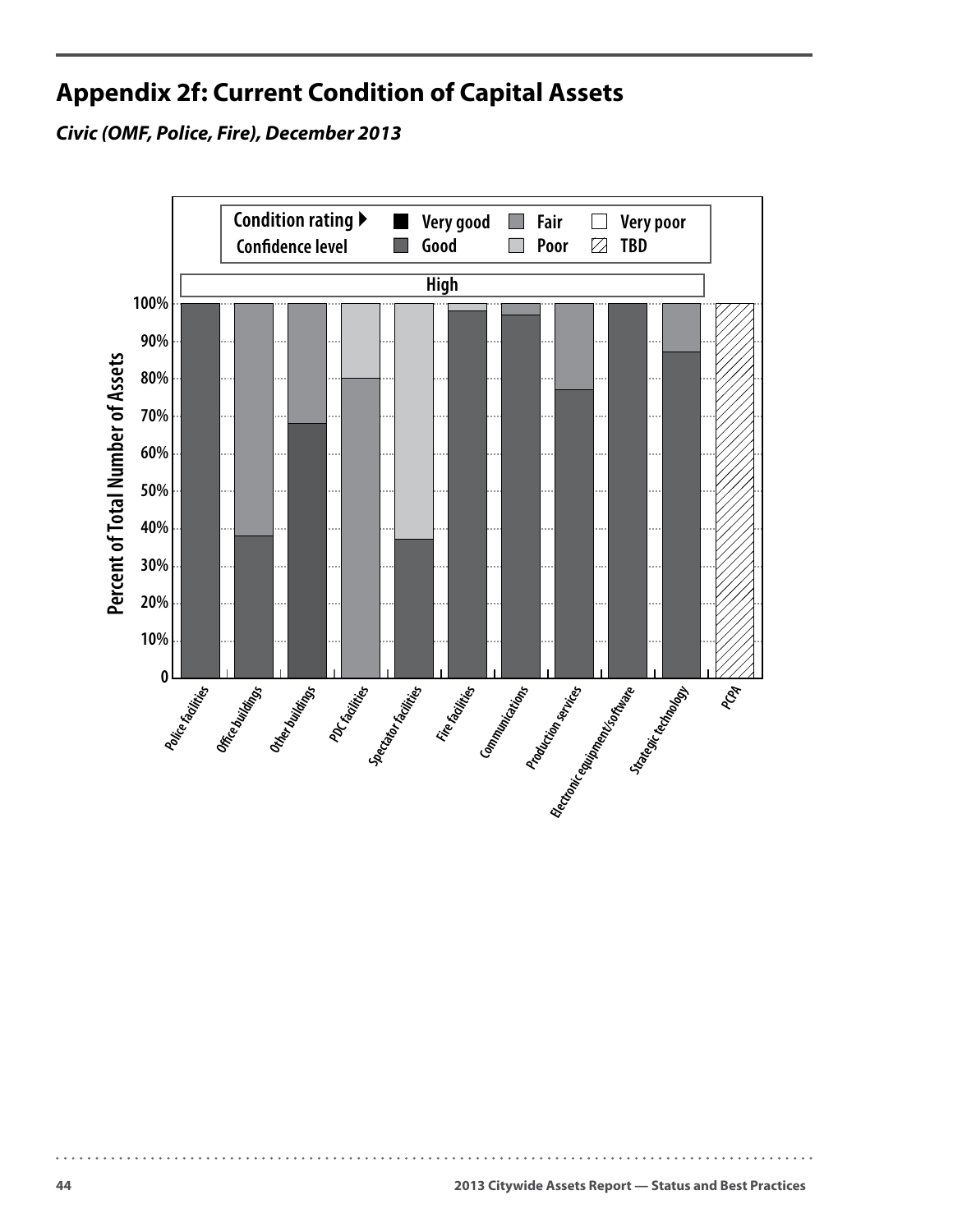# <span id="page-48-0"></span>**Appendix 2g: Current Condition Data Sheet**

## *December 2013*

| <b>Bureau and capital</b>                        | <b>Current Condition (in %)</b> |                                               |      |                                         |                     |            | <b>Confidence</b>   |                                                                                                                                                                                                                                             |
|--------------------------------------------------|---------------------------------|-----------------------------------------------|------|-----------------------------------------|---------------------|------------|---------------------|---------------------------------------------------------------------------------------------------------------------------------------------------------------------------------------------------------------------------------------------|
| asset type                                       | <b>Very</b><br>Good             | Good                                          | Fair | Poor                                    | <b>Very</b><br>Poor | <b>TBD</b> | <b>level</b>        | <b>Notes</b>                                                                                                                                                                                                                                |
| <b>Transportation</b>                            |                                 |                                               |      |                                         |                     |            |                     |                                                                                                                                                                                                                                             |
| arterial & collector streets                     | 15                              | 18                                            | 19   | 37                                      | 11                  |            | 4 - High            |                                                                                                                                                                                                                                             |
| local streets                                    | 8                               | 18                                            | 20   | 39                                      | 15                  |            | 4 - High            |                                                                                                                                                                                                                                             |
| sidewalks                                        | 10                              | 25                                            | 30   | 25                                      | 10                  |            | 3 - Moderate        |                                                                                                                                                                                                                                             |
| curbs                                            | 12                              | 50                                            | 16   | 12                                      | 10                  |            | 3 - Moderate        |                                                                                                                                                                                                                                             |
| corners                                          | 10                              | 18                                            | 17   | 28                                      | 27                  |            | 4 - High            |                                                                                                                                                                                                                                             |
| structures (bridges only)                        | 8                               | 43                                            | 32   | 17                                      | 0                   |            | 5 - Optimal         |                                                                                                                                                                                                                                             |
| traffic signals (hardware only)                  | 13                              | 16                                            | 19   | 16                                      | 36                  |            | 3 - Moderate        |                                                                                                                                                                                                                                             |
| street lights                                    | 4                               | 12                                            | 36   | 32                                      | 15                  |            | $2 - Low$           | <- Weighted average of Option B<br>& C lights                                                                                                                                                                                               |
| support facilities<br>(for PBOT & BES)           |                                 |                                               |      | condition ranges from poor to very good |                     |            | None to<br>Moderate |                                                                                                                                                                                                                                             |
| other transportation assets                      |                                 | condition range from poor to very good or tbd |      |                                         |                     |            |                     |                                                                                                                                                                                                                                             |
| <b>Environmental Services</b>                    |                                 |                                               |      |                                         |                     |            |                     |                                                                                                                                                                                                                                             |
| combined sewers                                  | 52                              | 18                                            | 12   | 12                                      | 6                   |            | 4 - High            | Gap assumes requested rate<br>increases continue to be funded.<br>Based on regular ongoing<br>assessments (except stormwater).                                                                                                              |
| sanitary sewers                                  | 72                              | 20                                            | 6    | $\overline{2}$                          | 0                   |            | 4 - High            |                                                                                                                                                                                                                                             |
| wastewater treatment systems                     | 27                              | 29                                            | 15   | 22                                      | 7                   |            | 4 - High            |                                                                                                                                                                                                                                             |
| stormwater system                                | 20                              | 20                                            | 30   | 20                                      | 10                  |            | $2 - Low$           |                                                                                                                                                                                                                                             |
| <b>Water</b>                                     |                                 |                                               |      |                                         |                     |            |                     |                                                                                                                                                                                                                                             |
| supply                                           | 11                              | 49                                            | 30   | 8                                       | $\overline{2}$      |            | 3 - Moderate        |                                                                                                                                                                                                                                             |
| transmission                                     | 5                               | 43                                            | 43   | 9                                       | 0                   |            | 3 - Moderate        |                                                                                                                                                                                                                                             |
| terminal storage                                 | 48                              | 30                                            | 3    | 19                                      | 0                   |            | 4 - High            |                                                                                                                                                                                                                                             |
| distribution                                     | 25                              | 51                                            | 19   | 4                                       | $\mathbf{1}$        |            | 3 - Moderate        | Condition rating does not account<br>for seismic vulnerability. For<br>example, old cast iron pipes<br>rated in fair condition in terms<br>of physical deterioration are<br>considered deficient (very poor) in<br>likely seismic response. |
| facilities (buildings and<br>support facilities) | 27                              | 21                                            | 12   | 13                                      | 27                  |            | 4 - High            |                                                                                                                                                                                                                                             |

#### *Table continued on next page.*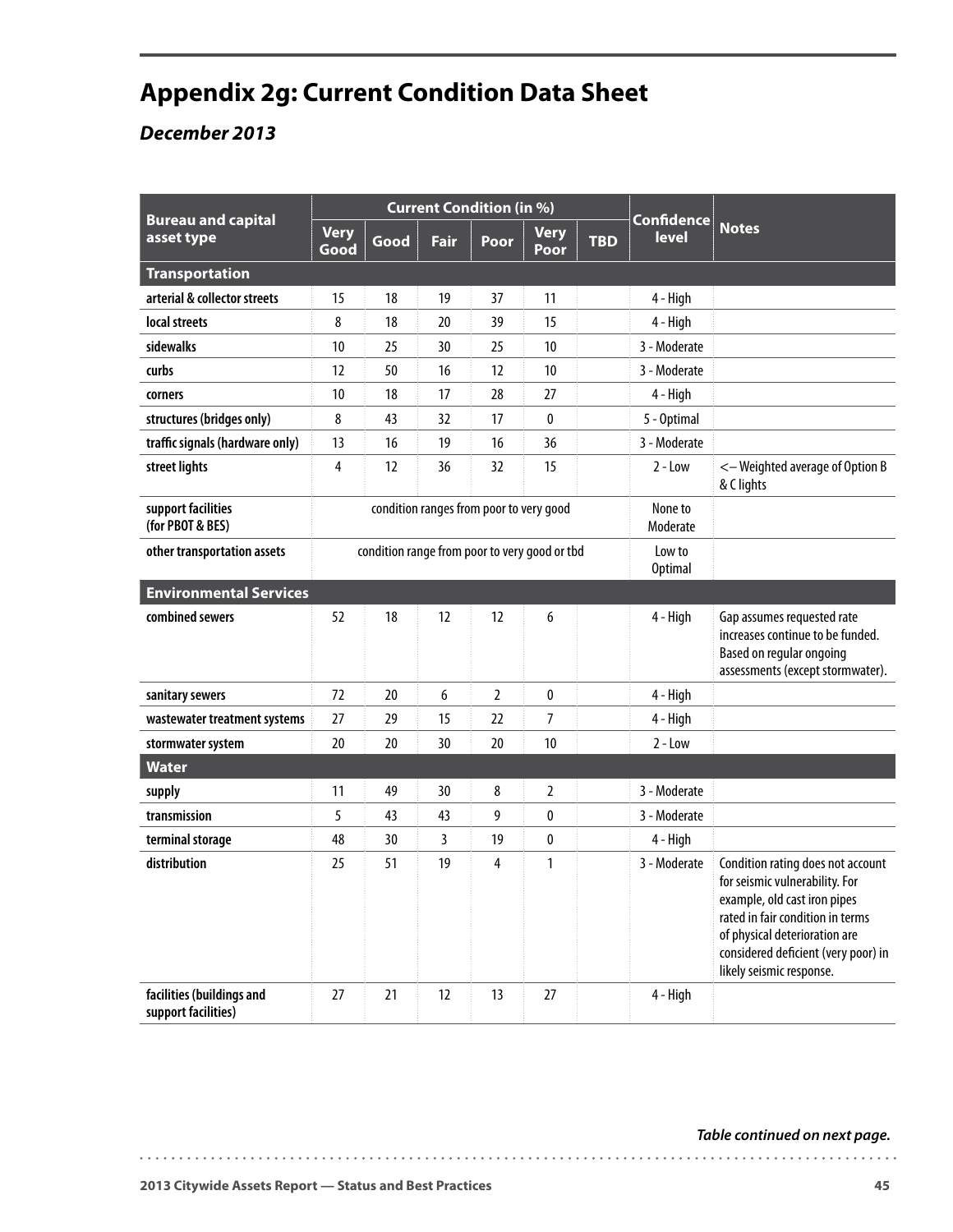|                                         |                     |      |             | <b>Current Condition (in %)</b> |                     |            |                            |                                                                                                                                                         |
|-----------------------------------------|---------------------|------|-------------|---------------------------------|---------------------|------------|----------------------------|---------------------------------------------------------------------------------------------------------------------------------------------------------|
| <b>Bureau and capital</b><br>asset type | <b>Very</b><br>Good | Good | <b>Fair</b> | Poor                            | <b>Very</b><br>Poor | <b>TBD</b> | <b>Confidence</b><br>level | <b>Notes</b>                                                                                                                                            |
| <b>Parks and Recreation</b>             |                     |      |             |                                 |                     |            |                            |                                                                                                                                                         |
| <i>amenities</i>                        |                     |      |             |                                 |                     |            |                            |                                                                                                                                                         |
| furnishings in developed parks          | 12                  | 14   | 31          | 41                              | 2                   | 0          | 3 - Med                    | Asset Risk Profiles 2013                                                                                                                                |
| furnishings in natural areas            | 0                   | 0    | 0           | 0                               | 0                   | 100        | $1 - TBD$                  |                                                                                                                                                         |
| decorative elements                     | 28                  | 31   | 19          | 21                              | 1                   | 0          | 3 - Med                    | Asset Risk Profiles 2013                                                                                                                                |
| buildings and pools                     |                     |      |             |                                 |                     |            |                            |                                                                                                                                                         |
| major buildings                         | 61                  | 9    | 26          | 0                               | 4                   | 0          | 4 - High                   | Inspections on rotating 5-year                                                                                                                          |
| minor buildings                         | 40                  | 16   | 32          | 9                               | 3                   | 0          | 4 - High                   | schedule                                                                                                                                                |
| recreation features                     |                     |      |             |                                 |                     |            |                            |                                                                                                                                                         |
| gathering places                        | 0                   | 0    | 0           | 0                               | 0                   | 100        | $1 - TBD$                  | Inspection methodology in<br>development                                                                                                                |
| marine                                  | 71                  | 0    | 6           | 23                              | 0                   | 0          | 4 - High                   | <b>Asset Risk Profiles 2013</b>                                                                                                                         |
| off-leash areas                         | 0                   | 0    | 0           | 0                               | 0                   | 100        | $1-TBD$                    | Inspection methodology in<br>development                                                                                                                |
| play areas                              | 17                  | 35   | 25          | 18                              | 5                   | 0          | 4 - High                   | Asset Risk Profiles 2013                                                                                                                                |
| sports courts and fields                | 33                  | 22   | 21          | 9                               | 4                   | 11         | 3 - Med                    | Asset Risk Profiles 2013                                                                                                                                |
| water play                              | 0                   | 0    | 0           | 0                               | 0                   | 100        | $1 - TBD$                  | Wading pools closed per<br>regulations. Splash pads and<br>interactive fountains TBD.                                                                   |
| community gardens                       | 19                  | 17   | 45          | 15                              | 4                   | 0          | 4 - High                   | Asset Risk Profiles 2013                                                                                                                                |
| built infrastructure                    |                     |      |             |                                 |                     |            |                            |                                                                                                                                                         |
| circulation                             | 0                   | 41   | 40          | 19                              | $\mathbf{0}$        | 0          | 3 - Moderate               | Includes paved vehicular<br>circulation (2009 assessment).<br>"Very Good"/"Very Poor"<br>categories not used. Other<br>circulation (pathways, etc.) TBD |
| utilities                               | $\pmb{0}$           | 0    | $\pmb{0}$   | 0                               | $\pmb{0}$           | 100        | $1 - TBD$                  |                                                                                                                                                         |
| green infrastructure                    |                     |      |             |                                 |                     |            |                            |                                                                                                                                                         |
| natural areas                           | 50                  | 31   | 6           | 12                              | $\mathbf{1}$        | 0          | 3 - Med                    | Based on new methodology from<br><b>Natural Areas Restoration Plan</b><br>(October 2010)                                                                |
| developed areas                         | $10\,$              | 34   | 45          | $\overline{7}$                  | $\overline{4}$      | $\pmb{0}$  | $2 - Low$                  | To be re-inspected                                                                                                                                      |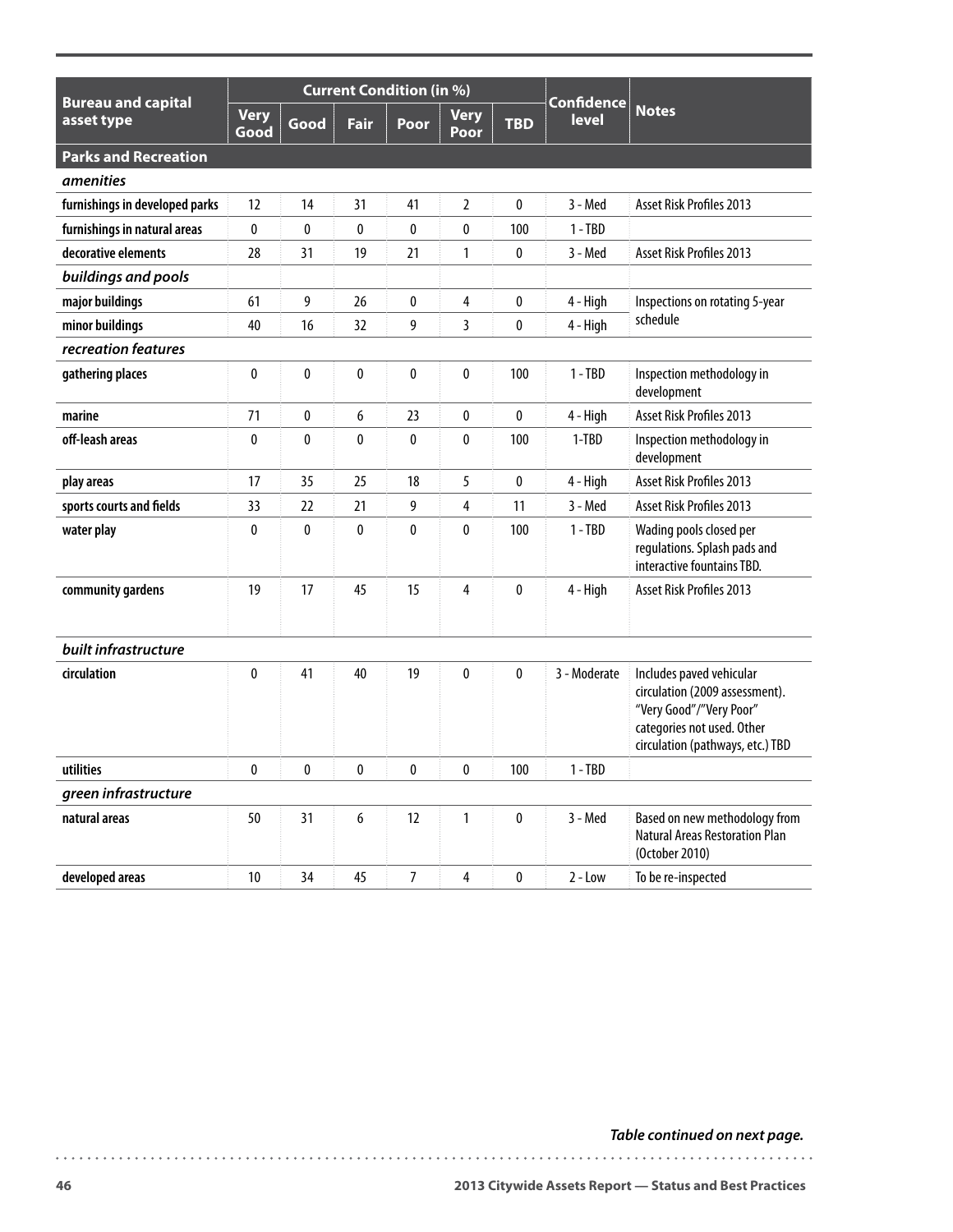| <b>Bureau and capital</b>                            | <b>Current Condition (in %)</b> |              |                |                |                     |              | <b>Confidence</b> |                                          |
|------------------------------------------------------|---------------------------------|--------------|----------------|----------------|---------------------|--------------|-------------------|------------------------------------------|
| asset type                                           | <b>Very</b><br>Good             | Good         | <b>Fair</b>    | Poor           | <b>Very</b><br>Poor | <b>TBD</b>   | <b>level</b>      | <b>Notes</b>                             |
| <b>Civic</b>                                         |                                 |              |                |                |                     |              |                   |                                          |
| facilities (buildings, structures)                   |                                 |              |                |                |                     |              |                   |                                          |
| police facilities                                    | 0                               | 100          | 0              | $\mathbf{0}$   | 0                   | $\mathbf{0}$ | 4 - High          |                                          |
| office buildings                                     | $\mathbf 0$                     | 38           | 62             | 0              | 0                   | $\mathbf{0}$ | 4 - High          |                                          |
| other buildings                                      | 0                               | 68           | 32             | $\mathbf{0}$   | 0                   | $\mathbf{0}$ | 4 - High          |                                          |
| <b>PDC facilities</b>                                | $\mathbf{0}$                    | $\mathbf{0}$ | 80             | 20             | 0                   | $\mathbf{0}$ | 4 - High          |                                          |
| spectator facilities                                 | $\mathbf 0$                     | 37           | 0              | 63             | 0                   | $\mathbf{0}$ | 4 - High          |                                          |
| <b>Portland Center for Performing</b><br>Arts        | tbd                             | tbd          | tbd            | tbd            | tbd                 | $\mathbf{0}$ | TBD               | Working with Metro/MERC on<br>oversight. |
| fire facilities                                      | 0                               | 98           | 0              | $\overline{2}$ | 0                   | $\mathbf{0}$ | 4 - High          |                                          |
| technology                                           |                                 |              |                |                |                     |              |                   |                                          |
| communications-BTS                                   | 0                               | 97           | $\overline{3}$ | $\mathbf{0}$   | $\mathbf{0}$        | $\pmb{0}$    | 4 - High          |                                          |
| production services-BTS                              | $\mathbf{0}$                    | 77           | 23             | $\mathbf{0}$   | 0                   | $\mathbf{0}$ | 4 - High          |                                          |
| strategic technology-BTS                             | $\mathbf{0}$                    | 84           | 16             | $\mathbf{0}$   | 0                   | $\mathbf{0}$ | 4 - High          |                                          |
| electronic equipment and<br>software - other bureaus | $\mathbf{0}$                    | 100          | 0              | $\mathbf{0}$   | $\mathbf{0}$        | $\mathbf{0}$ | 4 - High          |                                          |
| strategic technology - other<br>bureaus              | $\mathbf{0}$                    | 88           | 12             | $\mathbf{0}$   | 0                   | $\mathbf{0}$ | 4 - High          |                                          |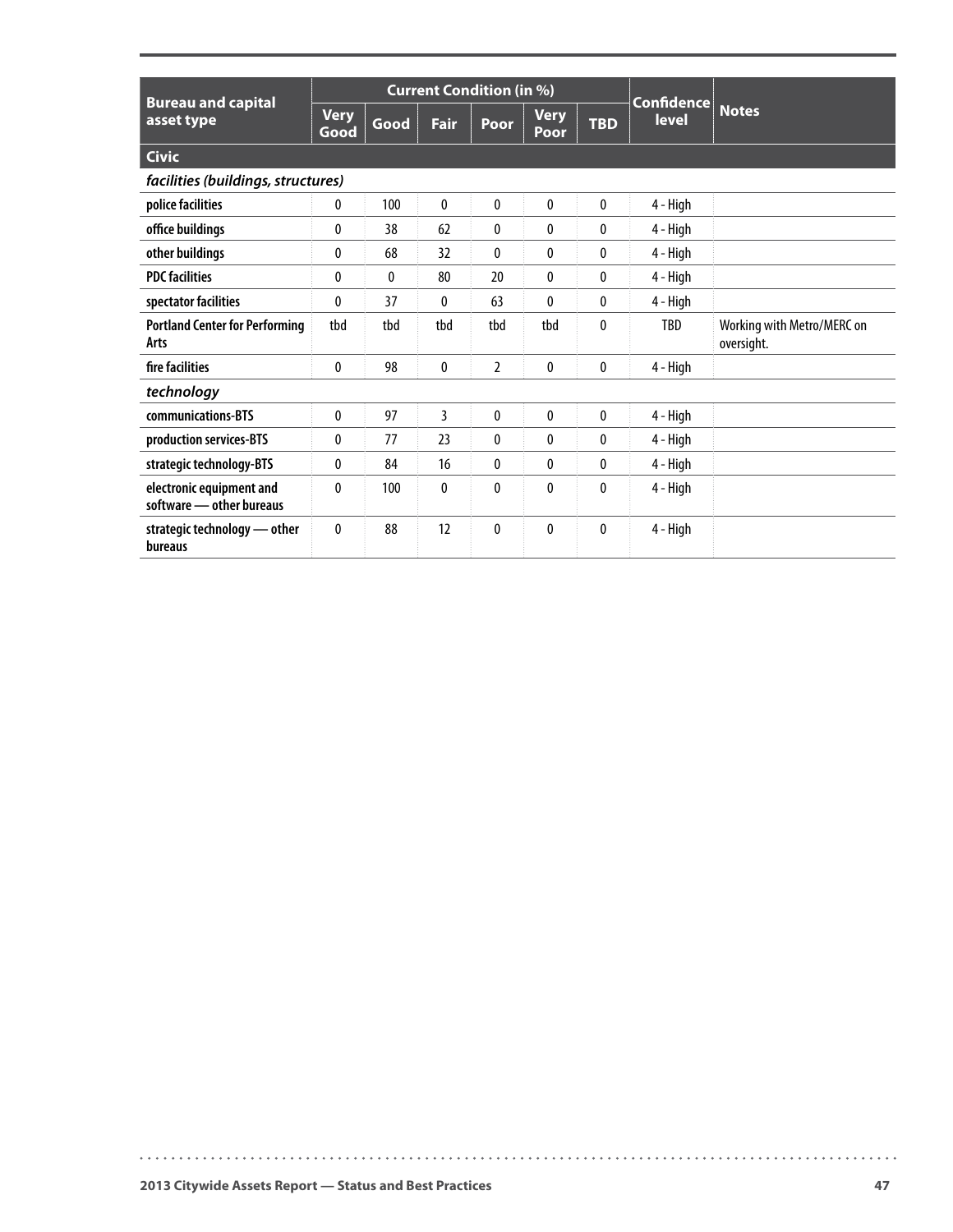# <span id="page-51-0"></span>**Appendix 3a: Annual Funding Gap, by Asset Group**

*in millions per year, December 2013*

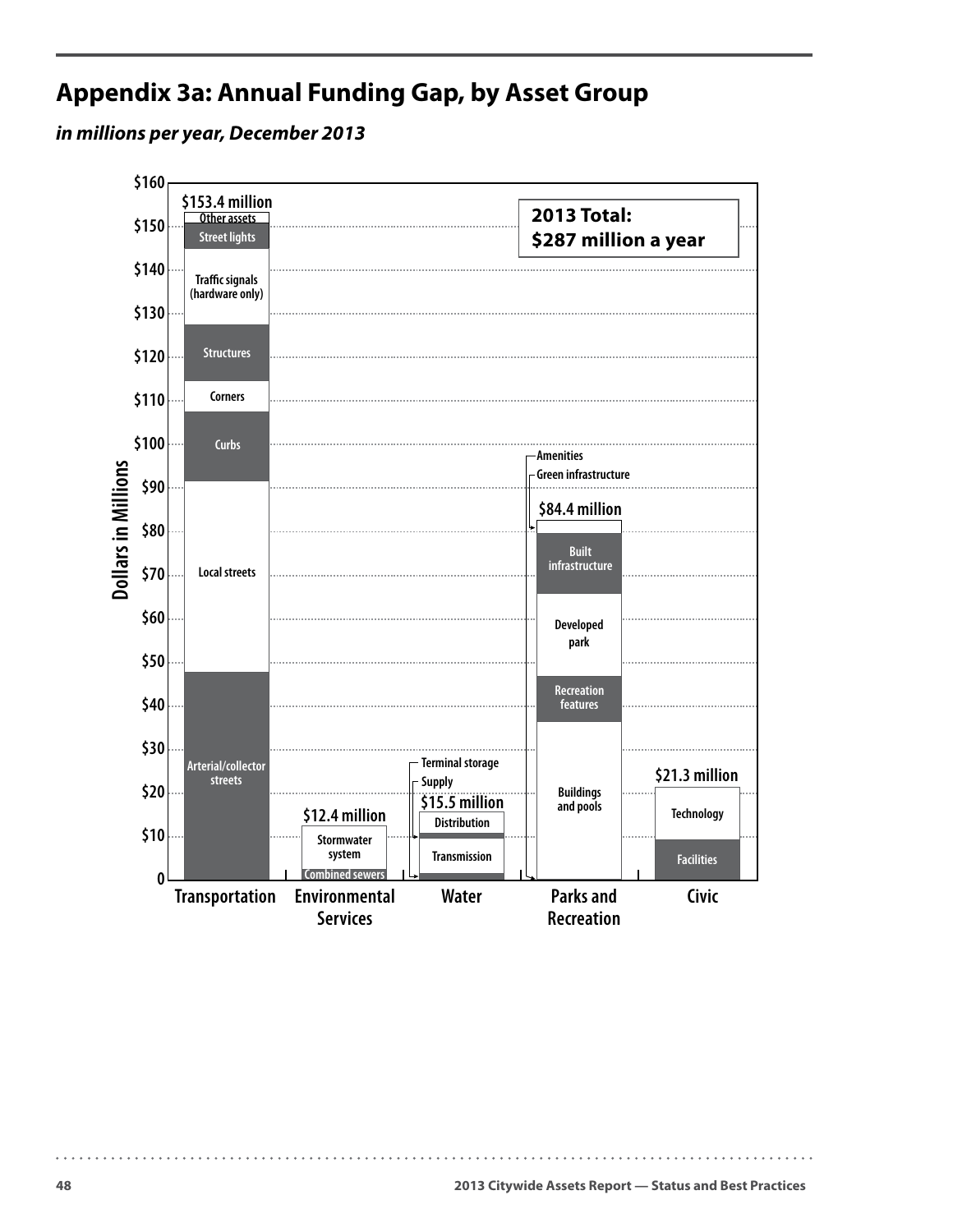# <span id="page-52-0"></span>**Appendix 3b: Annual Funding Gap, by Type of Gap**

*in millions per year, December 2013*



**\* The three types of Funding Gap are dened in Appendix 5 of this report.**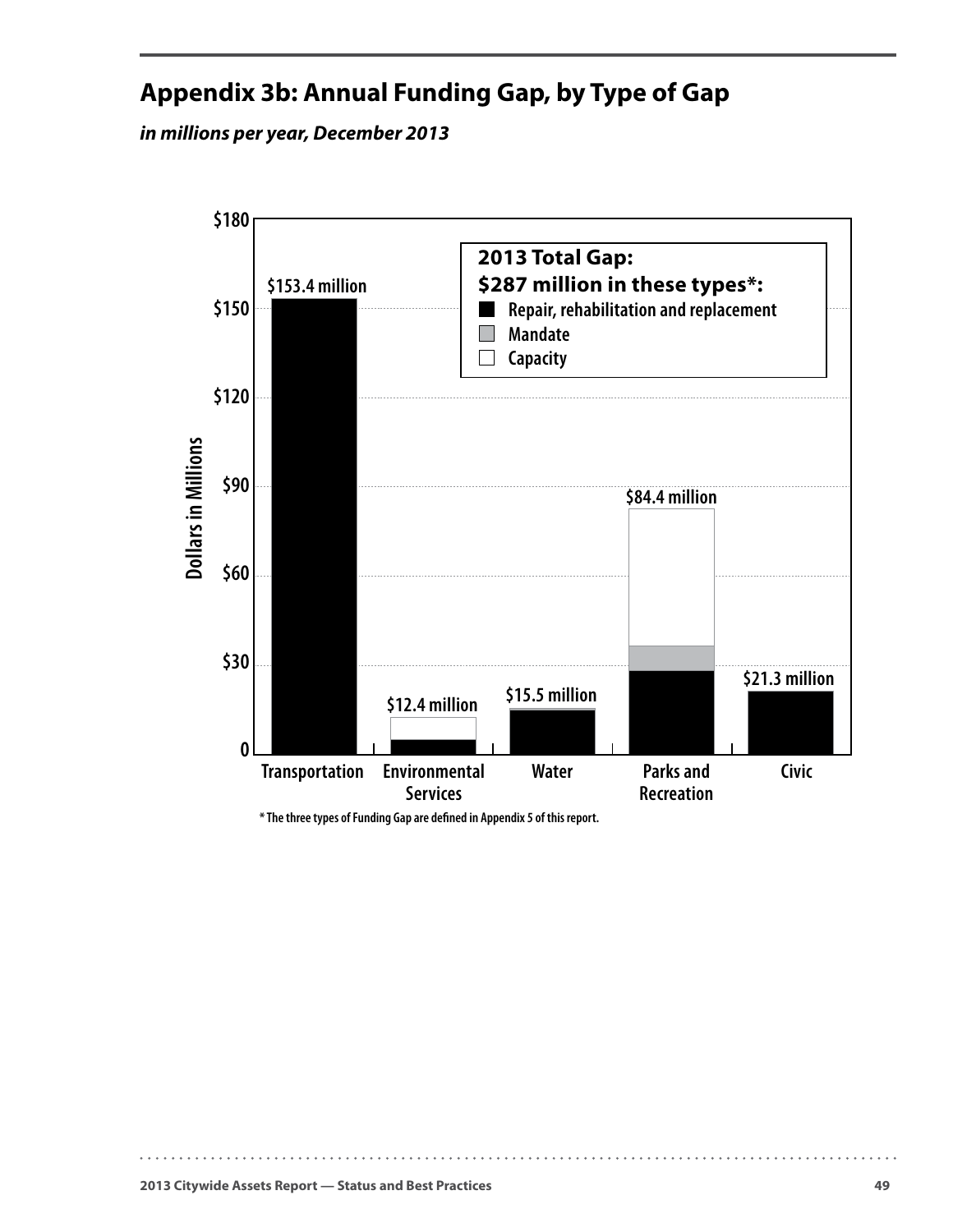# <span id="page-53-0"></span>**Appendix 3c: Annual Funding Gap (Mandates, Repair, Rehabilitate, Replace), by Bureau**

#### *in millions per year, December 2013*



*\* The three types of Funding Gap are dened in Appendix 5 of this report.*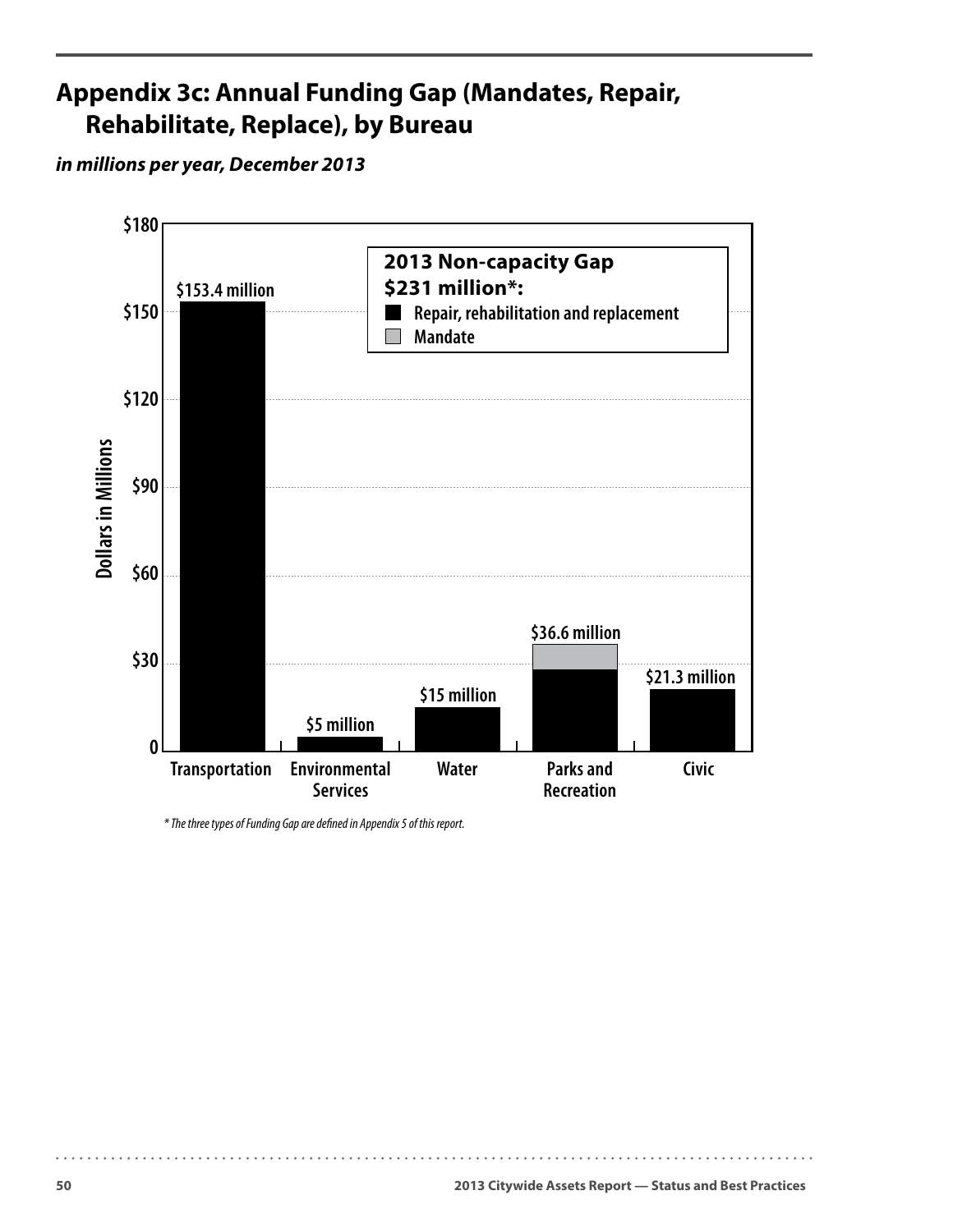# <span id="page-54-0"></span>**Appendix 3d: Capacity Related Annual Funding Gap, by Bureau**

*in millions per year, December 2013*

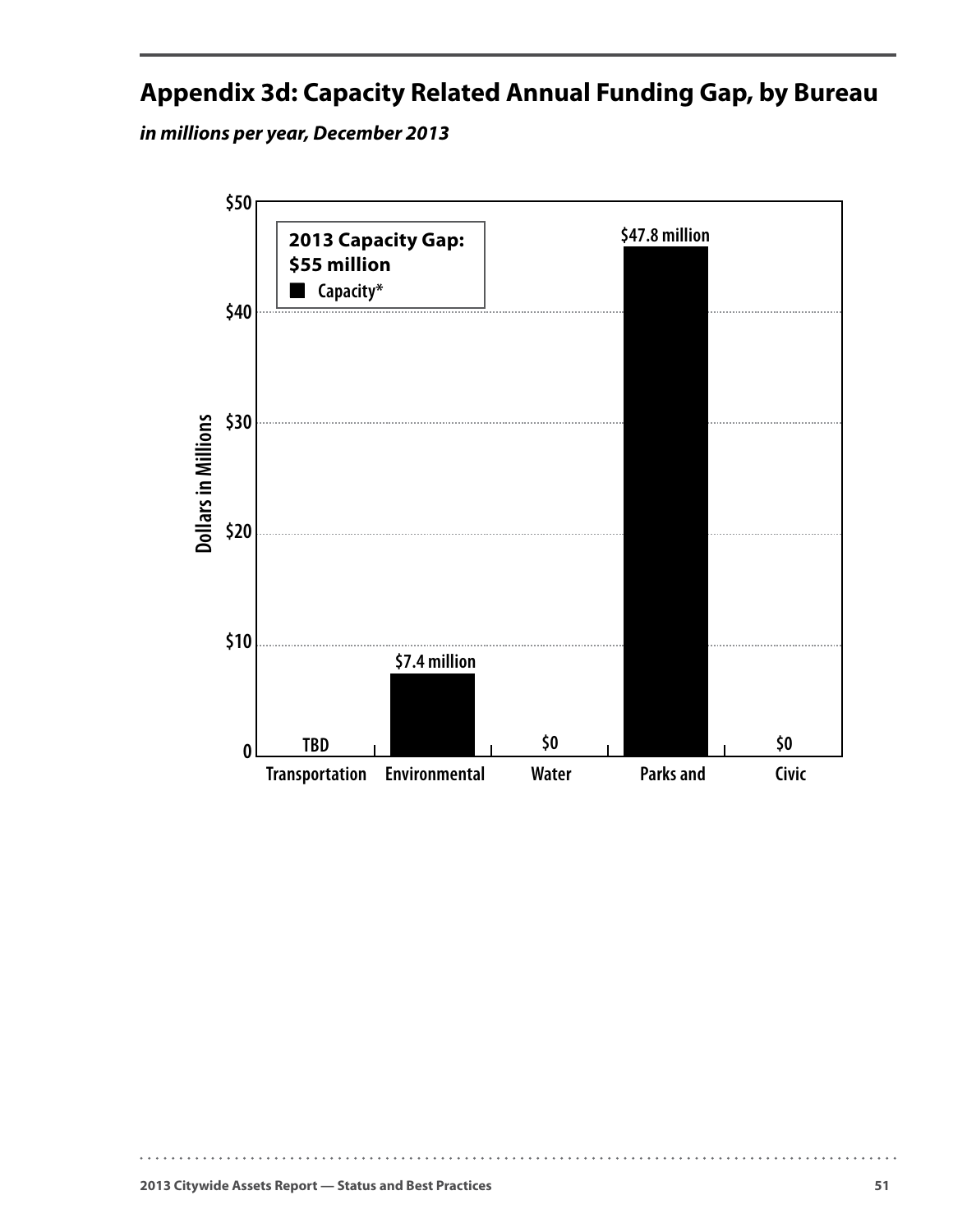# <span id="page-55-0"></span>**Appendix 3e: Annual Funding Gap Compared to Bureau Program Budgets**

#### *in millions per year, December 2013*

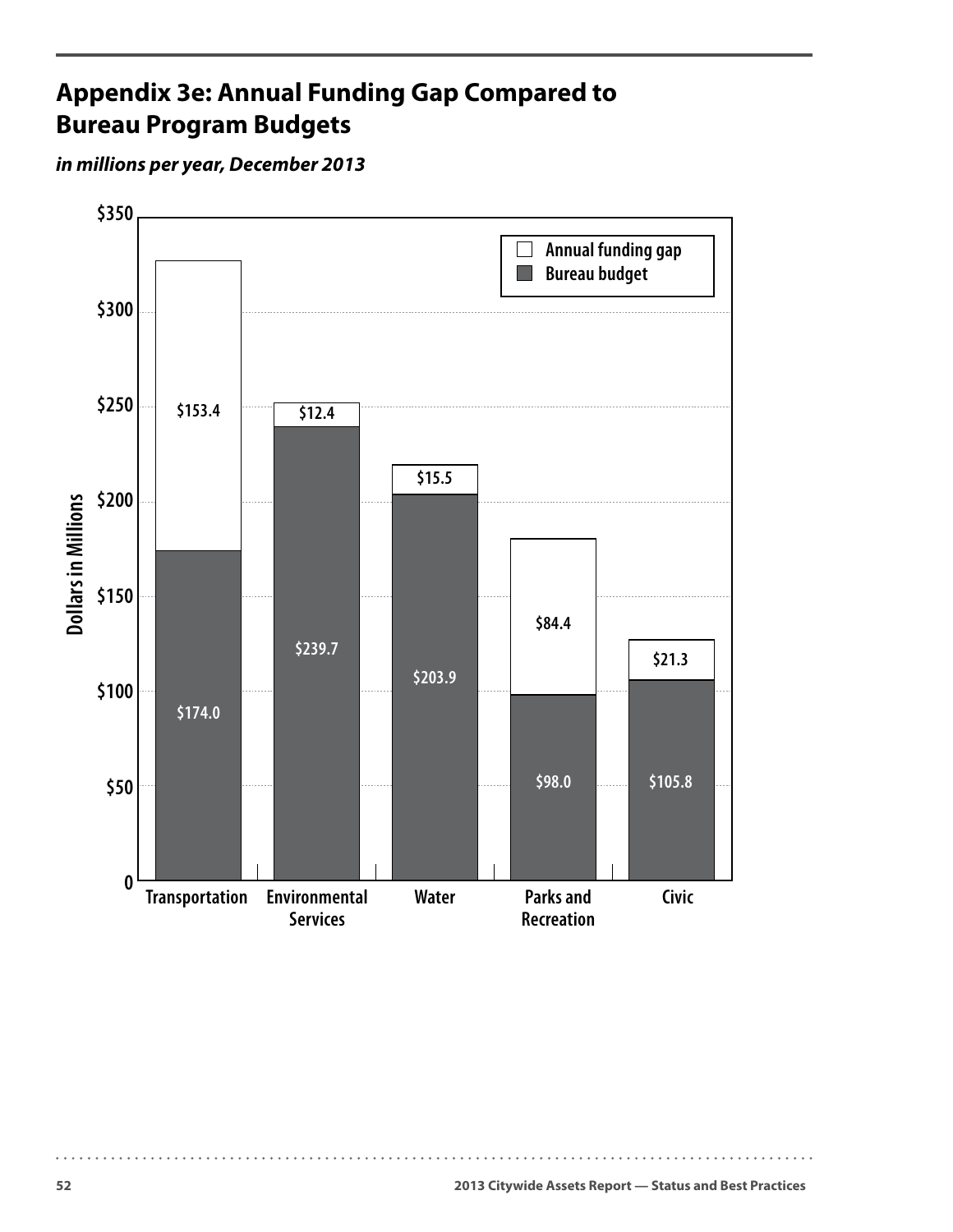# <span id="page-56-0"></span>**Appendix 3f: Annual Funding Gap Data Sheet**

## *in millions per year, December 2013*

| <b>Bureau and capital asset</b>               |         |                         | Value* (in millions) |              | <b>Confidence</b>  | <b>Notes</b>                                                                          |
|-----------------------------------------------|---------|-------------------------|----------------------|--------------|--------------------|---------------------------------------------------------------------------------------|
| type                                          | R/R/R   | <b>Mandate Capacity</b> |                      | <b>Total</b> | level              |                                                                                       |
| <b>Transportation</b>                         |         |                         |                      |              |                    |                                                                                       |
| arterial & collector streets                  | \$47.6  |                         |                      | \$47.6       | 4 - High           |                                                                                       |
| local streets                                 | \$44.0  |                         |                      | \$44.0       | 4 - High           |                                                                                       |
| sidewalks                                     | n/a     | n/a                     | n/a                  | n/a          | n/a                | <- adjacent property owners are<br>financially responsible for repairing<br>sidewalks |
| curbs                                         | \$15.7  |                         |                      | \$15.7       | 3 - Moderate       |                                                                                       |
| corners                                       | \$7.1   |                         |                      | \$7.1        | 4 - High           |                                                                                       |
| structures (bridges only)                     | \$12.9  |                         |                      | \$12.9       | 5 - Optimal        |                                                                                       |
| traffic signals (hardware only)               | \$17.5  |                         |                      | \$17.5       | 3 - Moderate       |                                                                                       |
| street lights                                 | \$5.8   |                         |                      | \$5.8        | $2 - Low$          |                                                                                       |
| support facilities (for PDOT & BES)           | tbd     | tbd                     | tbd                  | tbd          | $1-TBD$            |                                                                                       |
| other transportation assets                   | \$2.8   |                         |                      | \$2.8        | Low to<br>Moderate |                                                                                       |
| <b>Total Transportation</b>                   | \$153.4 | \$0.0                   | \$0.0                | \$153.4      |                    |                                                                                       |
| <b>Environmental Services</b>                 |         |                         |                      |              |                    |                                                                                       |
| combined sewers                               | \$0.0   | \$0.0                   | \$2.4                | \$2.4        | 3 - Moderate       | Gap assumes requested rate<br>increases continue to be funded.                        |
| sanitary sewers                               | \$0.0   | \$0.0                   | \$0.0                | \$0.0        | 3 - Moderate       |                                                                                       |
| stormwater system                             | \$5.0   | \$0.0\$                 | \$5.0                | \$10.0       | $2 - Low$          |                                                                                       |
| wastewater treatment systems                  | \$0.0   | \$0.0                   | \$0.0                | \$0.0        | 3 - Moderate       |                                                                                       |
| <b>Total Environmental</b><br><b>Services</b> | \$5.0   | \$0.0                   | \$7.4                | \$12.4       |                    |                                                                                       |
| <b>Water</b>                                  |         |                         |                      |              |                    |                                                                                       |
| supply                                        | \$1.5   | \$0.0                   | \$0.0                | \$1.5        | 3 - Moderate       |                                                                                       |
| transmission                                  | \$8.0   | \$0.0                   | \$0.0                | \$8.0        | 3 - Moderate       |                                                                                       |
| terminal storage                              | \$1.2   | \$0.0                   | \$0.0                | \$1.2        | 3 - Moderate       |                                                                                       |
| distribution                                  | \$4.3   | \$0.5                   | \$0.0                | \$4.8        | 3 - Moderate       |                                                                                       |
| <b>Facilities (buildings, structures)</b>     | \$0.0   | \$0.0\$                 | \$0.0                | \$0.0        | 3 - Moderate       |                                                                                       |
| <b>Total Water</b>                            | \$15.0  | \$0.5                   | \$0.0                | \$15.5       |                    |                                                                                       |
| <b>Parks and Recreation</b>                   |         |                         |                      |              |                    |                                                                                       |
| amenities                                     | \$0.2\$ | \$0.1                   | \$0.0\$              | \$0.3\$      | 3 - Moderate       | <b>Funding Gap changes influenced</b>                                                 |
| buildings and pools                           | \$11.0  | \$3.0                   | \$23.0               | \$37.0       | 3 - Moderate       | by newly assessed high risk assets<br>at end of useful life and ADA                   |
| recreation features                           | \$4.8   | \$2.2\$                 | \$3.5                | \$10.5       | 3 - Moderate       | deficiencies. Economic recovery                                                       |
| developed park                                | \$4.1   | \$1.7                   | \$13.9               | \$19.7       | 3 - Moderate       | brings increased SDC revenues,                                                        |
| built infrastructure                          | \$5.5   | \$1.5                   | \$7.0                | \$14.0       | 3 - Moderate       | reducing Capacity investment gap.                                                     |
| green infrastructure                          | \$2.5   | \$0.0                   | \$0.4\$              | \$2.9        | 3 - Moderate       |                                                                                       |
| Subtotal                                      | \$28.1  | \$8.5                   | \$47.8               |              |                    |                                                                                       |
| <b>Subtotal Current Assets</b>                |         | \$36.6                  |                      |              |                    |                                                                                       |
| <b>Total Parks</b>                            |         |                         |                      | \$84.4       |                    |                                                                                       |

*Table continued on next page.*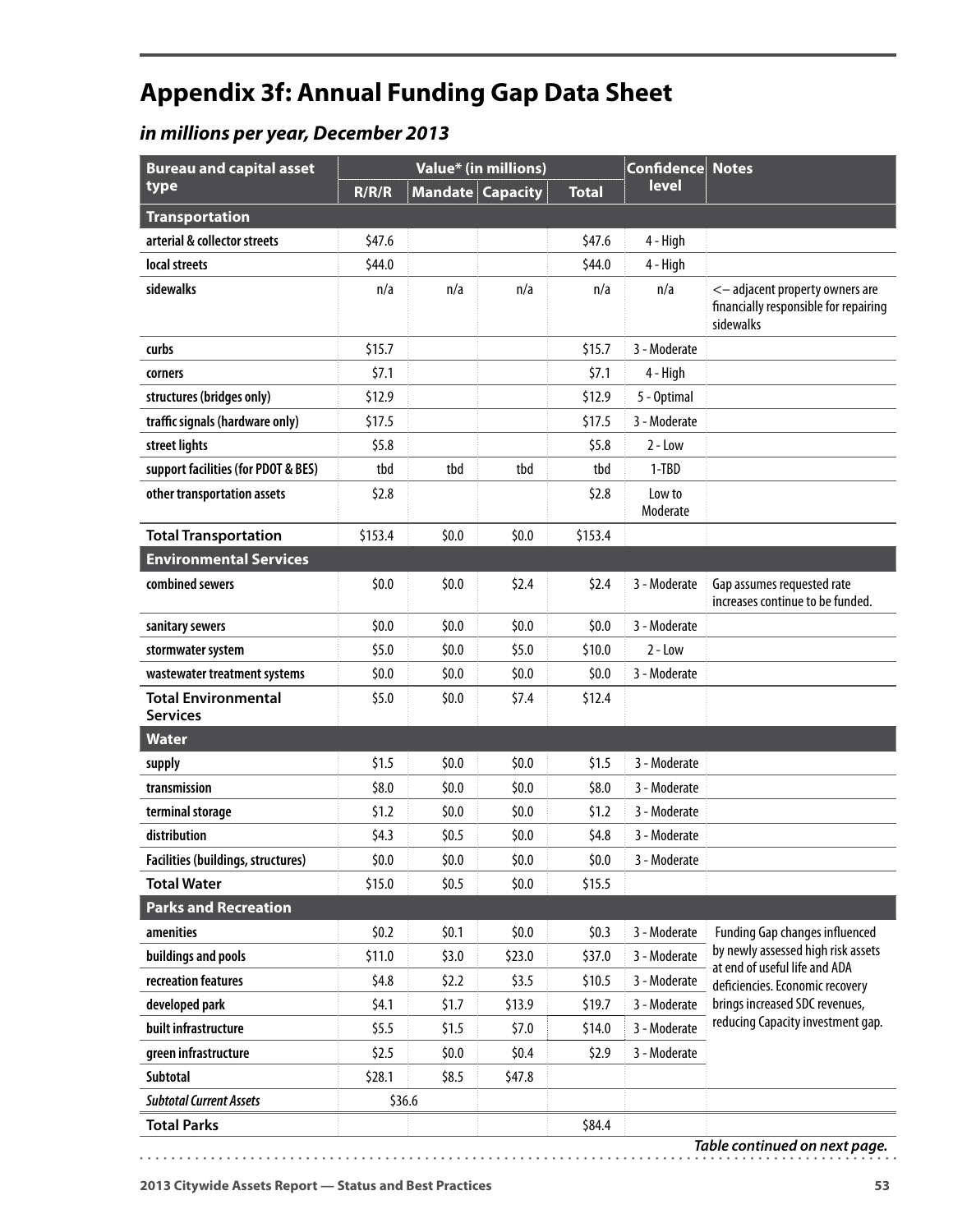| <b>Bureau and capital asset</b>                             | Value* (in millions) |                         |        |              | <b>Confidence Notes</b> |                                                                        |
|-------------------------------------------------------------|----------------------|-------------------------|--------|--------------|-------------------------|------------------------------------------------------------------------|
| type                                                        | R/R/R                | <b>Mandate Capacity</b> |        | <b>Total</b> | <b>level</b>            |                                                                        |
| <b>Civic</b>                                                |                      |                         |        |              |                         |                                                                        |
| Facilities (buildings, structures)                          |                      |                         |        |              |                         |                                                                        |
| <b>Police facilities</b>                                    | \$2.8                | \$0.0                   | \$0.0  | \$2.8\$      | 4 - High                | <b>Spectator Facilities and Union</b>                                  |
| Office buildings                                            | \$2.2                | \$0.0                   | \$0.0  | \$2.2        | 4 - High                | Station fund gaps are of a one-time<br>nature: \$45M for Union Station |
| Other buildings                                             | \$1.3                | \$0.0                   | \$0.0  | \$1.3        | 4 - High                | renovation and \$35M for Spectator                                     |
| <b>PDC facilities</b>                                       | NA                   | NA                      | NA     | NA           | 4 - High                | facilities reserves funding. OMF                                       |
| <b>Spectator facilities</b>                                 | NA                   | NA                      | NA     | NA           | 4 - High                | is beginning to work with Metro/<br>MFRC on the status of PCPA         |
| <b>Portland Center for the Performing</b><br>Arts           | tbd                  | tbd                     | tbd    | tbd          | tbd                     | facilities.                                                            |
| <b>Fire facilities</b>                                      | \$2.9                | \$0.0                   | \$0.0  | \$2.9        | 4 - High                |                                                                        |
| <b>Technology</b>                                           |                      |                         |        |              |                         |                                                                        |
| <b>Communications-BTS</b>                                   | \$5.4                | \$0.0                   | 50.0   | \$5.4\$      | 4 - High                |                                                                        |
| <b>Production Services-BTS</b>                              | 50.4                 | \$0.0                   | \$0.0  | 50.4         | 4 - High                |                                                                        |
| <b>Strategic technology-BTS</b>                             | 50.7                 | \$0.0                   | \$0.0  | 50.7         | 4 - High                |                                                                        |
| <b>Electronic equipment and software</b><br>— other bureaus | 50.7                 | \$0.0                   | \$0.0  | \$0.7        | 4 - High                |                                                                        |
| Strategic technology - other<br>bureaus                     | \$4.9                | \$0.0                   | \$0.0  | \$4.9        | 4 - High                |                                                                        |
| <b>Total for Civic Assets</b>                               | \$21.3               | \$0.0                   | \$0.0  | \$21.3       |                         |                                                                        |
| <b>Total Capital Assets</b>                                 | \$222.8              | \$9.0                   | \$55.2 | \$287.0      |                         |                                                                        |

**R/R/R (Repair, Rehabilitation, Replacement:** Additional funding necessary to repair, rehabilitate and replace existing assets to bring them up to established service levels, or replace assets considered functionally obsolete (not meeting those service levels).

**Mandate:** Additional funding necessary to improve existing assets to meet regulatory requirements, exclusive of improvements that fall under R/R/R or Capacity.

**Capacity:** Additional funding necessary to address existing inequities and deficiencies in levels of service for current customers and citizens.

 $\ddot{\phantom{a}}$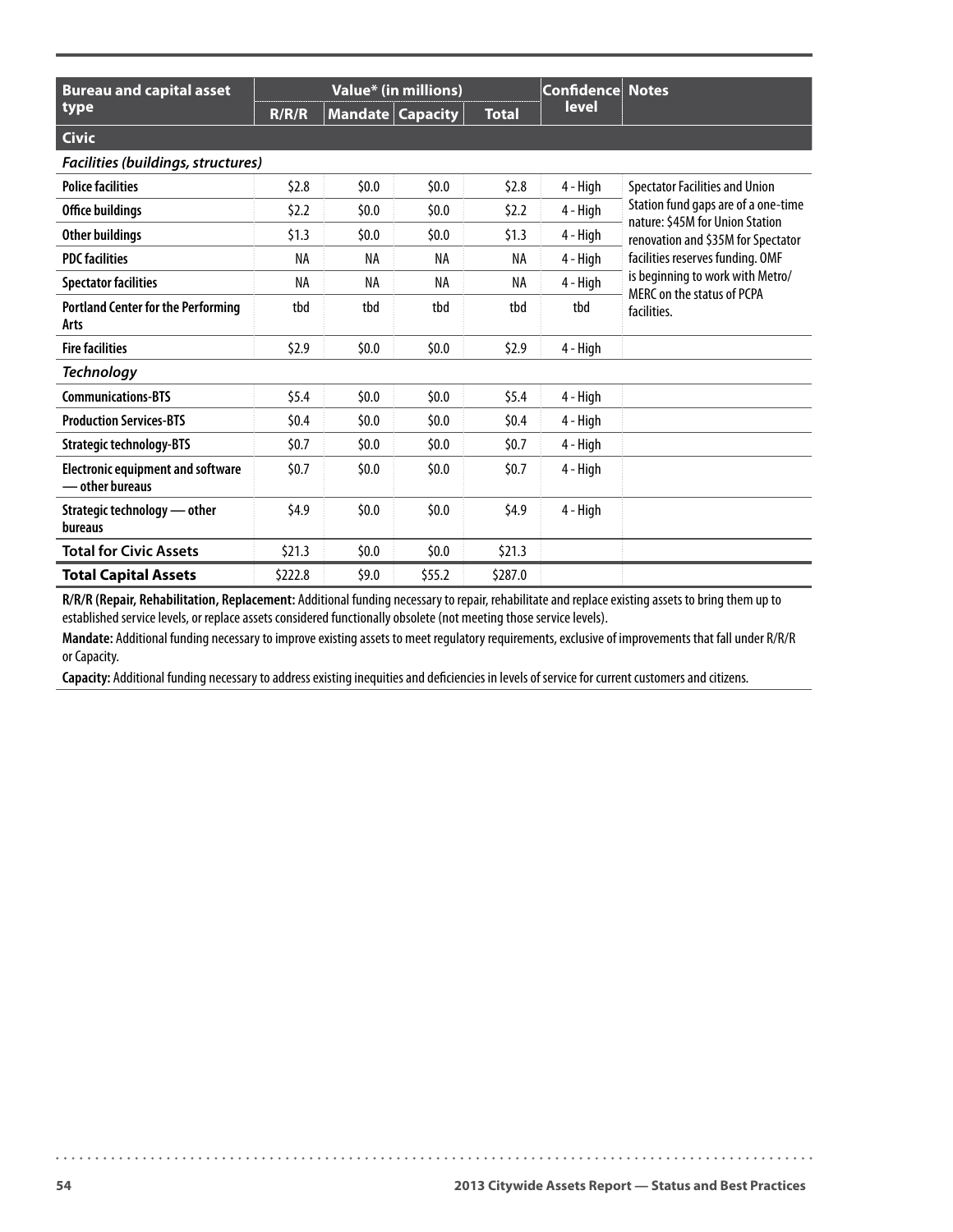# <span id="page-58-0"></span>**Appendix 4: Data Confidence Level Summary**

#### *Citywide, December 2013*



<sup>1</sup> Current Condition is to be determined for parks furnishings in natural areas, parks gathering places, off-leash areas, water play  **and Portland Center for the Performing Arts.**

**2 Annual Funding Gap is to be determined for transportaton support facilities and the Portland Center for the Performing Arts.**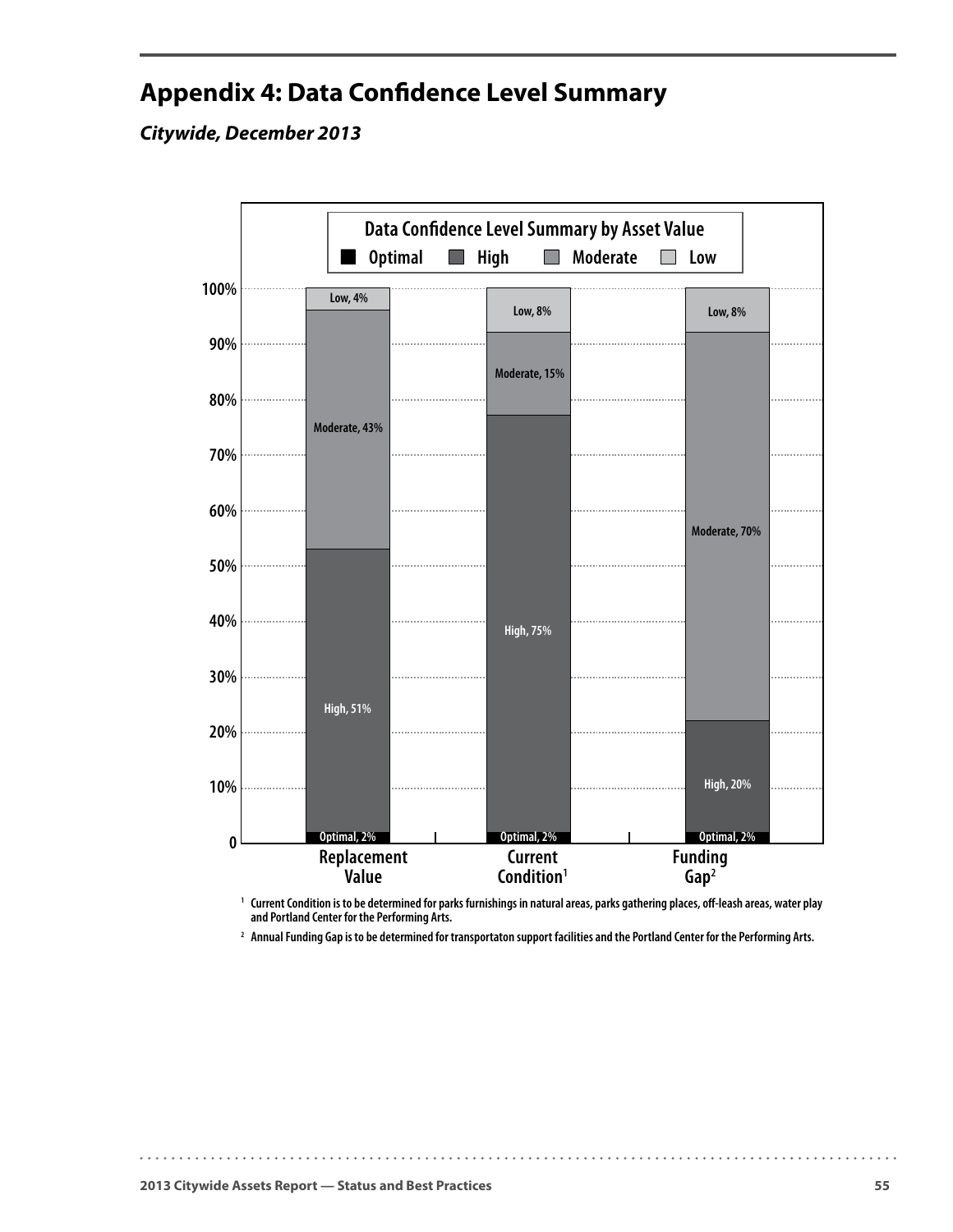# <span id="page-59-0"></span>**Appendix 5: Definitions**

The following definitions and confidence levels draw on several AM sources, including GHD Consultants (used by the Water Bureau and PBOT), trained bureau staff, and literature searches.

|                                 | Asset A physical component of infrastructure or a facility which has value and has an<br>expected useful life of more than one year, that would be replaced if destroyed, and is<br>not surplus to needs.                                                                                                                                                                                                            |
|---------------------------------|----------------------------------------------------------------------------------------------------------------------------------------------------------------------------------------------------------------------------------------------------------------------------------------------------------------------------------------------------------------------------------------------------------------------|
| <b>Asset Management</b>         | The continuous cycle of asset inventory, condition, and performance assessment that<br>has as its goal the cost-effective provision of a desired level of service for physical<br>assets. Investment decisions consider planning, design, construction, maintenance,<br>operation, rehabilitation, and replacing assets on a sustainable basis that considers<br>social, economic, and environmental impacts.        |
| <b>Backlog</b>                  | The sum of deferred activities, such as maintenance, operations, and rehabilitation,<br>needed to achieve the lowest life-cycle cost for an asset. Backlog results from lack of<br>money, materials, or staff to perform the needed work. (See Funding Gap.)                                                                                                                                                         |
| <b>Capital Expansion</b>        | Projects or facilities that create new assets, increase the capacity of existing assets<br>beyond their original design capacity or service potential, or increase the size and<br>service capability of a current service area, including service to newly annexed,<br>undeveloped, or under-served areas. Generally increases the total maintenance<br>requirements because it is increasing the total asset base. |
|                                 | Civic A collection of City-owned assets, including facilities (office, police, fire, parking<br>garages, spectator facilities, Portland Center for the Performing Arts) and technology<br>services (800 MHz radio system, telecommunications, IT operations, strategic<br>technology). Bureau maintenance facilities are assets of the operating bureau.                                                             |
| <b>Condition Assessment</b>     | The method used to quantify the deterioration rate and remaining useful life of an<br>asset. Methods of condition assessment vary by asset classification and range from<br>use of industry estimates for deterioration rates up to documented physical inspection<br>regimens on established cycles that ensure optimum economic life of an asset.                                                                  |
| <b>Condition Measure/Rating</b> | A means of classification using information from periodic inspections or<br>measurements to indicate the ability of an asset to deliver a particular level of service.                                                                                                                                                                                                                                               |
| <b>Confidence Levels</b>        | The expression of accuracy and reliability in the areas of information (source and                                                                                                                                                                                                                                                                                                                                   |
| (in data/information)           | reliability), process (ad hoc or repeatable) and documentation (documented or<br>not documented).                                                                                                                                                                                                                                                                                                                    |

#### **Confidence Levels in Data and Information**

| Confidence level       | <b>Label</b> | Inventory completeness       | Condition assessment method<br>and frequency                                         | Process and documentation                                                       |
|------------------------|--------------|------------------------------|--------------------------------------------------------------------------------------|---------------------------------------------------------------------------------|
| No confidence          | 1-TBD        | No inventory                 | No assessment method (to be determined)                                              | No process (to be determined)                                                   |
| Low confidence         | 2-Low        | Partially complete inventory | Estimates used to assess condition                                                   | Process not well documented                                                     |
| Moderate confidence    | 3-Moderate   | Inventory complete           | Subjective process to estimate condition<br>estimated followed on a regular schedule | Some documentation in place                                                     |
| <b>High confidence</b> | 4-High       | Inventory complete           | Condition surveys conducted on a regular<br>schedule by well-trained personnel       | Well documented process followed                                                |
| Optimal confidence     | 5-Optimal    | Inventory complete           | Condition surveyed on a regular schedule                                             | Objective process followed;<br>Accuracy of data verified and well<br>documented |

. . . . . . .

. . . . . . . . . . . . . . . . . .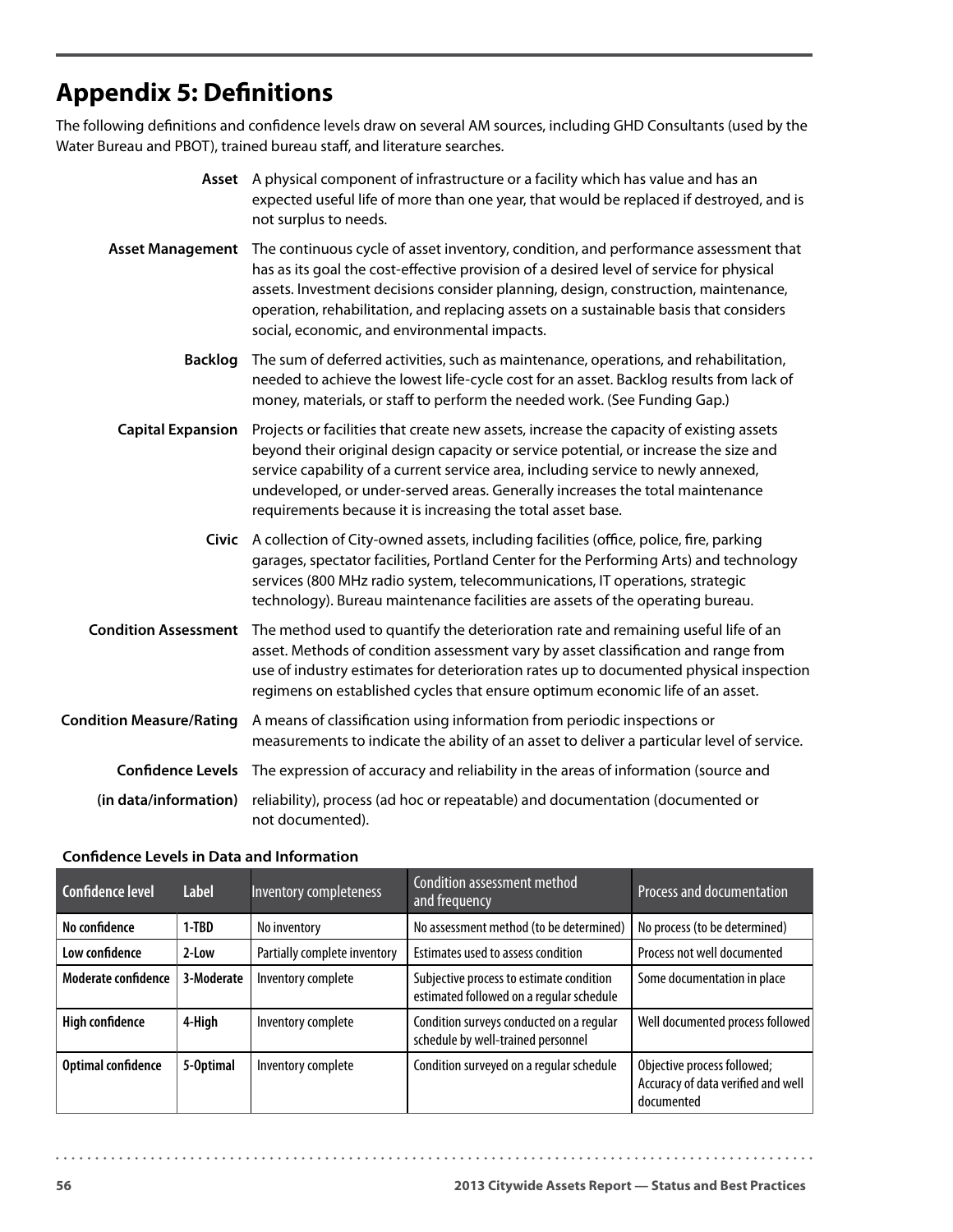|                             | Consequence of Failure The outcome of an event expressed qualitatively or quantitatively, being a loss, injury,<br>disadvantage or gain. There may be a range of possible outcomes associated with an<br>event. There may be economic, social and/or environmental consequences of asset<br>failure.                                                                                                                                                                                                                                                                                                                                                                                                                                                                                                              |
|-----------------------------|-------------------------------------------------------------------------------------------------------------------------------------------------------------------------------------------------------------------------------------------------------------------------------------------------------------------------------------------------------------------------------------------------------------------------------------------------------------------------------------------------------------------------------------------------------------------------------------------------------------------------------------------------------------------------------------------------------------------------------------------------------------------------------------------------------------------|
|                             | Critical Infrastructure Infrastructure assets that are essential for the functioning of society and the economy,<br>including energy generation, transmission and distribution; telecommunications;<br>water supply and wastewater; transportation systems; public health; and security and<br>emergency response services.                                                                                                                                                                                                                                                                                                                                                                                                                                                                                       |
|                             | Current Replacement Value (CRV)The CRV is the total cost to replace the entire asset to meet current accepted<br>standards and codes. For this report, the CRV excludes land value. The CRV does not<br>match financial book value or market value.                                                                                                                                                                                                                                                                                                                                                                                                                                                                                                                                                               |
|                             | Failure Mode The reason why an asset failed to provide the function for which it was installed.                                                                                                                                                                                                                                                                                                                                                                                                                                                                                                                                                                                                                                                                                                                   |
| <b>Funding Gap</b>          | The difference between the funding needed to address infrastructure needs of<br>an asset at a defined condition or level of service and the funding that is currently<br>available. The funding gap varies with the funding level and affects the level of service.<br>The funding gap is the amount of money needed to eliminate the backlog and/or<br>maintain the asset to achieve its useful life. Given a certain funding level, the resulting<br>level of service can be forecast; if a certain level of service is desired, the funds needed<br>to achieve it can be estimated. There are three types of funding gap:                                                                                                                                                                                      |
|                             | Repair, Rehabilitation, Replacement: Additional funding necessary to repair or<br>ш<br>rehabilitate existing assets to bring them up to current service levels, or replace<br>assets considered obsolete.                                                                                                                                                                                                                                                                                                                                                                                                                                                                                                                                                                                                         |
|                             | Mandate: Additional funding necessary to improve existing assets to meet<br>regulatory requirements, exclusive of improvements that fall under Repair,<br>Rehabilitation, Replacement or Capacity.                                                                                                                                                                                                                                                                                                                                                                                                                                                                                                                                                                                                                |
|                             | <b>E</b> Capacity: Additional funding necessary to address existing inequities and<br>deficiencies in levels of service for current customers and citizens.                                                                                                                                                                                                                                                                                                                                                                                                                                                                                                                                                                                                                                                       |
| <b>Green Infrastructure</b> | Infrastructure that uses natural processes, systems, or features to provide traditional<br>infrastructure services. There are two types of green infrastructure:                                                                                                                                                                                                                                                                                                                                                                                                                                                                                                                                                                                                                                                  |
|                             | Natural networks of streams, rivers, and open spaces that naturally manage<br>stormwater, provide habitat, improve air and water quality, reduce flooding risk,<br>and provide areas for human recreation and respite; and                                                                                                                                                                                                                                                                                                                                                                                                                                                                                                                                                                                        |
|                             | Engineered facilities, such as green street treatments or eco-roofs, which use<br>natural processes in an infrastructure setting.                                                                                                                                                                                                                                                                                                                                                                                                                                                                                                                                                                                                                                                                                 |
| High-risk Infrastructure    | Infrastructure assets that have a high risk of failure, based on the likelihood and<br>consequence of that failure.                                                                                                                                                                                                                                                                                                                                                                                                                                                                                                                                                                                                                                                                                               |
| Infrastructure              | Consists of assets in three general networks that serve whole communities -<br>transportation modalities (roads, rail, etc.), utilities and parks. These are necessary<br>municipal or public services, provided by the government or by private companies<br>and defined as long-lived capital assets that normally are stationary in nature and can<br>be preserved for a significant number of years. Examples are streets, bridges, drainage<br>systems, water and sewer lines, pump stations and treatment plants, community<br>centers and pools, and police and fire stations. Beyond transportation and utility<br>networks, Portland includes parks, buildings, green infrastructure, communications,<br>and information technology as necessary infrastructure investments that serve the<br>community. |
|                             | Inventory A list of assets and their principal components.                                                                                                                                                                                                                                                                                                                                                                                                                                                                                                                                                                                                                                                                                                                                                        |